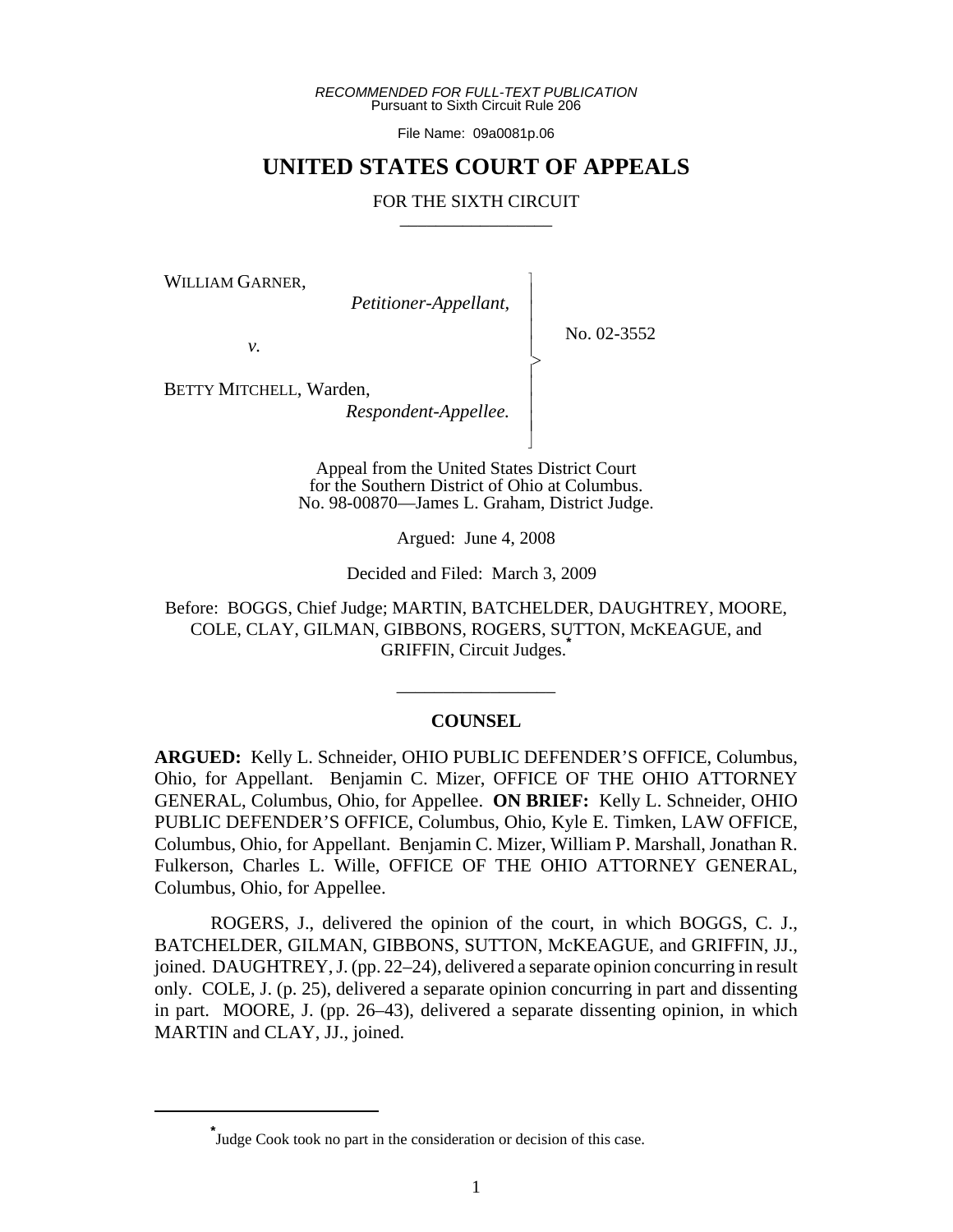# **OPINION \_\_\_\_\_\_\_\_\_\_\_\_\_\_\_\_\_**

**\_\_\_\_\_\_\_\_\_\_\_\_\_\_\_\_\_**

ROGERS, Circuit Judge. Habeas corpus relief was properly denied in this case because William Garner validly waived his *Miranda* rights, notwithstanding expert testimony—based in part on a test administered six years later—to the effect that Garner mentally could not have sufficiently understood the scope of what *Miranda* protects. In 1992, Garner burglarized and set fire to an apartment in Cincinnati, Ohio, killing five children who he knew were sleeping inside. After he was arrested and advised of his *Miranda* rights, Garner agreed to speak with police officers and confessed on tape to setting the fire. The confession was admitted at trial and Garner was eventually convicted by a jury on, among other charges, five counts of aggravated murder, and sentenced to death. The Ohio state courts affirmed Garner's convictions and sentence on direct and collateral review, and Garner filed this 28 U.S.C. § 2254 action in federal district court, raising twenty-three grounds for relief. The district court denied Garner's habeas petition on all twenty-three grounds, and Garner now raises four grounds on appeal, three of which relate to the *Miranda* waiver. Because the record shows that Garner knowingly and intelligently waived his *Miranda* rights before he confessed to his crimes, and because Garner's other claims lack merit, Garner is not entitled to habeas relief.

#### I.

On January 25, 1992, Addie F. Mack visited a local hospital emergency room in Cincinnati, Ohio for treatment. While in the hospital waiting area, Mack called her son to update him on her status, and accidentally left her purse unattended by the pay telephone. Defendant Garner took the purse and removed Mack's keys, driver's license, and wallet. Using the address listed on Mack's driver's license, Garner directed a taxicab to Mack's apartment at 1969 Knob Court. When the taxicab arrived at the apartment, Garner asked the driver, Thomas J. Tolliver, to wait while Garner went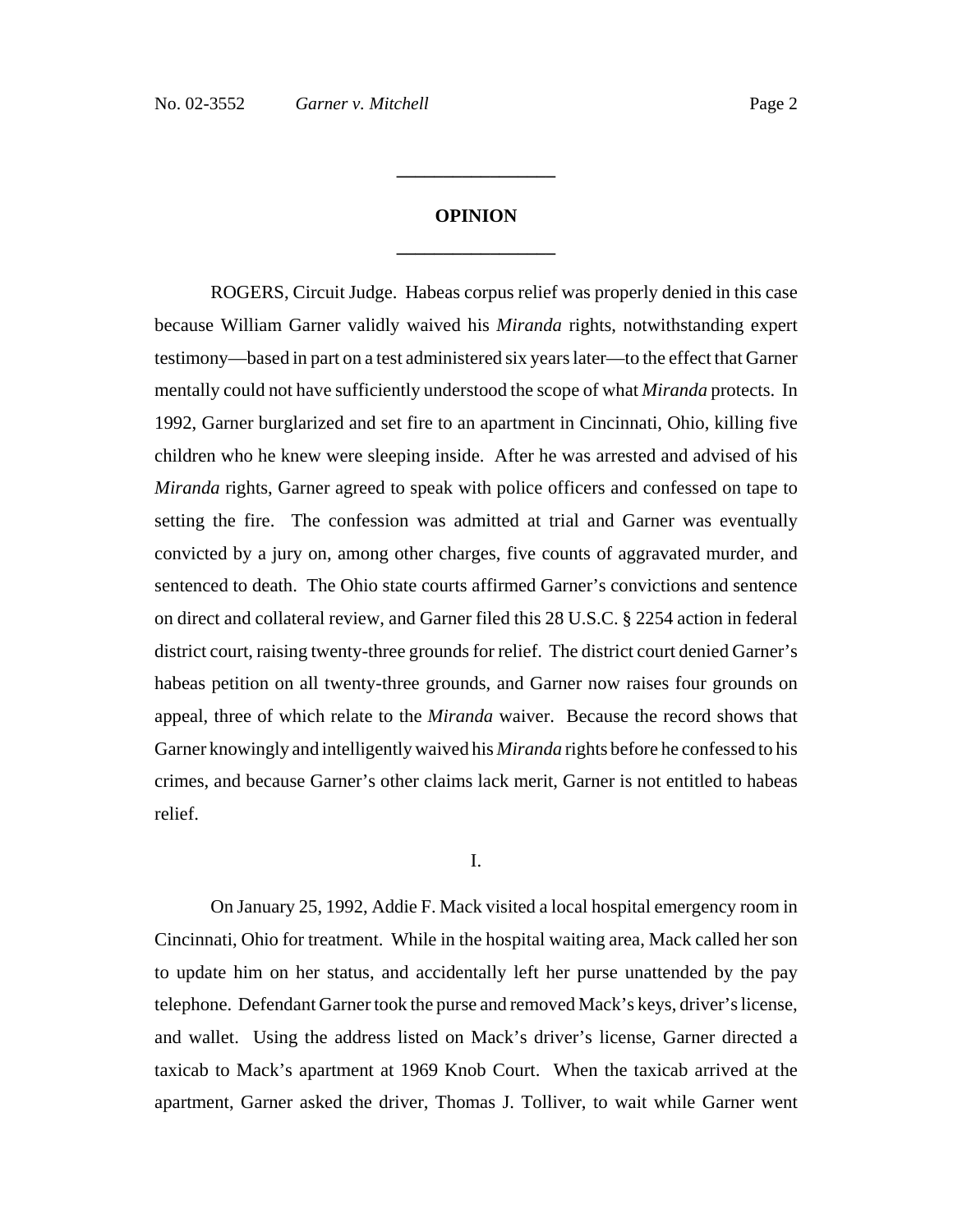inside. Garner provided Tolliver with Mack's wallet as collateral for payment of the cab fare.

Using the keys found in Mack's purse, Garner entered the apartment and noticed four girls sleeping in one bedroom and two boys sleeping in a second bedroom. The children ranged from ten to thirteen years of age. At one point, one of the girls woke up and asked Garner for a glass of water. Garner provided her with water, and the girl watched television for a short time before going back to sleep. Garner carried several items from the apartment to the taxicab, including a VCR, television set, portable telephone, and a "boom box" radio. As he brought the items to the taxicab, Garner explained to Tolliver that he was removing the items because his girlfriend "threw him out" during a fight.

After removing the stolen property, Garner returned to the apartment and set three fires, two in upstairs bedrooms and one on a couch in the living room. Although the two upstairs fires smoldered and eventually went out, the couch fire completely destroyed the contents of the living room and filled the entire apartment with heavy smoke. Mack's oldest child awoke during the fire and was able to escape through a window. The five other children died of smoke inhalation. Upon leaving the apartment, Garner instructed Tolliver to take him to a convenience store, where Garner purchased snacks. The pair then drove to Garner's home at 3250 Burnet Avenue. Tolliver helped Garner carry the stolen items into Garner's home and accepted Mack's television set as payment for the cab fare.

During the investigation of the fire, the police located Tolliver based on information provided by two officers who had observed a person loading items into a taxicab near Mack's apartment shortly before the fire was reported. Tolliver told the officers that he picked up Garner at the hospital emergency room, drove to 1969 Knob Court, and waited outside while Garner entered the apartment and brought several items to the taxicab. Tolliver stated that, thereafter, he drove Garner to the convenience store and then to 3250 Burnet Avenue. After police presented to Tolliver still photographs generated from surveillance video taken at the convenience store, Tolliver identified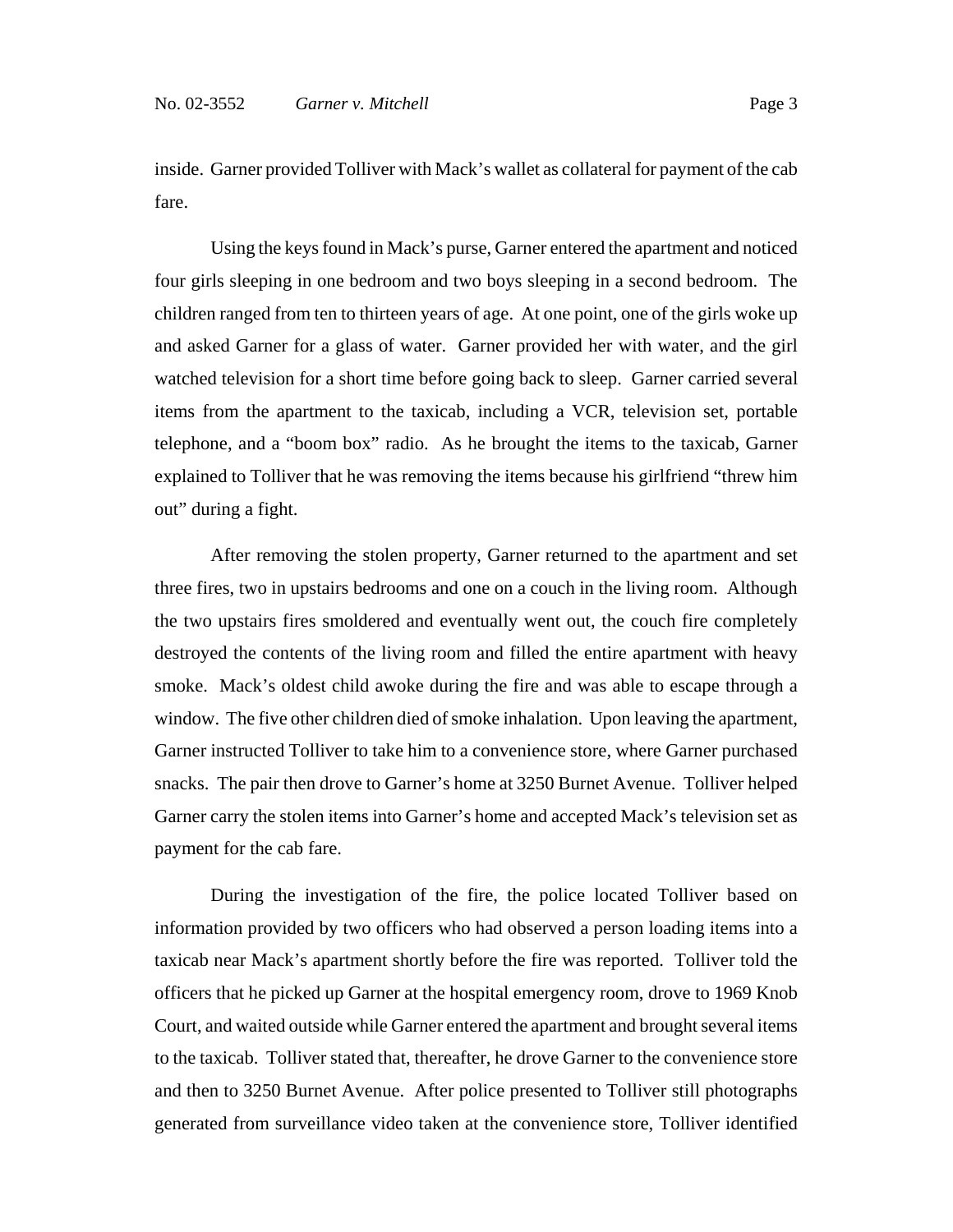Garner based on Garner's clothing. Tolliver also identified Garner in two photo arrays that included Garner's photograph, and officers recovered from Tolliver Mack's television set.

Based on the information provided by Tolliver, police obtained a search warrant and searched Garner's Burnet Avenue residence. Officers recovered several items that matched the descriptions given by Tolliver, including a VCR, "boom box" radio, and portable telephone. Officers also recovered Mack's keys and copies of Mack's children's birth certificates. During the search, officers arrested Garner and advised him of his *Miranda* rights. Garner was transported to police headquarters, where he was again advised of his *Miranda* rights and presented with a waiver form. Garner agreed to waive his *Miranda* rights and provided a taped statement recounting the events described above.

In the taped statement, Garner admitted finding Mack's purse and to taking a taxicab to Mack's apartment with the intent to "take her things." Garner stated that he noticed the children sleeping in the apartment and admitted carrying a number of items from the apartment to the taxicab. Garner confirmed having watched the couch catch fire and explained that he started the fire to cover fingerprints that he had left on the couch. Garner told officers that he believed that the children would smell the smoke and leave the apartment because one child had already been awake and because all of the children were old enough to escape.

On February 3, 1992, Garner was indicted and charged with five counts of aggravated murder, each with three death penalty specifications, one count of aggravated burglary, two counts of aggravated arson, one count of theft, and one count of receiving stolen property. Garner pleaded no contest to the theft and receipt-of-stolen-property counts, and the trial court found him guilty on those counts. On October 1, 1992, the jury convicted Garner on the remaining counts and specifications. Following a sentencing hearing, the jury recommended imposition of the death sentence. The state trial court accepted the jury's recommendation and sentenced Garner to death on the aggravated murder counts and to consecutive terms of imprisonment on all other counts.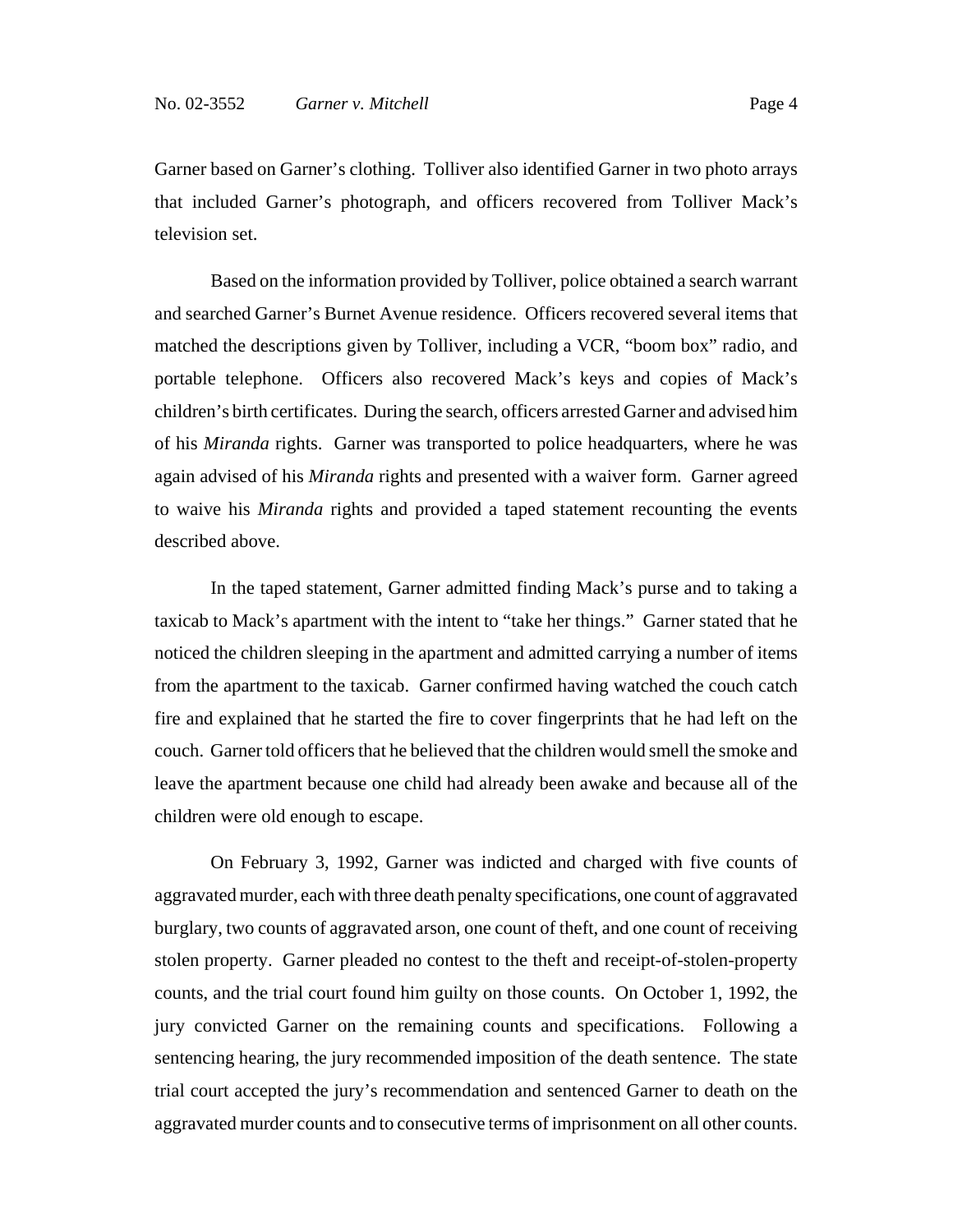On direct review in state court, Garner raised twenty-three assignments of error. The Ohio Court of Appeals and Ohio Supreme Court both affirmed Garner's convictions and sentence, *State v. Garner*, No. C-920864, 1994 WL 466508 (Ohio Ct. App. Aug. 31, 1994); *State v. Garner*, 656 N.E.2d 623 (Ohio 1995)*,* and the United States Supreme Court denied certiorari, *Garner v. Ohio*, 517 U.S. 1147 (1996). Thereafter, Garner filed two petitions for post-conviction relief in state court. Both petitions were denied by the state trial court, and the denials were affirmed by the state court of appeals. *State v. Garner*, No. C-960995, 1997 WL 778982 (Ohio Ct. App. Dec. 19, 1997); *State v. Garner*, No. C-990659, 2000 WL 492074 (Ohio Ct. App. Apr. 28, 2000). The Ohio Supreme Court declined to exercise jurisdiction to hear both cases. *State v. Garner*, 691 N.E.2d 1058 (Ohio 1998); *State v. Garner*, 734 N.E.2d 835 (Ohio 2000).

On November 18, 1998, Garner filed a petition for a writ of habeas corpus in federal district court, raising twenty-three grounds for relief. The district court ultimately denied all of Garner's claims and dismissed the petition. The district court granted Garner a certificate of appealability on three related claims: (1) that Garner did not knowingly and intelligently waive his *Miranda* rights before speaking with police; (2) that Garner's state trial counsel were ineffective for failing to investigate and argue his *Miranda* claims; and (3) that the state trial court erred by not providing Garner with experts to assist with his *Miranda* claim. After Garner filed a notice of appeal, this court issued him a certificate of appealability on a fourth claim: that the process by which the petit jury venire was selected discriminated against African-Americans.

II.

#### A.

The record indicates that Garner knowingly and intelligently waived his *Miranda* rights, and Garner is therefore not entitled to habeas relief on his *Miranda* claim. Notwithstanding Garner's failure to exhaust this claim in the state courts, 28 U.S.C. § 2254 permits us to deny his application on the merits.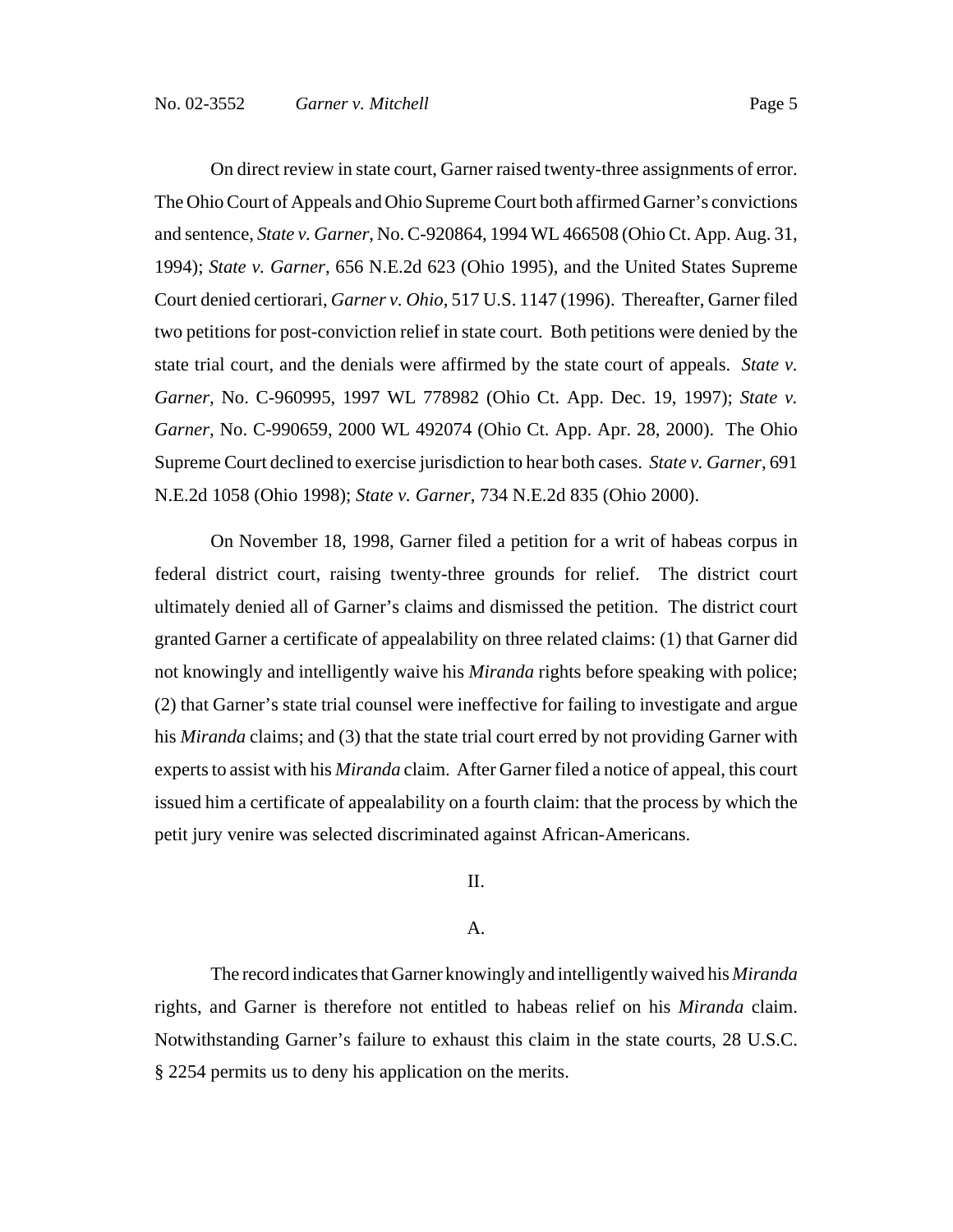The totality of the circumstances in this case shows that Garner's waiver was knowing and intelligent. Garner has the burden of establishing that, under the totality of the circumstances, he did not knowingly and intelligently waive his rights before speaking to the police. *Clark v. Mitchell*, 425 F.3d 270, 283 (6th Cir. 2005). "We are also mindful that in a habeas proceeding the petitioner 'has the burden of establishing his right to federal habeas relief . . . .'" *Caver v. Straub*, 349 F.3d 340, 351 (6th Cir. 2003) (quoting *Romine v. Head*, 253 F.3d 1349, 1357 (11th Cir. 2001)). Under this inquiry, we examine "the particular facts and circumstances surrounding [the] case, including the background, experience, and conduct of the accused." *Johnson v. Zerbst*, 304 U.S. 458, 464 (1938); *see also Edwards v. Arizona*, 451 U.S. 477, 482 (1981). The relevant question is not whether the "criminal suspect [knew] and [understood] every possible consequence of a waiver of the Fifth Amendment privilege," but rather whether the "suspect [knew] that he [could] choose not to talk to law enforcement officers, to talk only with counsel present, or to discontinue talking at any time." *Colorado v. Spring*, 479 U.S. 564, 574 (1987).

Here, Garner's conduct before and during the interrogation demonstrates that he understood his *Miranda* rights and the consequences of waiving those rights. Contemporaneous evidence in the record indicates that Garner appeared "perfectly normal" and "very coherent" at the time that he waived his rights and confessed to his crimes. Officers read Garner the *Miranda* warnings at least two times before he confessed, and Garner signed and dated a form expressly waiving his rights. It is undisputed that the police officers took care to ensure that Garner understood the warnings and waiver before he signed the form. Officer Feldhaus of the Cincinnati Police Department testified that after reading each provision of the *Miranda* warnings to Garner, he asked Garner if he understood the meaning of that provision. Each time that he was asked, Garner responded that he understood his rights, including the waiver provision. Further, nothing in the record indicates that Garner verbally expressed a misunderstanding to police officers or otherwise engaged in conduct indicative of a misunderstanding.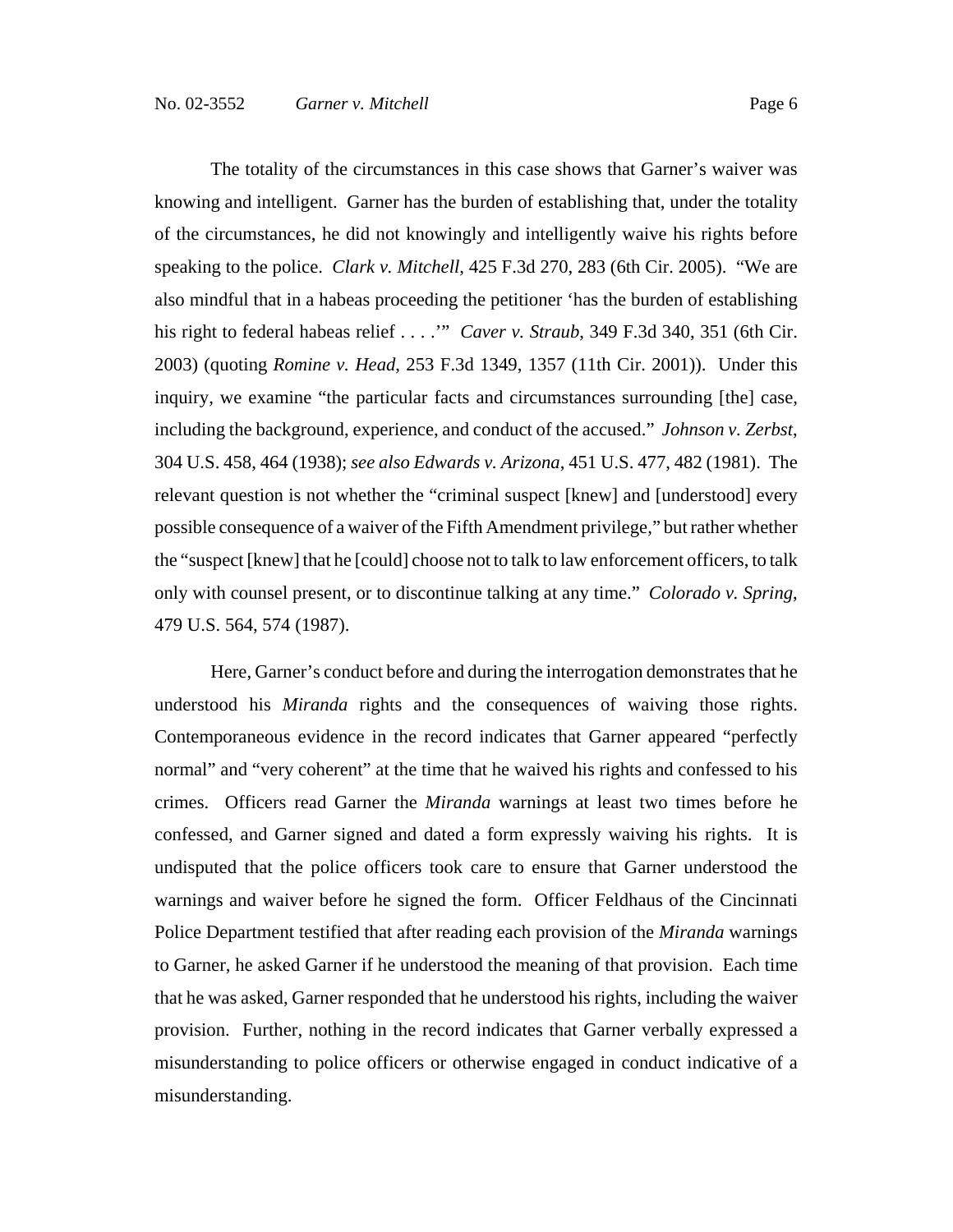Garner's explanation of his conduct during the commission of his crimes moreover served to confirm his capacity to understand the *Miranda* warnings. While transferring the stolen items from Mack's apartment to the taxicab, Garner explained to Tolliver that his girlfriend "threw him out," thus necessitating the removal of his personal belongings. Garner also explained to police that he started the couch fire to rid the couch of any fingerprints that he may have left. Both of these statements indicate that Garner had the capacity to understand the criminal nature of his actions and the consequences of those actions. That Garner had this capacity at the time that he committed the crimes suggests that, when questioned about those crimes on the next day, Garner also had the capacity to understand and appreciate the consequences of speaking to police about his criminal conduct. We have held, in the similar context of a challenge to the voluntariness of a confession, that a defendant's capacity to devise a criminal scheme was evidence of capacity to admit to devising the scheme. *United States v. Macklin*, 900 F.2d 948, 952 (6th Cir. 1990); *see also United States v. Turner*, 157 F.3d 552, 555 (8th Cir. 1998) (holding that defendant with low IQ knowingly waived his rights and noting that, at the time that defendant was stopped by police, defendant acted "in a manner more consistent with a person attempting to avoid being caught than a person who did not know what he was doing"); *United States v. Solano-Godines*, No. 96- 10255, 1997 WL 407861, at \*3 (9th Cir. July 21, 1997) (holding that waiver was knowing and intelligent where defendant "understood everything else that was going on throughout the day" and made up a "clever story that he was framed"). Accordingly, all evidence in the record of Garner's conduct during, and leading up to, the interrogation indicates that Garner had the capacity to waive his *Miranda* rights knowingly and intelligently.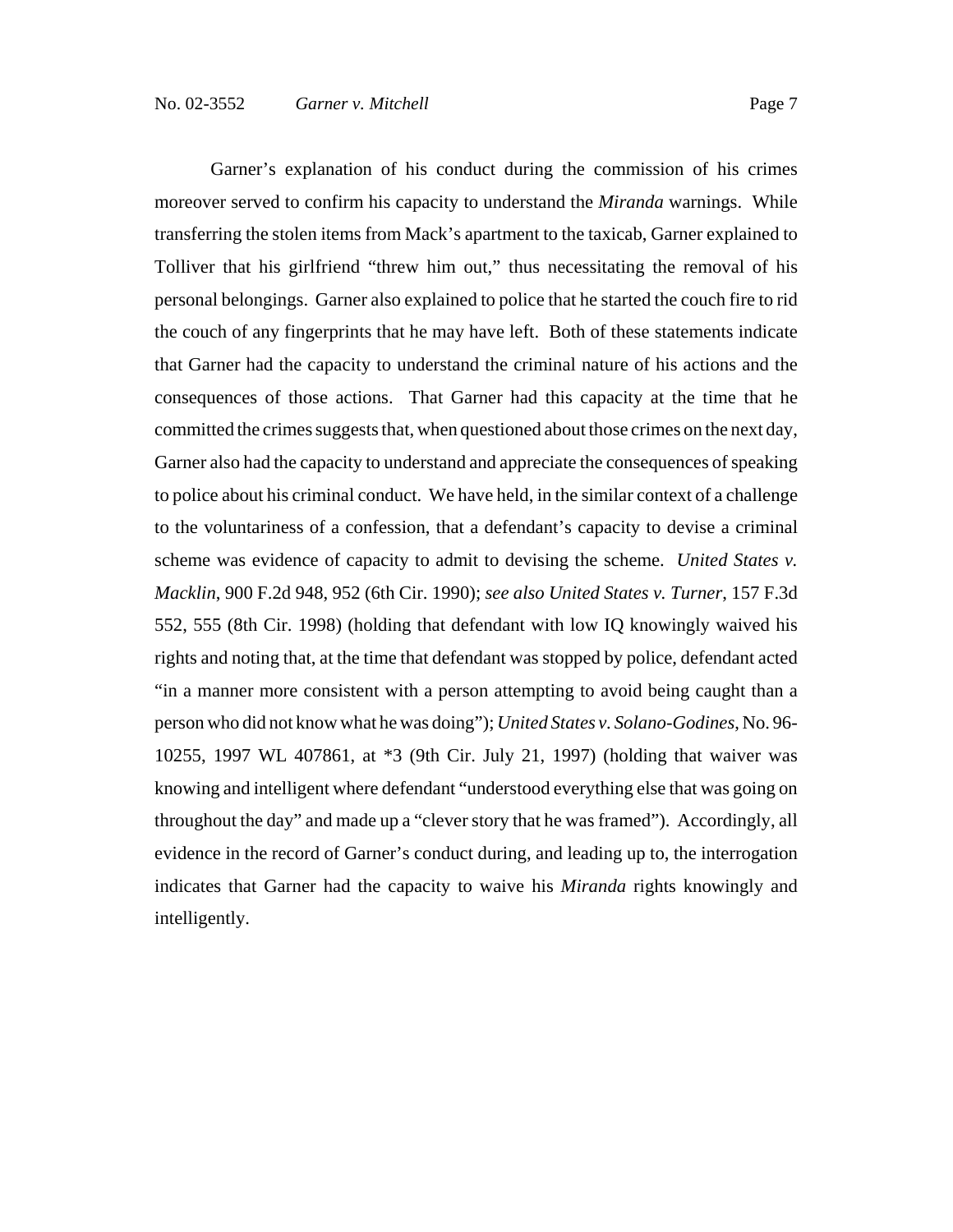It follows from the above that, at the time of the interrogation, police officers had no indication that Garner's "age, experience, education, background, and intelligence" may have prevented him from understanding the *Miranda* warnings. *See Fare v. Michael C.*, 442 U.S. 707, 725 (1979). As discussed, Garner appeared "perfectly normal" and "very coherent" to the interrogating officers. Moreover, in a competency report prepared prior to trial, Dr. Nancy Schmidtgoessling, a clinical psychologist, stated that Garner "appeared to be of near average intelligence by observation," "appeared to be able to understand all questions and material presented to him," and that "his expressive language abilities were intact." Accordingly, even if Garner's mental capacity, background, age, and experience did somehow prevent him from actually understanding the *Miranda* warnings—and the evidence indicates that they did not—the officers questioning Garner had no way to discern the misunderstanding in Garner's mind. This is of primary significance given the original purpose underlying the *Miranda* decision, which was to "reduce the likelihood that the suspects would fall victim to constitutionally impermissible practices of police interrogation." *New York v. Quarles*, 467 U.S. 649, 656 (1984). As the Seventh Circuit explained in a thoughtful opinion:

The relevant constitutional principles are aimed not at protecting people from themselves but at curbing abusive practices by public officers. . . . [T]he knowledge of the police is vital. If they have no reason (there was none in [*Colorado v.*] *Connelly*, see 479 U.S. [157, 161-62 (1986)]) to think that the suspect doesn't understand them, there is nothing that smacks of abusive behavior. It would seem to follow that the question is not whether if [the defendant] were more intelligent, informed, balanced, and so forth he would not have waived his *Miranda* rights, but whether the police believed he understood their explanation of those rights; more precisely, whether a reasonable state court judge could have found that the police believed this.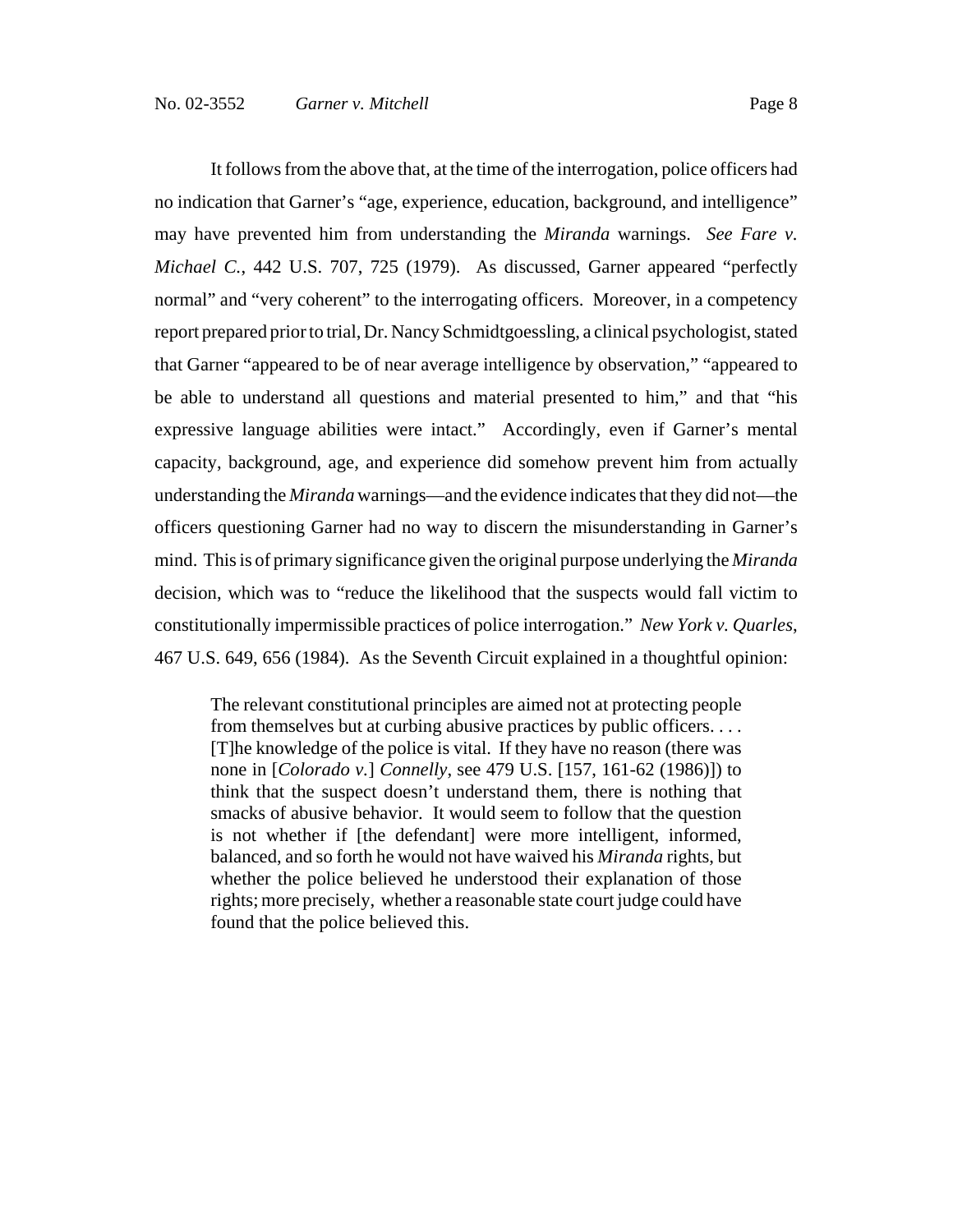*Rice v. Cooper*, 148 F.3d 747, 750-51 (7th Cir. 1998).**<sup>1</sup>** This analysis is fully consistent with *Moran v. Burbine*, 475 U.S. 412 (1986), which explained that the *Miranda* waiver inquiry had two dimensions: voluntariness and comprehension. 475 U.S. at 421. At no point did the Supreme Court say that one of the two dimensions is to be examined from the perspective of the police while the other is to be examined from the perspective of later scientific inquiry. Instead, both are to be evaluated from the "totality of the circumstances surrounding the interrogation." *Id.* (quoting *Fare*, 442 U.S. at 725). The underlying police-regulatory purpose of *Miranda* compels that these circumstances be examined, in their totality, primarily from the perspective of the police. Because police had no reason to believe that Garner misunderstood the warnings, and because it is undisputed that the officers were otherwise reasonable and careful in giving the warnings and obtaining the confession, there is no basis for invalidating Garner's *Miranda* waiver.

B.

Of course, while our primary focus must remain on what the interrogating officers could have concluded about Garner's ability to understand the warnings, we may consider later-developed evidence of a defendant's actual mental ability to understand the warnings at the time of the interrogation. This is because, if it turns out by subsequent inquiry that a defendant in his mind could not actually understand the

<sup>&</sup>lt;sup>1</sup>This analysis of course does not mean that the police can disregard signs or even hints that an interrogation suspect does not understand. As the Seventh Circuit explained in *Rice*,

it might be argued that officers are free to recite the standard *Miranda* warnings to anyone they arrest, regardless of the person's evident mental condition, and to accept the person's waiver. But this has to be wrong, though we cannot find a case that says so. If the suspect is a small child, or if it is apparent that he cannot speak English, then attempting to extract a waiver of *Miranda* rights is pretty obviously an abusive practice, as it is a calculated, conscious effort to extract a decision that is not the product of a rational choice. And likewise if it is apparent that because of illness, insanity, or mental retardation the suspect is incapable of rationally waiving his *Miranda* rights. The significance of the principle of *Connelly*, the principle that the Constitution doesn't protect the suspect against himself, is that if he understands the *Miranda* warnings yet is moved by a crazy impulse to blurt out a confession, the confession is admissible because it is not a product of coercion. The police have given him his *Miranda* warnings in an intelligible form; it is not their fault that he is impulsive. It is different, if perhaps only by a shade, if the police question him knowing that he does not understand his rights.

<sup>148</sup> F.3d at 750. Thus it would be impossible to read our holding today as suggesting that "a deaf defendant could give a knowing and intelligent waiver when he is given only a mumbled *Miranda* warning." (Dissent at 27).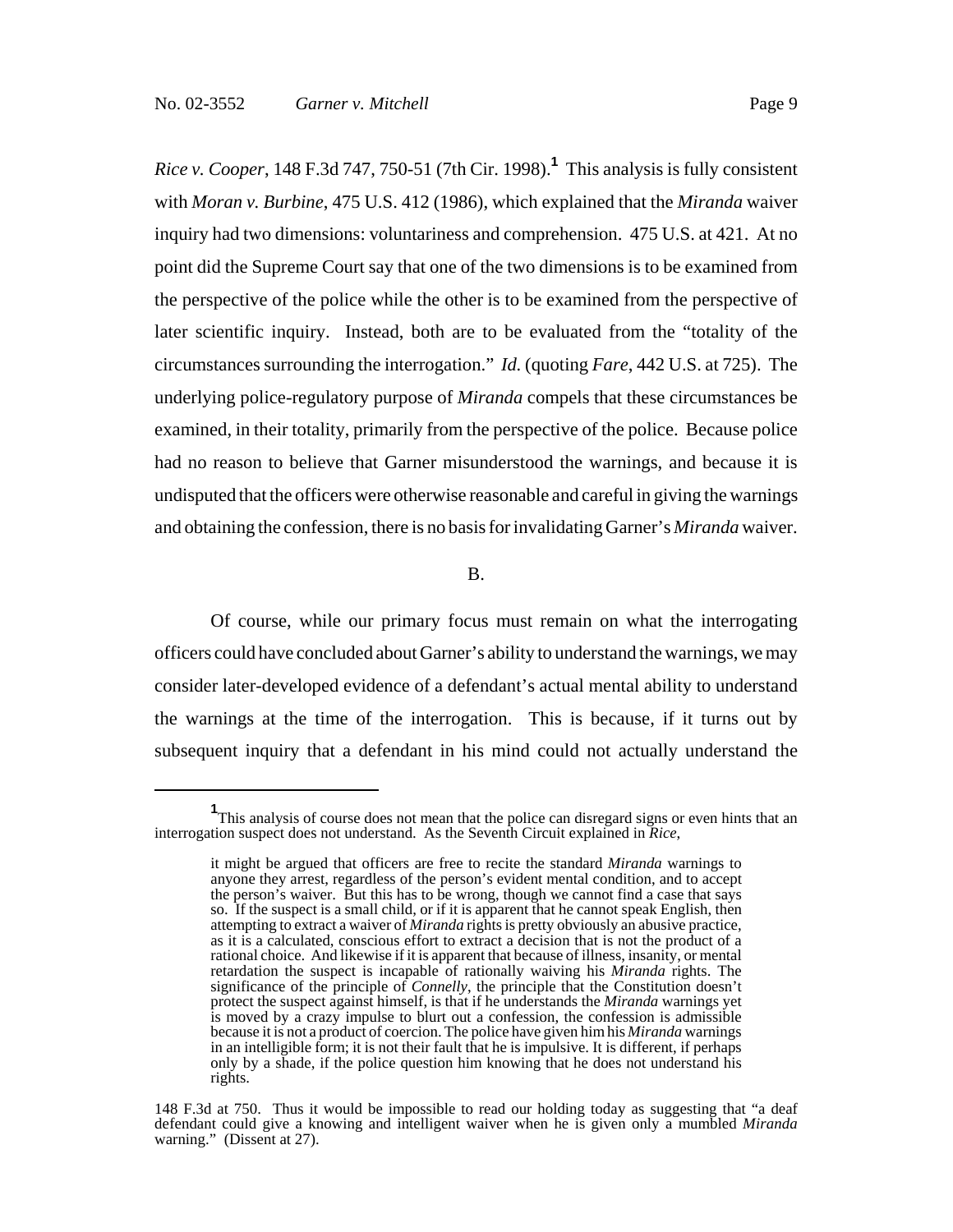warnings, the finder of fact may be more inclined to determine in a close case that the police should have known that the defendant could not understand. Here, however, evidence in the record of Garner's age, experience, education, background, and intelligence does not mandate the conclusion that, even viewed from his internal perspective, Garner could not understand the *Miranda* warnings. At the time of the waiver, Garner was nineteen years of age. It is undisputed that he had a troubled upbringing, poor education, and that his IQ of 76 placed him in the "borderline range of intelligence." Testimony during the mitigation hearing indicated that Garner endured physical and sexual abuse at the hands of his family members. Garner and his siblings were often left alone to fend for themselves, and Garner did not perform well in school.

Dr. Jeffrey Smalldon, a clinical psychology expert, concluded in an affidavit prepared for the penalty phase of Garner's trial that Garner's "borderline intelligence, functional (i.e., organic) brain impairment, abusive and socially depraved background, and long history of impulsivity raise serious questions as to whether he could or did understand the consequences of signing the 'Waiver of Rights.'" Dr. Smalldon acknowledged, however, that his assessment suffered from limitations and that a "[m]ore focused assessment would provide better, and perhaps even conclusive, information on this issue."

In her competency report, Dr. Schmidtgoessling similarly noted that Garner had a long history of hyperactivity and impulsivity, and was "functioning in the borderline range" of intelligence. Even so, upon observing Garner, Dr. Schmidtgoessling remarked that Garner "appeared to be of near average intelligence" and "appeared to be able to understand all questions and material presented to him suggesting that his receptive language is intact." Dr. Schmidtgoessling concluded that Garner was "familiar with the specifics of the allegations against him" and "was able to give a coherent, realistic account of his behavior relevant to the allegations although his account differed in a couple of major respects . . . from the statement made to police." Schmidtgoessling wrote that Garner understood the roles of the various court personnel, was able to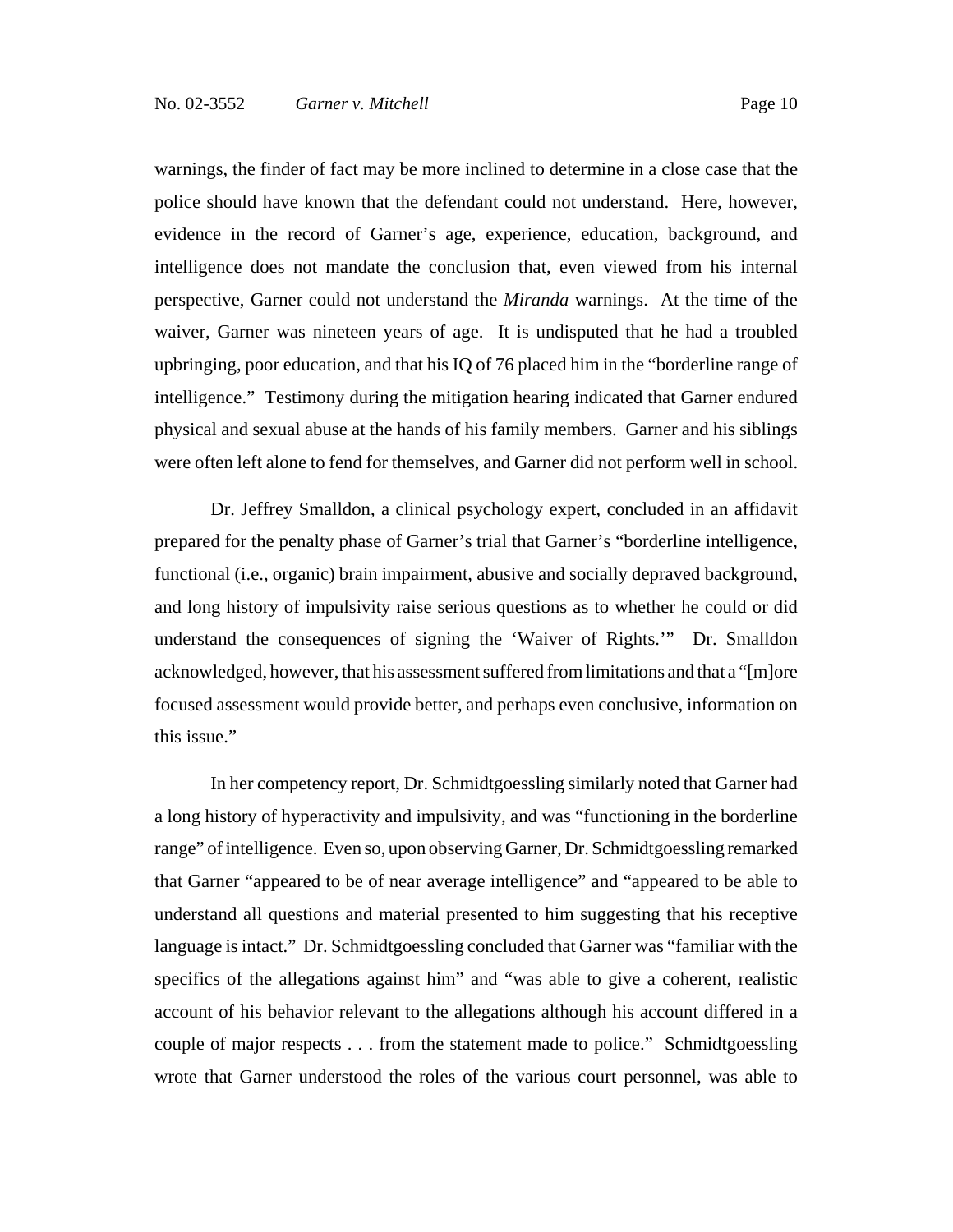identify his attorneys by name, and defined his attorneys' job as "to speak up for you, argue for you, defend you."

Additionally, Dr. Schmidtgoessling administered various psychological tests in assessing Garner's competency to stand trial. Garner received an average score on a memory test, and a low average score on a test that measured his nonverbal problemsolving abilities. Garner scored within normal limits on a screening test for perceptual motor functions, in the superior range (90th percentile) on the simple Trail Making Test, and well below average (below the 10th percentile) on a more complex Trail Making Test. Dr. Schmidtgoessling testified that the Trail Making Test is "a special kind of test that's very strong in detecting organic [brain] impairment." In her report, Dr. Schmidtgoessling concluded that "there are no indications of major mental illness although the question of some sort of organic impairment remains open."

During federal habeas proceedings, the district court granted Garner's motion to expand the record to include an affidavit and report submitted by Dr. Caroline Everington.**<sup>2</sup>** Like Drs. Smalldon and Schmidtgoessling, Dr. Everington concluded that Garner's IQ test scores placed him in the "borderline range of intellectual functioning," and that psychological reports, social history, and school records indicated that Garner had "intellectual problems during the developmental period" and "difficulties in academic and adaptive functioning." Dr. Everington's report also assessed Garner's abilities to comprehend the *Miranda* warnings during his interrogation, and relied heavily on her administration of the so-called Grisso test, discussed more extensively below.

The assessments of Drs. Smalldon, Schmidtgoessling, and Everington indicate that Garner suffered from diminished mental capacity, a troubled upbringing, and a poor education at the time that he confessed to his crimes. These assessments do not demonstrate, however, that Garner was incapable of knowingly and intelligently waiving

<sup>&</sup>lt;sup>2</sup> Because the district court concluded that Dr. Everington's assessments did not warrant further evidentiary hearings, it did not give the state the opportunity either to cross-examine Dr. Everington or to introduce expert evidence to counter her conclusions.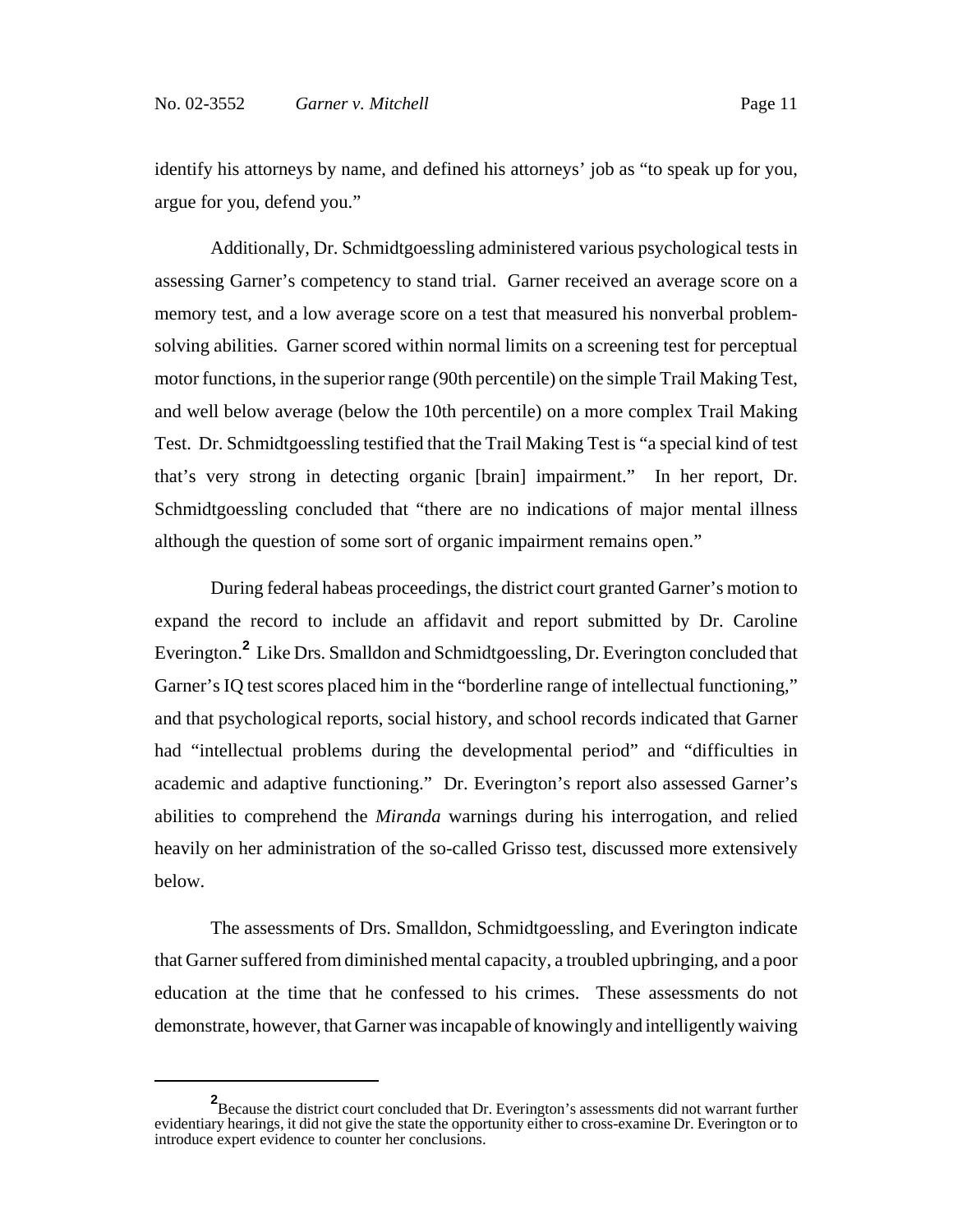his *Miranda* rights. It is well-established, in this circuit and others, that mental capacity is one of many factors to be considered in the totality of the circumstances analysis regarding whether a *Miranda* waiver was knowing and intelligent. Thus, diminished mental capacity alone does not prevent a defendant from validly waiving his or her *Miranda* rights. *See Clark*, 425 F.3d at 283-84; *Finley v. Rogers*, 116 F. App'x 630, 636-38 (6th Cir. 2004); *United States v. Rojas-Tapia*, 446 F.3d 1, 7-9 (1st Cir. 2006); *Smith v. Mullin*, 379 F.3d 919, 933-34 (10th Cir. 2004); *Young v. Walls*, 311 F.3d 846, 849 (7th Cir. 2002); *Turner*, 157 F.3d at 555-56; *Rice*, 148 F.3d at 750; *Henderson v. DeTella*, 97 F.3d 942, 948-49 (7th Cir. 1996); *Correll v. Thompson*, 63 F.3d 1279, 1288 (4th Cir. 1995); *Starr v. Lockhart*, 23 F.3d 1280, 1294 (8th Cir. 1994); *Derrick v. Peterson*, 924 F.2d 813, 824 (9th Cir. 1991); *Toste v. Lopes*, 861 F.2d 782, 783 (2d Cir. 1988); *Dunkins v. Thigpen*, 854 F.2d 394, 399-400 (11th Cir. 1988). Rather, that factor must be viewed alongside other factors, including evidence of the defendant's conduct during, and leading up to, the interrogation.

Case law in other circuits is instructive in this regard. For example, in *Smith v. Mullin*, the Tenth Circuit held that the defendant's *Miranda* waiver was knowing and intelligent despite the facts that (1) the defendant suffered from borderline mental retardation, and (2) a clinical psychologist had concluded, based on the defendant's Grisso test scores, that the defendant could not have validly waived his rights. 379 F.3d at 932-34. The Tenth Circuit found it significant that the clinical psychologist also testified that the defendant "would understand the role of police officers and the concept of a criminal charge," and that the Grisso test was administered years after the interrogation. *Id.* at 933. The court also relied on a videotape showing the defendant's conduct during the interrogation and noted that the defendant had had previous experience with the criminal justice system. *Id.* at 934. In *United States v. Turner*, the Eighth Circuit held that the defendant's *Miranda* waiver was knowing and intelligent even though the defendant's IQ was low-average to borderline, and he was possibly intoxicated by PCP at the time of interrogation and exhibited "bizarre" behavior and possible signs of mental illness after the interrogation. 157 F.3d at 555-56. The court determined that because the defendant was cooperative during the interrogation, gave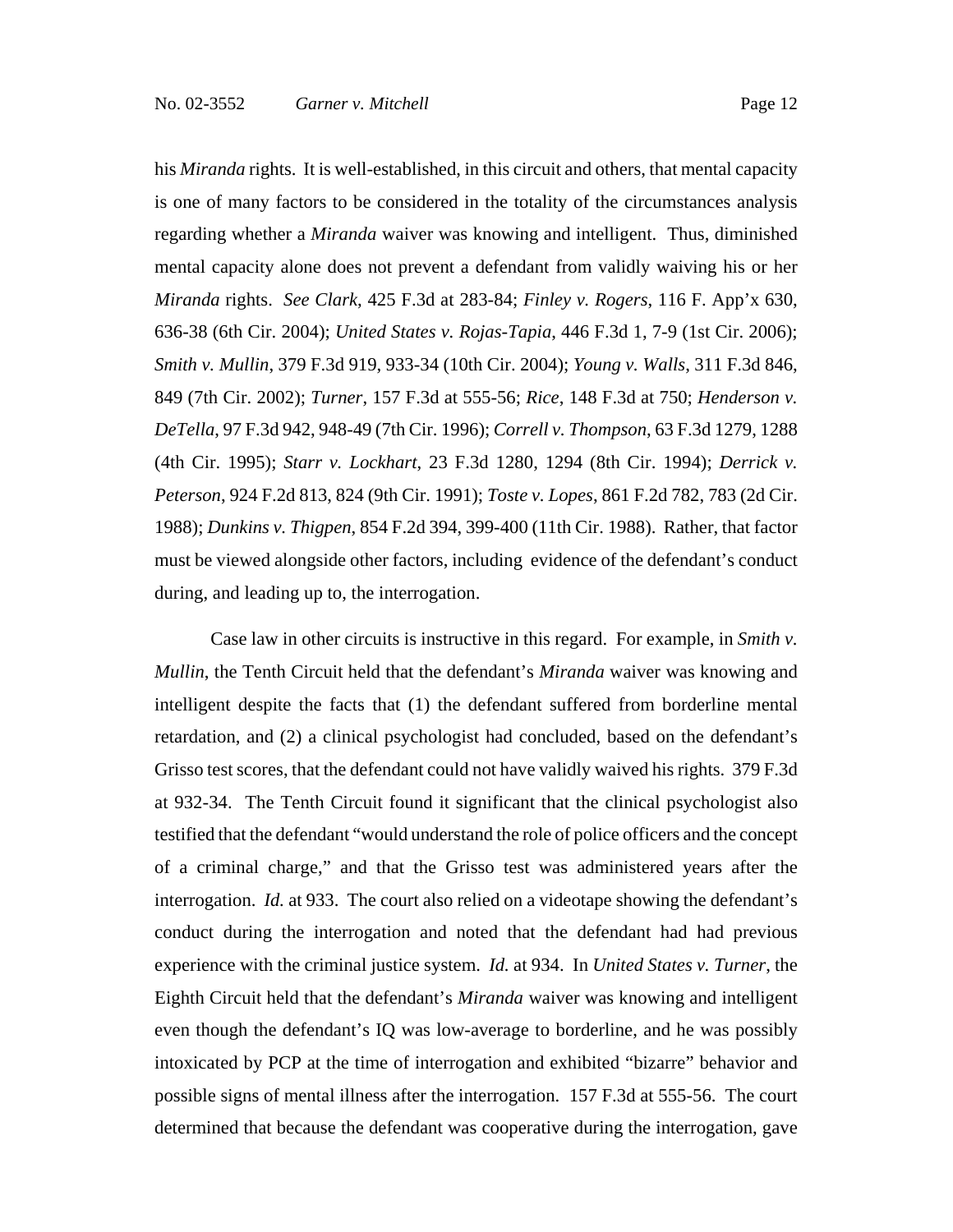accurate information, and, when stopped by police, "acted in a manner more consistent with a person attempting to avoid being caught than a person who did not know what he was doing," the waiver was effective. *Id.* at 555.

 In some cases, courts have concluded that a defendant's limited intellectual capacity contributed to the determination that a waiver was not effective. Frequently, however, those cases also feature some observable indication to police that the defendant was incapable of understanding the *Miranda* warnings. For example, in *United States v. Garibay*, 143 F.3d 534, 537-38 (9th Cir. 1998), the defendant suffered from a low IQ, but also primarily spoke Spanish and thus did not possess the English skills to understand the *Miranda* warnings without the assistance of a Spanish-speaking officer. Additionally, an officer that questioned the defendant was forced to rephrase questions when the defendant "did not appear to understand." *Id.* at 539. In *Cooper v. Griffin*, 455 F.2d 1142, 1144-46 (5th Cir. 1972), the Fifth Circuit held that neither defendant knowingly and intelligently waived his *Miranda* rights where both defendants were young boys, aged fifteen and sixteen, who were severely mentally retarded.

In the instant case, Garner's conduct, speech, and appearance at the time of interrogation indicated that his waiver was knowing and intelligent, notwithstanding his diminished mental capacity. Like the defendants in *Mullin* and *Turner*, Garner was carefully read his *Miranda* rights and stated clearly to officers that he understood those rights. Garner agreed to execute a written waiver form, was cooperative during the interrogation, and clearly explained the incident in Mack's apartment. Garner also engaged in conduct prior to being arrested that was "more consistent with a person attempting to avoid being caught than a person who did not know what he was doing." *Turner*, 157 F.3d at 555. Garner invented a story about having a fight with his girlfriend to explain to the taxicab driver why he was removing the items from Mack's apartment, and Garner admitted to police that his purpose in lighting the couch on fire was to ensure that he left no fingerprints behind. Finally, at no time did Garner exhibit any outwardly observable indications that he did not understand the warnings or the circumstances surrounding his interrogation. Garner was not a minor, did not have trouble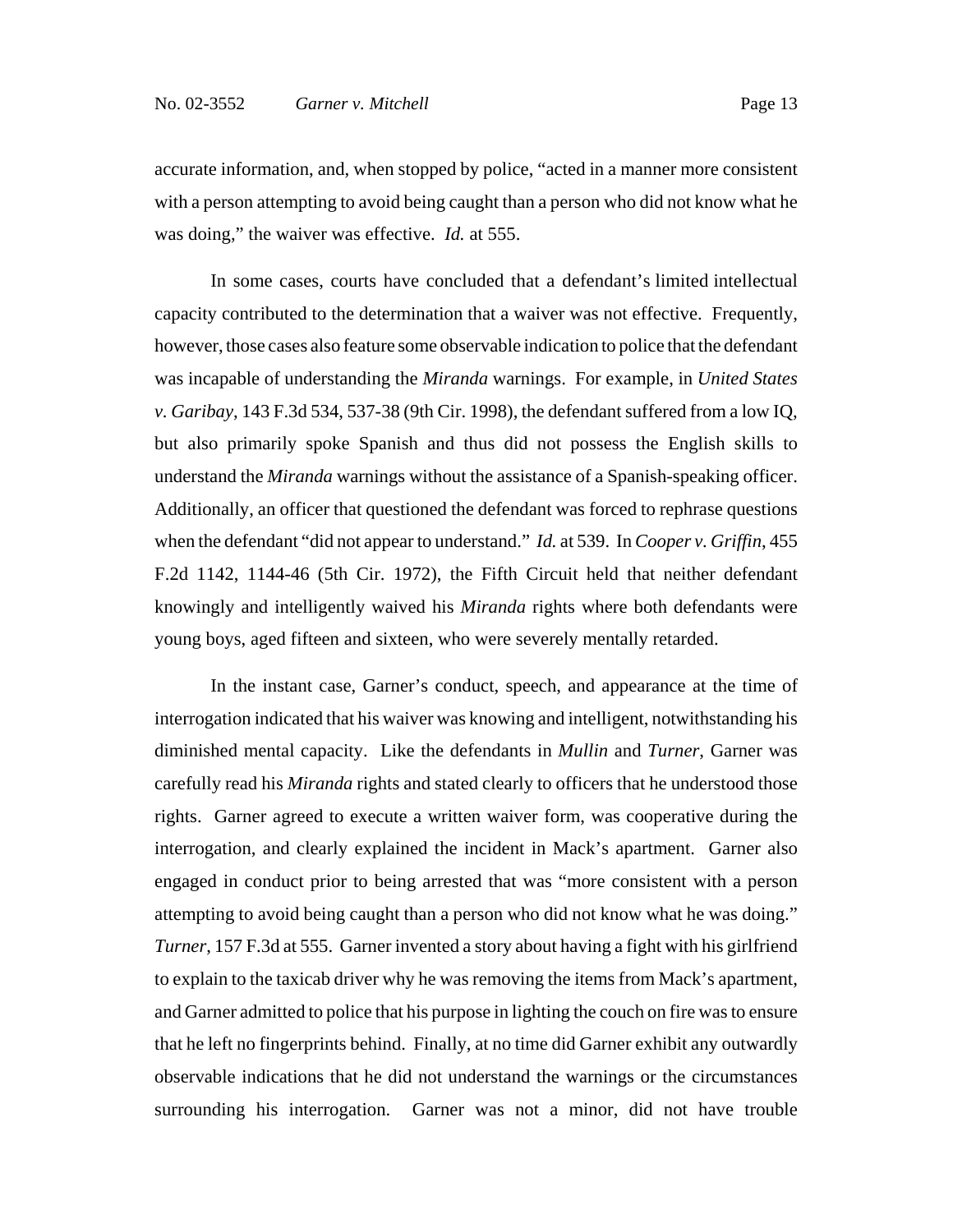understanding English, and, although his IQ level indicates that he was functioning in the borderline range of intelligence, he was not so mentally retarded that officers had reason to believe that he could not understand his rights.

The assessments of Drs. Smalldon, Schmidtgoessling, and Everington, moreover, do not establish that Garner was incapable of effectively waiving his rights notwithstanding this outward evidence. For instance, Dr. Schmidtgoessling stated in her report that, despite Garner's borderline IQ score, Garner was "familiar with the specifics of the allegations against him" and "was able to give a coherent, realistic account of his behavior relevant to the allegations although his account differed in a couple of major respects . . . from the statement made to police." Dr. Schmidtgoessling also noted that Garner was able to understand the roles of the various court personnel, identify his attorneys by name, and define accurately the duties of his attorneys. *Cf. Mullin*, 379 F.3d at 933 (finding it significant that defendant "would understand the role of police officers and the concept of a criminal charge"). Although Garner performed well below average on the complex Trail Making Test, he performed in the superior range on the simple Trail Making Test, received an average score on a memory test, a low average score on a test measuring nonverbal problem solving abilities, and a score within normal limits on a screening test for perceptual motor functions. And while Dr. Smalldon concluded in his affidavit that Garner's borderline intellectual functioning "raise[s] serious doubts" about Garner's ability to understand the *Miranda* warnings, Dr. Smalldon acknowledged that a "[m]ore focused assessment" was necessary. Thus, neither Dr. Smalldon's nor Dr. Schmidtgoessling's assessment provides conclusive evidence that Garner did not understand and appreciate his *Miranda* rights, and Dr. Schmidtgoessling's assessment offers some evidence that suggests that Garner indeed had the capacity to validly waive his rights.

Finally, Dr. Everington's assessment with regard to Garner's understanding during the police interrogation—which relies on her administration of the so-called Grisso test to Garner six years after his confession—adds little to demonstrate that the confession was not knowing and intelligent. The Grisso test purports to "provide an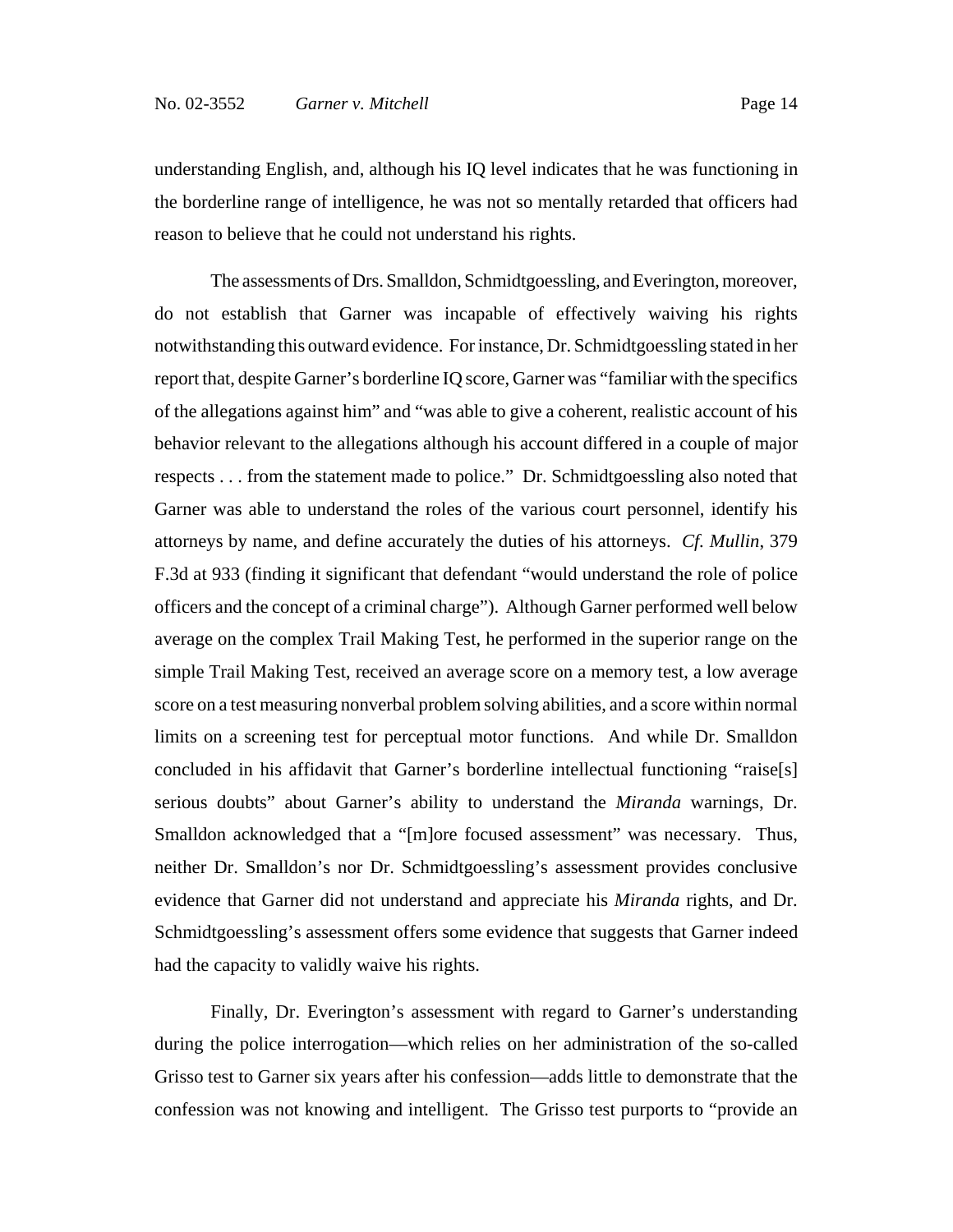index of the person's capacity for understanding the *Miranda* warnings at the time of the evaluation." Thomas Grisso, *Instruments for Assessing Understanding & Appreciation of Miranda Rights* 7 (1998). The Grisso test consists of four subtests, styled "instruments," and named as follows: Comprehension of *Miranda* Rights (CMR); Comprehension of *Miranda* Rights-Recognition (CMR-R); Comprehension of *Miranda* Vocabulary (CMV); and Function of Rights in Interrogation (FRI). Dr. Everington administered the Grisso test in 1998, over six years after Garner was interrogated by police.

The results of the first subtest (CMR) provide little support for concluding that Garner could not adequately understand the *Miranda* warnings. The first subtest "assesses the examinee's understanding of the *Miranda* warnings as measured by the examinee's paraphrased description of the warnings." *Id.* at 5. The examinee is presented with each of four sentences of the *Miranda* warning and is invited to tell the examiner "what [the sentence] says in your own words." *Id.* at 17. Responses for each of the four sentences are scored 2, 1, or 0, so that the examinee can get a total of 8 points by optimally paraphrasing the four sentences. The Scoring Criteria portion of the test protocol lists several examples of responses that would receive each of the three possible scores. For instance, the first sentence given to the examinee is "You do not have to make a statement and have the right to remain silent." *Id.* at 19. One example of a 2point responding paraphrase is "You can tell them everything if you want, or just not say anything." One example of a 1-point response is "I would say it's best to say nothing." One example of a 0-point response is "It means if you don't talk they lock you up." *Id.* at 23-25. On the CMR subtest, Garner received a score of 6 out of the possible 8 points. Dr. Everington noted that Garner had difficulty in providing "a satisfactory definition for two of the four statements of the warning." That is, he got half-credit on two of the four questions. This subtest, at least, does not appear to provide support for a conclusion that Garner could not adequately understand *Miranda* warnings.**<sup>3</sup>**

**<sup>3</sup>** The Grisso manual provides tables for clinical interpretation of an examinee's scores. Garner's scores would have been roughly in the bottom 30% but not in the bottom 20% of the total adult sample on the CMR subtest. Grisso, *supra*, at 84 tbl.2.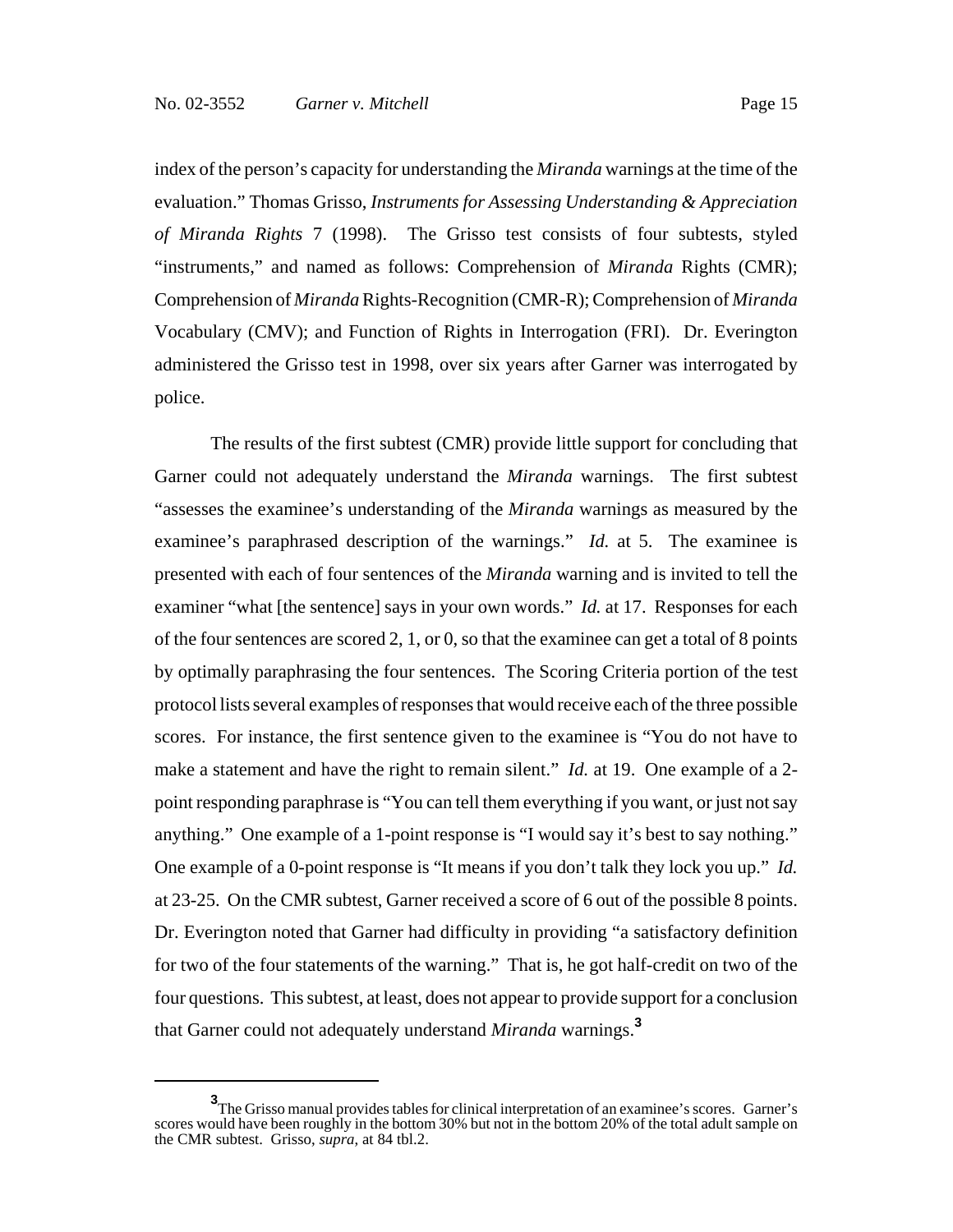Garner got a perfect score on the second subtest (CMR-R), which "assesses the examinee's understanding of the Miranda warnings as measured by the examinee's ability to identify whether various interpretations provided by the examiner are the same as or different from the warning that was presented." *Id.* at 5. "After each warning statement, the examiner asks the examinee to listen to three other statements, . . . . [and] [t]he examinee simply says 'same' or 'different' after each alternative statement." *Id.* On this subtest, Garner received a score of 12 out of 12 points, placing him higher than 64% of a sample of 260 adults. *Id.* at 85 tbl.3. Dr. Everington noted that Garner's CMR-R score indicated that Garner "did not have difficulty in recognizing the meaning of the warning when presented in a true-false format." This subtest, it should be noted, is the only one of the four that is objectively graded. *Id.* at 11.

While Garner did least well on the third subtest (CMV), much of that subtest evaluated Garner's understanding of words more difficult than those actually used in the warnings given to him. The third subtest "assesses the examinee's ability to define six words that appear in the version of the Miranda warnings on which the [Grisso test is] based." *Id.* at 5. Those words are *consult*, *attorney*, *interrogation*, *appoint*, *entitled*, and *right*. *Id.* at 36-44. The examinee is asked to "tell [the examiner] in your own way what the word means." *Id.* at 35. As in the first subtest, each response gets a score of 2, 1, or 0, so that there is a possible perfect score of 12. For instance, the first word is *consult*. According to the scoring criteria, an example of a full-credit (2-point) response is "To help to decide." An example of a half-credit (1-point) response is "To talk confidentially." An example of a 0-credit response is "To plan something." *Id.* at 39. Dr. Everington reported that Garner had difficulty defining five of the six vocabulary words—*consult*, *attorney*, *appoint*, *entitled*, and *right*—and received a score of 7 out of the possible 12 points. Thus, it appears that Garner received half-credit for each of those five words. Garner's performance was the worst on this part of the test. But three of the five words for which he received half credit (*consult*, *attorney*, and *entitled*) were not present in the version of the *Miranda* rights that police read to Garner. Police used the simpler term "lawyer" in lieu of the term "attorney," the simpler phrase "talk to" in lieu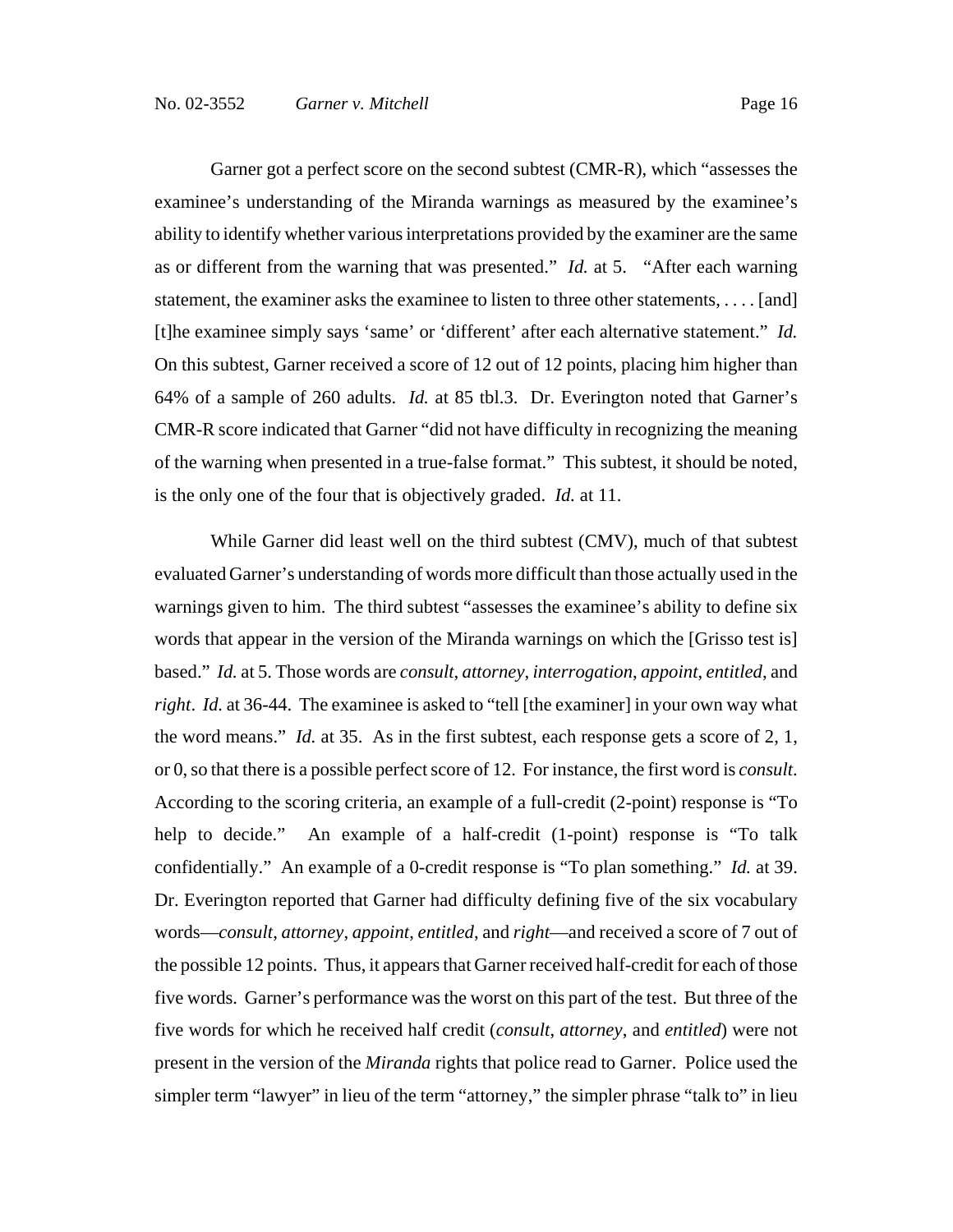of the term "consult," and the simpler words "have the right to" in lieu of "entitled."**<sup>4</sup>** These differences are significant. Indeed, if Garner had responded "lawyer" (the word actually used in Garner's warning) when asked on the Grisso test to tell what the word "attorney" means, he would have received a full two points for that word. *Id.* at 40. And if he had responded "Has a right to it" (essentially the words used in Garner's warning) when asked on the Grisso test what the word "entitled" means, he would have received a full two points for that word. *Id.* at 43. Even the Grisso manual itself recognizes that

[w]hen local versions of the warnings are very different from those used in the measures, it is possible that the examinee might receive a score on the instruments that suggests poorer or better understanding than the examinee would have manifested for the version of the warnings that police officers actually provided to the examinee.

Id. at 7.<sup>5</sup> Because the language used in the CMV subtest significantly differed from the language used in the warning that police read to Garner, Garner's poor performance on the CMV subtest can hardly be relied upon as evidence that Garner did not understand or appreciate the *Miranda* warnings.**<sup>6</sup>**

The fourth subtest (FRI) does little more to show that Garner could not understand the *Miranda* warnings. That subtest "assesses the examinee's grasp of the significance of the *Miranda* rights in the context of interrogation" by using "four picture stimuli, which are accompanied by brief vignettes." *Id.* at 6. "Each picture and vignette are [sic] followed by a set of standardized questions (15 in all) that assess the examinee's grasp of the significance of" the rights to counsel and silence, and the nature of

<sup>&</sup>lt;sup>4</sup> As the district court noted, this difference in language also calls into question the validity of Garner's CMR score. For example, Garner's CMR score depended on his ability to phrase the following warning in his own words: "You are entitled to consult with an attorney before interrogation and to have an attorney present at the time of the interrogation." Grisso, *supra*, at 20. The actual warning read to Garner was phrased in simpler terms: "You have the right to talk to a lawyer for advice before we ask you any questions and have him with you during questioning."

**<sup>5</sup>** Furthermore, the difference between a half-credit and a full-credit response is not always crisp. With respect to *appoint*, "[t]o get a person to do the job" is a 2-point answer, while "[t]o offer them money to do the job" is a 1-point answer. Grisso, *supra*, at 42. In scoring definitions of *right*, "[y]ou are entitled to it" receives 2 points, while "[i]t's your decision" receives 1 point. *Id.* at 44.

<sup>&</sup>lt;sup>6</sup>Of course, the question of how Garner compares to the rest of the population in understanding a particular set of difficultly-phrased *Miranda* warnings has no bearing on the question of whether he understood the constitutionally adequate warnings actually given to him.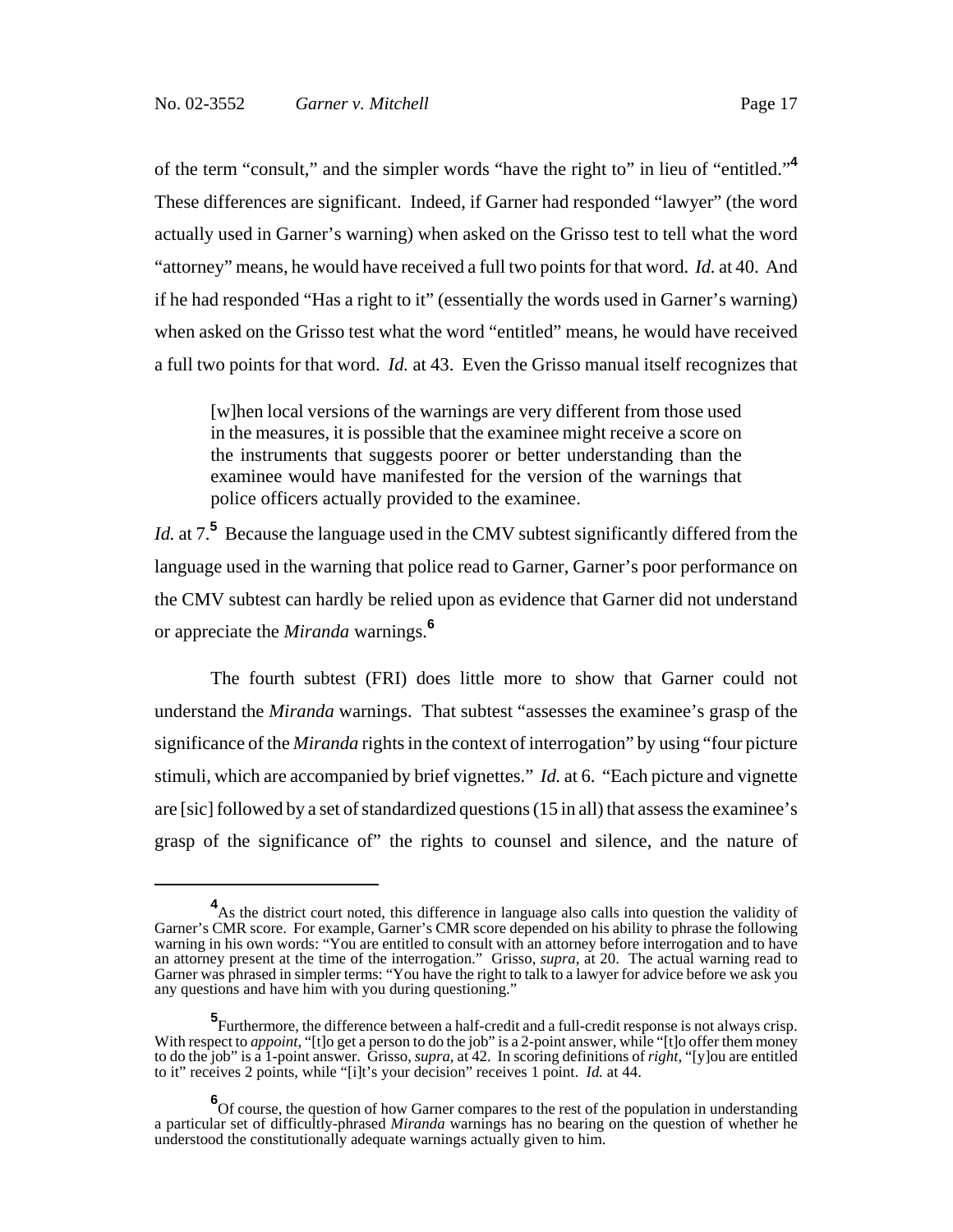interrogation. *Id.* Five of the questions relate to the nature of police interrogation, five relate to the function and significance of legal counsel, and five relate to the function and significance of the right to silence. Responses again are scored 2, 1, or 0, so that the total possible score is 30. Garner scored 24 points, including a perfect score (10) on the "nature of interrogation" portion and a perfect score (10) on the "right to counsel" portion. He received 4 out of 10 points on the "right to silence" portion.**<sup>7</sup>** The subjective and legally questionable nature of the grading criteria for this subtest, and particularly for the portion that Garner did poorly on, bring into question its usefulness in determining whether an examinee could understand the *Miranda* warnings. Shown a drawing of a suspect in a room with two police officers, the examinee is asked, "Finish this sentence. If Greg decides to tell the police about what he did, then the things that Greg says \_\_\_\_\_\_\_." *Id.* at 48. One example of a full-credit 2-point answer is "Can turn" against him later in court." One example of a half-credit 1-point answer is "Will get him into detention." One example of a 0-credit answer is "He will tell the policemen." *Id.* at 60-61. The minor difference between the 2-point and 1-point answers is notable.**<sup>8</sup>**

 After relating Garner's scores on the Grisso test, Dr. Everington concluded in her report that Garner's Grisso test results "indicate that even six years later, Garner may not have a complete understanding of [the *Miranda*] warning." In her affidavit, prepared two years after the Grisso test and eight years after the interrogation, Dr. Everington used stronger language, concluding that "Mr. Garner's performance on this test indicates that he does not have full comprehension of *Miranda* warnings or his right to remain

**<sup>7</sup>** Garner's total FRI score was below the mean for both adult offenders (26.31) and non-offenders (25.52). Grisso, *supra*, at 94 tbl.12. His scores on the "nature of interrogation" and "right to counsel" portions were above the mean for adult offenders (9.60 and 9.25) and non-offenders (9.61 and 9.07), *id.* at 91-92 tbl.9, 10, while his score on the "right to silence" portion was below the mean for each group (7.48 and 6.84, respectively), *id.* at 93 tbl.11.

**<sup>8</sup>**<br>Another question involving the right to counsel in this subtest is even more troubling. The examinee is shown a drawing of a courtroom hearing with judge, police officers, parents, the defendant's lawyer, and the defendant. Grisso, *supra*, at 45. The question is: "Greg did not tell the police anything about what he did. Here in court, if he were told to talk about what he did that was wrong, will he have to talk about it?" *Id.* at 49. According to the Scoring Criteria, the 2-point answer is "No," the 1-point answer is "Yes, if his lawyer says it's best to." Three possible 0-point answers are: "Yes," "I don't know," and, remarkably, "Only if the judge tells him to." *Id.* at 66. Given the conceivable situations in which a defendant would be required to talk, such as if he had been granted immunity, and given that in court it is the judge that determines the law, "Only if the judge tells him to" is not a bad answer, yet it would get no points according to the Scoring Criteria.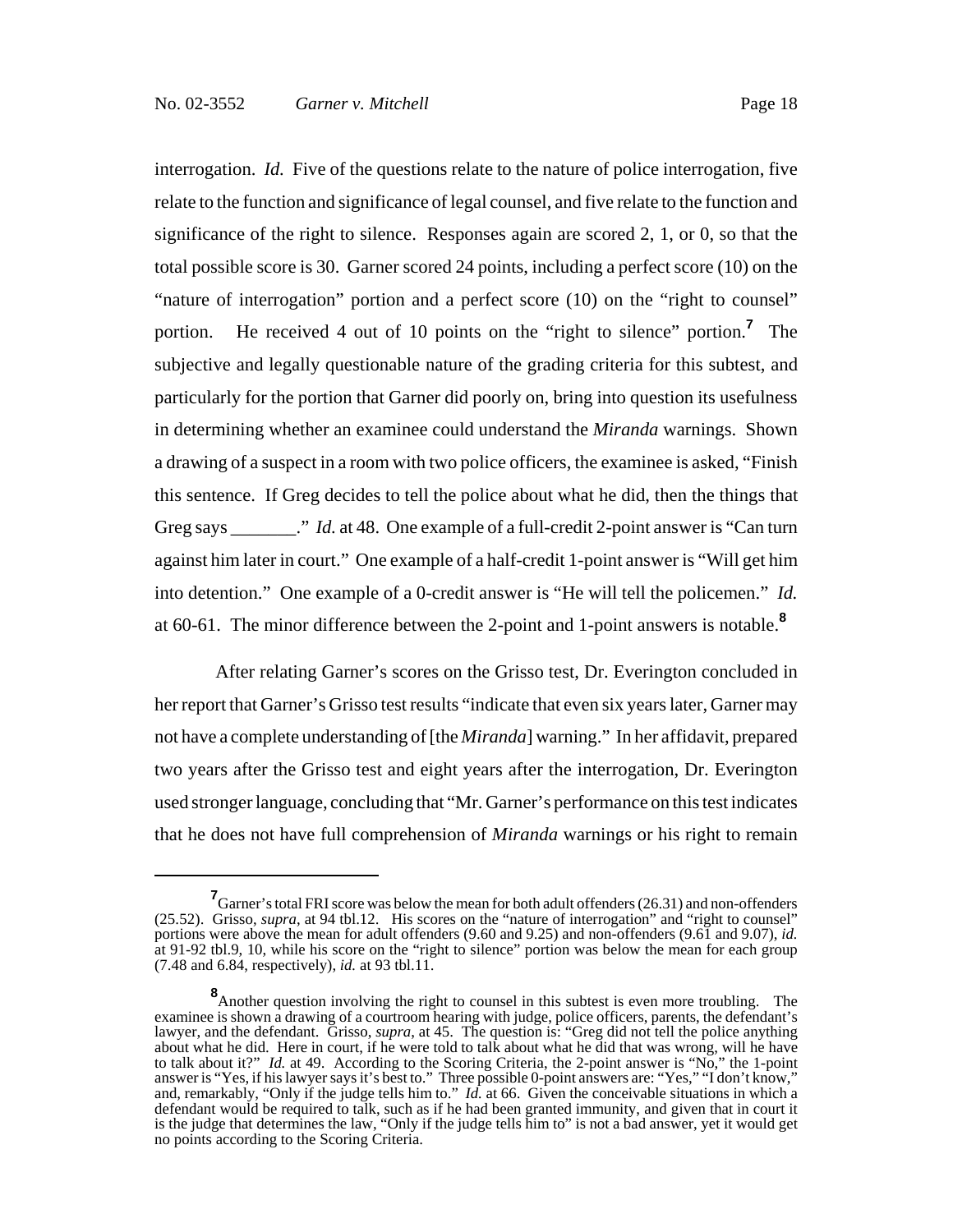silent." These conclusions are hardly compelling in light of the apparent problems with drawing this conclusion from Garner's performance on the Grisso test. Other courts have had similar qualms about testimony relying on the test. For instance, the Supreme Court of Connecticut has concluded that a lower court did not abuse its discretion in excluding Grisso test results under its standard for admission of expert scientific evidence. *State v. Griffin*, 869 A.2d 640, 650-52 (Conn. 2005). The court stated "we know of no case in which testimony concerning the Grisso test has been admitted into evidence over objection," and noted cases from Florida and New York in which testimony regarding the Grisso test or similar protocol was excluded following a preliminary hearing on admissibility. *Id.* at 650. The Grisso test itself does not purport to "measure the validity of the waiver of Miranda rights, or 'legal competence' to waive Miranda rights," *see* Grisso, *supra*, at 8, and, consequently, a poor score on one or more parts of the test does not, ipso facto, lead to a conclusion that the examinee lacks the capacity to knowingly and intelligently waive those rights, *see id*. ("[T]here is no particular degree of understanding (or score on these instruments) associated with 'adequate' understanding from a legal perspective."); *see also Mullin*, 379 F.3d at 933 (rejecting claim that *Miranda* waiver of defendant who suffered from borderline mental retardation was unknowing and unintelligent despite low Grisso test scores).

In addition, the Grisso test purports to provide an index for capacity to understand the warnings only "at the time of the evaluation," not at the time that the warnings were given. Grisso, *supra*, at 7; *see also id.* at 71 ("Current comprehension, even if it is valid for the present time, may or may not be representative of the individual's comprehension at some retrospective time."). In this case, Dr. Everington administered the test in 1998, over six years after police read the warnings to Garner. Leaving aside the obvious incentive for a defendant who has already been sentenced to death to feign misunderstanding on such a test, there is simply no way of telling whether Garner's Grisso test scores are an accurate indicator of his ability to understand the warnings when police administered the warnings in 1992. This is so regardless of the fact that studies have indicated that Grisso test scores are generally positively correlated with age. *See id.* at 83 tbl.1. *Cf. Mullin*, 379 F.3d at 933 (noting that "the 'Grisso test'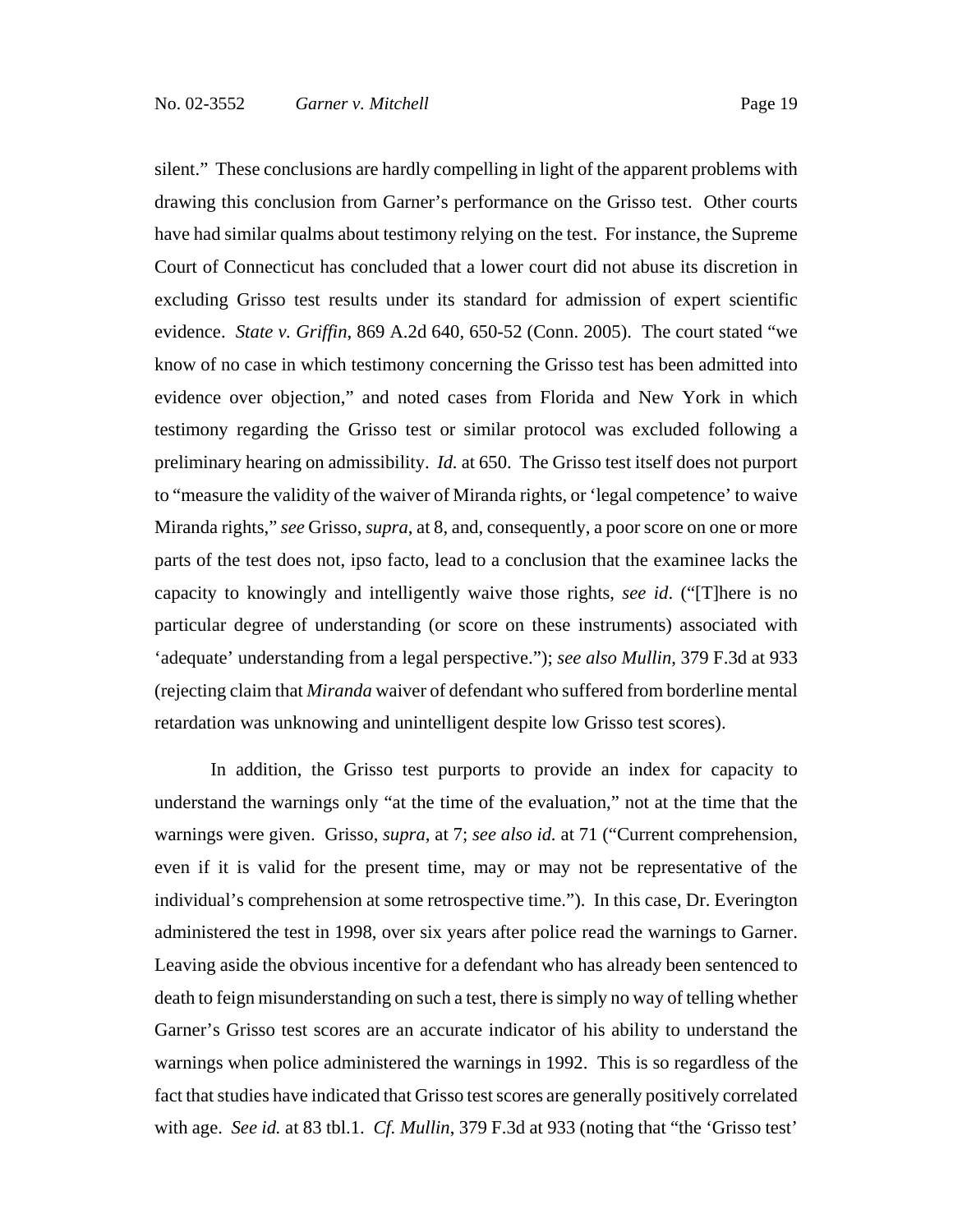Dr. Hopewell administered took place years after [defendant's] interrogation and the deterioration of his condition in jail could have affected the results").**<sup>9</sup>**

It is thus not surprising that Dr. Everington's initial assessment in 1998 concluded only that Garner "*may* not have a complete understanding of [the *Miranda*] warning" and that Garner's deficits in intellectual functioning "*could have* hindered his understanding of [the] process" (emphasis added). Like the conclusions of Drs. Schmidtgoessling and Smalldon, these conclusions do not provide sufficient evidence that Garner's waiver was not knowing and intelligent.

C.

In sum, Garner's conduct during, and leading up to, the interrogation indicated that he understood and appreciated his *Miranda* rights before executing the waiver. Because nothing in the record demonstrates otherwise, Garner's *Miranda* claim does not require habeas relief. We would reach this conclusion regardless of whether we reviewed the issue de novo, under a deferential AEDPA standard, or under a "modified AEDPA" standard.**<sup>10</sup>** It is therefore not necessary for us to determine which of these

**<sup>9</sup>**<br>
Dr. Everington's administration of the test raises yet another concern with respect to Garner's test scores. While the Grisso test manual "mentions exceptionally high estimates of interrater reliability," that reliability was achieved by requiring raters to participate in "intensive training (16 to 32 hrs.) with additional practice sessions." Richard Rogers, Mandy J. Jordan & Kimberly S. Harrison, *A Critical Review of Published Competency-to-Confess Measures*, 28 Law & Hum. Behav. 707, 712 (2004). A reliability analysis was required for three of the four Grisso subtests (CMR, CMV, FRI) because the scoring of those parts requires the rater to interpret the examinee's response and, based on criteria set out in the scoring manual, to determine whether the response warranted  $\hat{2}$ , 1, or 0 points. See Grisso, supra, at 10-12, 17-66. Because of the subjective aspect of these parts of the test, an examinee's score could vary from rater to rater, thus requiring intensive training to establish interrater reliability.

In this case, there is no evidence in the record that Dr. Everington received any training to administer the test, much less the intensive training necessary to ensure the reliability of Garner's scores on the three subjectively-scored parts. And, as Rogers, Jordan, and Harrison have observed, "[t]he likelihood of a forensic practitioner achieving this sophisticated level of training is exceedingly remote." Rogers, Jordan & Harrison, *supra*, at 712. Tellingly, Garner received a perfect score on the CMR-R subtest, the only "totally objective" part of the Grisso test. Because Dr. Everington's administration of the Grisso test brings into question the reliability of Garner's CMR, CMV, and FRI scores, an argument can easily be made that Garner's CMR-R score most accurately represents Garner's ability to comprehend and appreciate the *Miranda* warnings. *See* Grisso, *supra*, at 11 (noting that the CMR-R "requires no judgment on the part of scorers").

**<sup>10</sup>**Garner did not raise in state court the substantive *Miranda* claim that he now raises in his federal habeas petition, but he did argue in state court on collateral review that his trial counsel were ineffective for failing to inquire into the *Miranda* waiver issue. Apart from the procedural default issue, it could be argued that modified AEDPA review would apply here in light of the fact that the analysis of Garner's substantive *Miranda* claim "bears some similarity" to the analysis of the ineffective-assistance claim adjudicated in state court. *See, e.g.*, *Filiaggi v. Bagley*, 445 F.3d 851, 854 (6th Cir. 2006).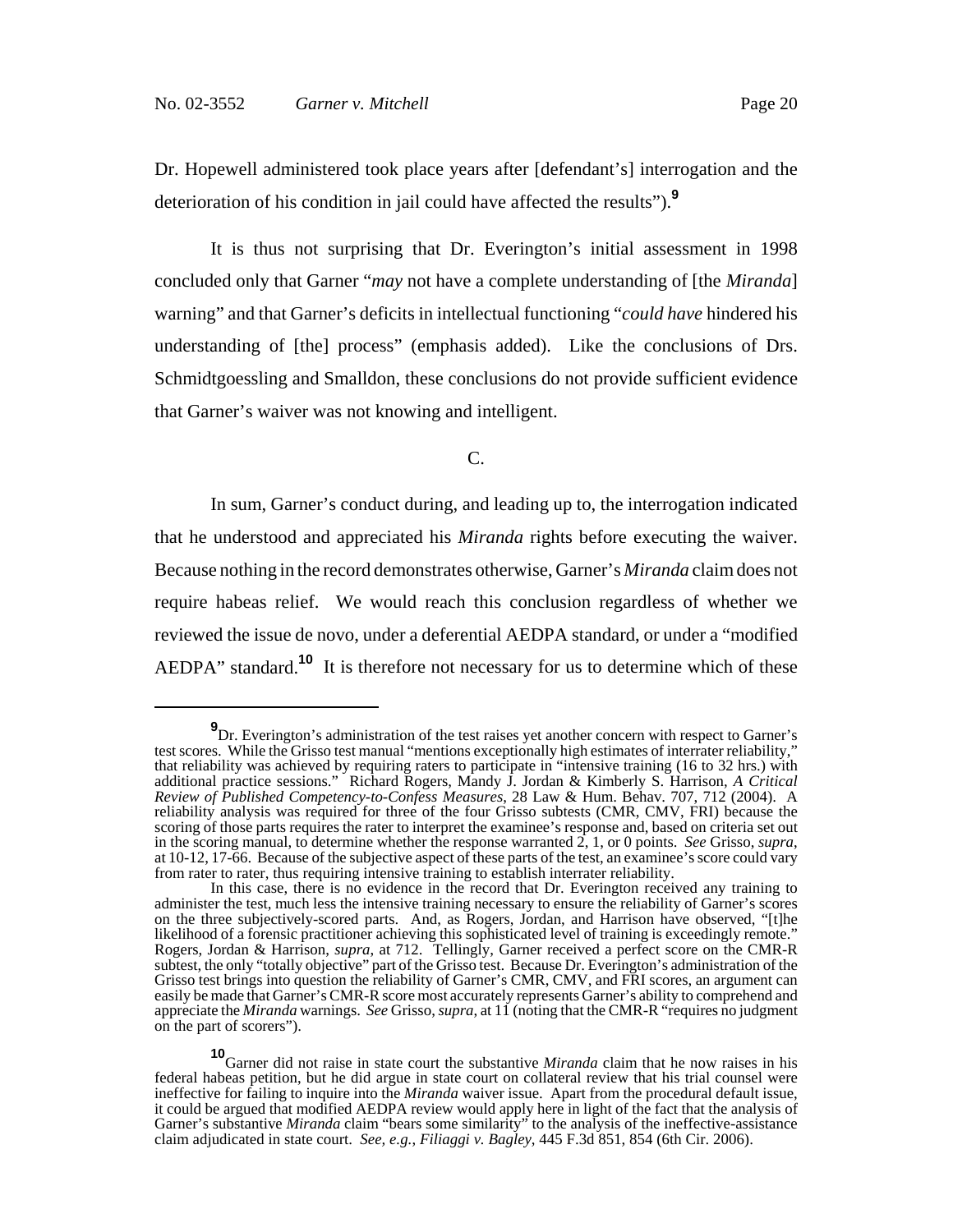#### III.

None of Garner's remaining claims warrants habeas relief. Because Garner's substantive *Miranda* claim lacks merit, the Ohio state courts' determination that Garner's counsel were not ineffective for failing to investigate or raise that claim was not contrary to, or an unreasonable application of, Supreme Court precedent. *See* Dist. Ct. Op. at 49-50. Garner's claim that the state trial court erred by not providing him with experts to assist with his *Miranda* claim similarly lacks merit. Garner was provided with access to mental health experts during trial. Moreover, the assistance of other experts would not have been sufficient to show that his waiver was unintelligent. Dist. Ct. Op. at 58-62. Finally, Garner's claim that the process for selecting the petit jury venire unconstitutionally discriminated against African-Americans was procedurally defaulted and, in any event, is without merit for the reasons stated by the district court. Dist. Ct. Op. at 27-34.

#### IV.

For the foregoing reasons, we affirm the judgment of the district court.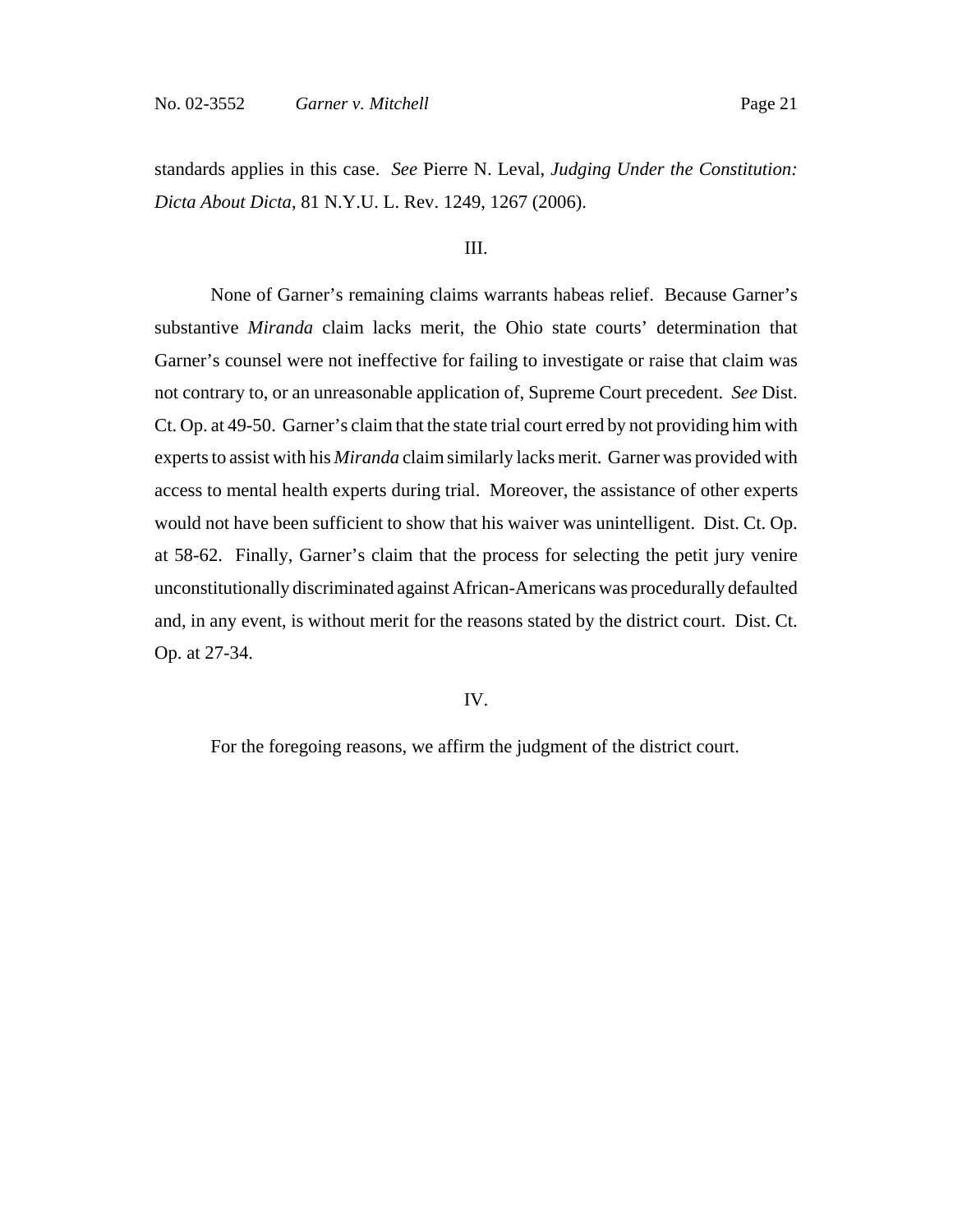## **CONCURRING IN RESULT ONLY \_\_\_\_\_\_\_\_\_\_\_\_\_\_\_\_\_\_\_\_\_\_\_\_\_\_\_\_\_\_\_\_\_\_\_\_\_\_\_\_\_**

**\_\_\_\_\_\_\_\_\_\_\_\_\_\_\_\_\_\_\_\_\_\_\_\_\_\_\_\_\_\_\_\_\_\_\_\_\_\_\_\_\_**

MARTHA CRAIG DAUGHTREY, concurring in result only. What I perceive to be the dispositive issue in this case has somehow disappeared from the discussion at the current stage of the litigation: the procedural default of the *Miranda* issue that resulted from the petitioner's failure to present the issue in state court. When this case was heard on appeal by the original panel, it resulted in a split decision. The majority chose to "deem this [procedural default] argument forfeited" based on the state's failure to raise it in the district court. *Garner v. Mitchell*, 502 F.3d 394, 401 (6th Cir. 2007). Citing *Trest v. Cain*, 522 U.S. 87, 89 (1997) ("procedural default is normally a defense that the State is obligated to raise and preserv[e] if it is not to lose the right to assert the defense thereafter"), as support for the decision to impose a forfeiture, the majority nevertheless took account of the fact that a procedural default not only may be recognized for the first time on appeal, *White v. Mitchell*, 431 F.3d 517, 524 (6th Cir. 2005), but also may be raised by the reviewing court *sua sponte*. *See Elzy v. United States*, 205 F.3d 882, 886 (6th Cir. 2000). The panel majority decided not to recognize the defense on two grounds: first, because the district court had "expended considerable resources in deciding Garner's *Miranda* claim," *Garner*, 502 F.3d at 401, and, second, because "Garner faces the death penalty." *Id.* But, the latter basis could be justified only if the resources expended in the district court had actually produced an adequate record on which to base a reasoned judgment about the alleged *Miranda* violation in this case. In fact, the record is insufficient to make a reasoned judgment precisely because there was a procedural default of that issue in this case.

Because the *Miranda* issue was not raised and litigated in state court, the only record we have with regard to the petitioner's waiver comes from the suppression hearing in state court. *See id.* at 410 nn.7-8. The testimony of the interrogating officers was limited to the question of whether the proper *Miranda* warnings had been given and, to only a superficial extent, whether the petitioner had appeared to understand what was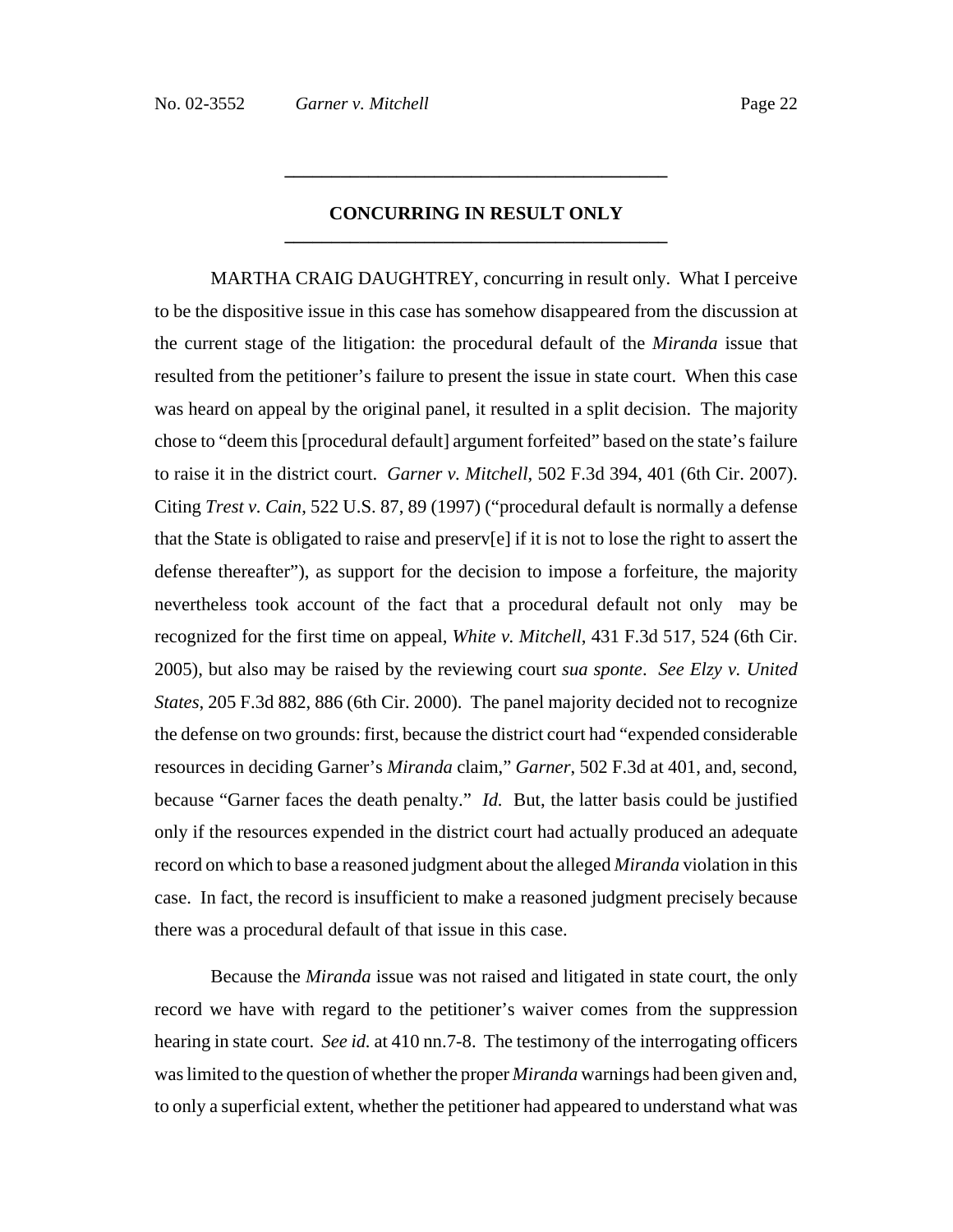being communicated by the officers before he was asked to sign a waiver of his rights. We know from the record that Garner appeared "perfectly normal" and "very coherent" to the officers who interrogated him. We do know from the record that prior to trial in state court, Garner underwent assessment by a psychiatrist and a clinical neuropsychologist in order to determine his competency to stand trial. Based on their assessment, a mental-health expert appointed by the state trial court to assist with Garner's defense submitted a report questioning whether he would have been capable of understanding the language used in the waiver or the consequences of signing it. *See id.* at 411. But, because the issue of the petitioner's competency to make a valid *waiver* was never directly or indirectly addressed in the state courts, the prosecution was prevented from countering the implication that the waiver was flawed – for example, by securing additional testimony from the interrogating officers concerning the events preceding the petitioner's confession, or by securing an additional examination that would have addressed his intellectual functioning near the time of his interrogation, rather than many years afterward.

In addition to the insufficiency of the record resulting from the procedural default in the state courts, the decision to ignore that default is unjustified as a matter of law. Indeed, the legal analysis was cogently laid out by Judge Rogers in his dissent from the majority opinion in *Garner*, in which he contended that "even if we have the discretion to disregard the procedural default because of the state's failure to argue procedural default in the district court, it is inconsistent with the principles of AEDPA to exercise that discretion in the context of this case." *Id.* at 423. In support of this contention, he articulated three legally rock-solid reasons. First, he noted, the procedural default was clear. *See id.* at 424. Second, the absence of a state court ruling on the issue was due to "lack of opportunity to pass on the merits, [and] not the result of, for instance, a state court's erroneous application of some procedural hurdle or the ineffective assistance of counsel appointed by the state courts." *Id.* Because there was no state court review of the issue, he argued, the majority's exercise of discretion in the petitioner's favor flew in the face of both "comity and federalism principles." *Id.* (quoting *Perruquet v. Briley*,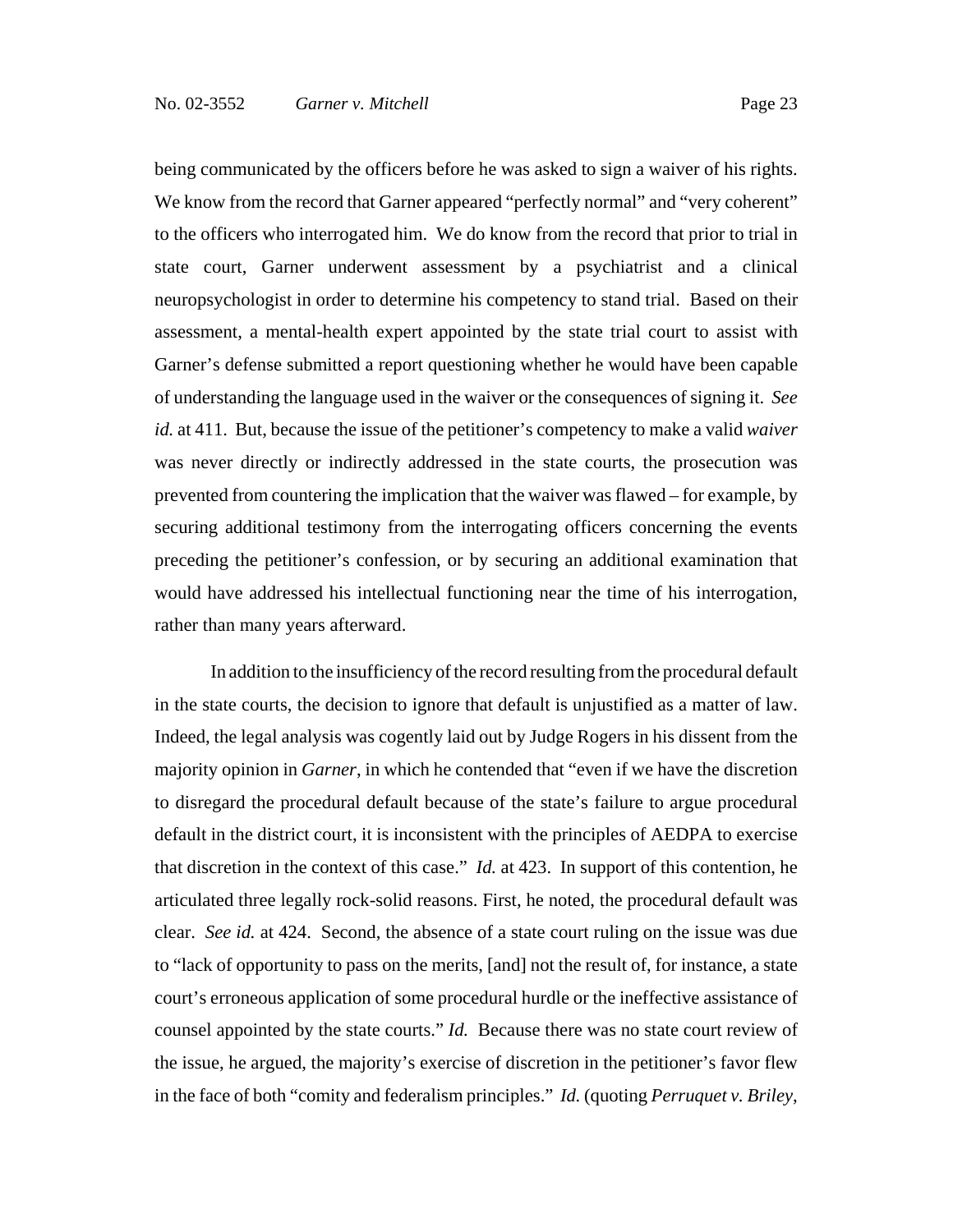390 F.3d 505, 518 (7th Cir. 2004)). Third, and most significantly, Judge Rogers noted the paradox inherent in the application of a *de novo* standard of review in this case:

[I]f we were to reach the merits of [petitioner's] constitutional claim, we necessarily would have to do so *de novo*, as there is no state-court decision we can look to for an evaluation of this claim. This would be inconsistent with the high level of deference to state-court decisions that Congress mandated when it passed the Antiterrorism and Effective Death Penalty Act of 1996. It would also amount to a windfall for [petitioner], who would win plenary review of a claim that he never presented to the [state] courts, whereas habeas petitioners who properly present their claims to state courts first are entitled only to the extremely narrow review mandated by [28 U.S.C.] section 2254(d).

*Id.* (quoting *Perruquet*, 390 F.3d at 518 (citations omitted)).

For these reasons, I conclude that the petitioner's procedural default of the *Miranda* issue should prevent us from reviewing that question *en banc*, and I would therefore affirm the district court's judgment, but for reasons other than those expressed by the *en banc* majority.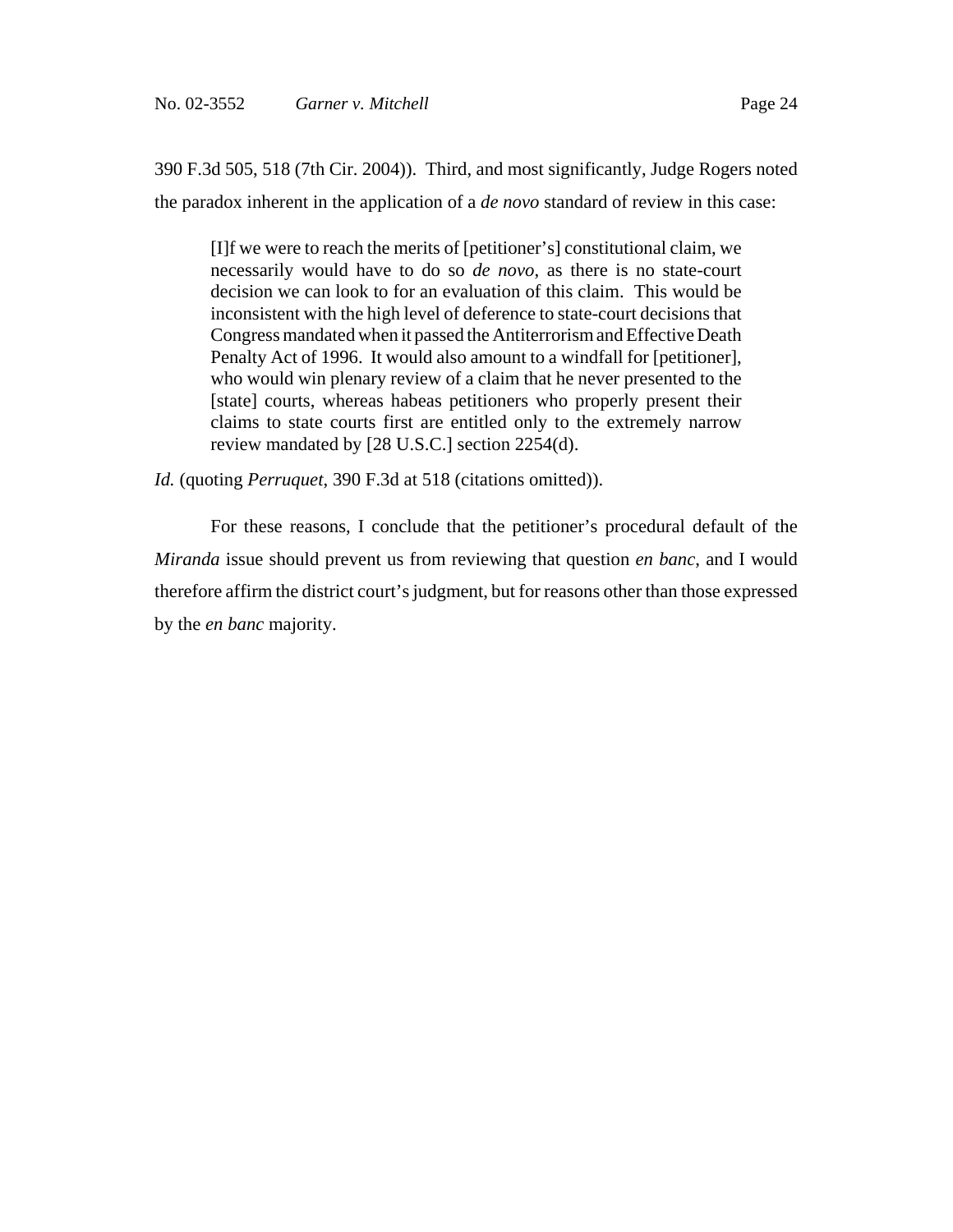## **CONCURRING IN PART AND DISSENTING IN PART \_\_\_\_\_\_\_\_\_\_\_\_\_\_\_\_\_\_\_\_\_\_\_\_\_\_\_\_\_\_\_\_\_\_\_\_\_\_\_\_\_\_\_\_\_\_\_\_\_\_\_\_**

**\_\_\_\_\_\_\_\_\_\_\_\_\_\_\_\_\_\_\_\_\_\_\_\_\_\_\_\_\_\_\_\_\_\_\_\_\_\_\_\_\_\_\_\_\_\_\_\_\_\_\_\_** 

COLE, Circuit Judge, concurring in part and dissenting in part. I concur in the outcome of the majority's opinion but write separately because I disagree with the majority that the "primary focus" in determining whether a waiver was knowing and intelligent is the conduct of the interrogating officers. As stated in Part I of Judge Moore's dissent, a waiver is not valid if the defendant's lack of maturity, intelligence, or mental capacity prevented him from comprehending the warnings issued to him. This is the case even if a reasonable officer would have believed the defendant comprehended the warnings. The majority's reliance on *Rice v. Cooper*, 148 F.3d 747 (7th Cir. 1998) is misplaced. The requirement that a waiver be knowing and intelligent serves a broader purpose than deterrence of police misconduct. *See Edwards v. Arizona*, 451 U.S. 477, 482-84 (1981).

Because I believe the district court did not err in finding Garner's waiver knowing and intelligent under the facts of this case, I concur in the judgment only and would **AFFIRM** the decision of the district court.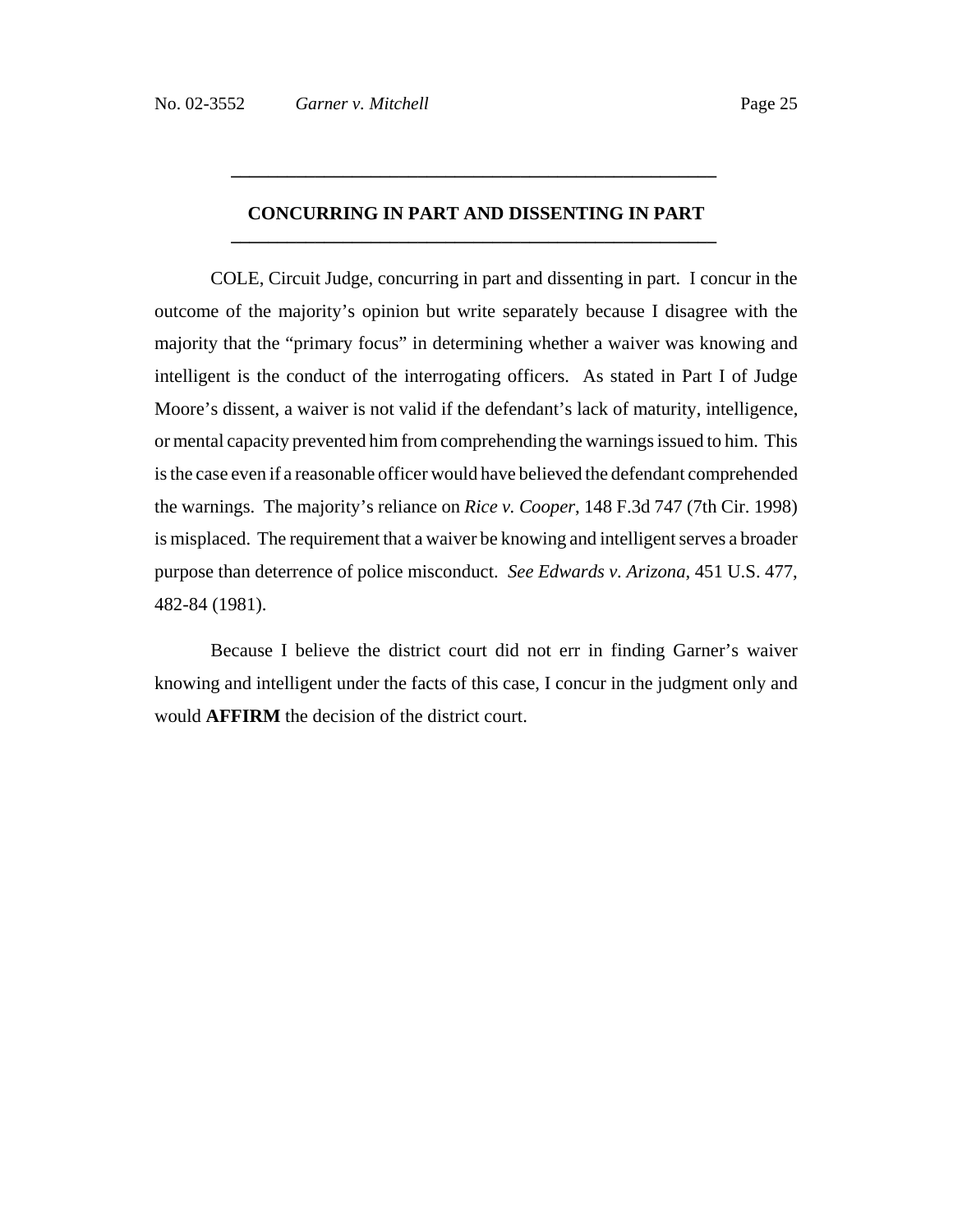## **DISSENT \_\_\_\_\_\_\_\_\_\_\_\_\_\_\_\_\_**

**\_\_\_\_\_\_\_\_\_\_\_\_\_\_\_\_\_**

KAREN NELSON MOORE, Circuit Judge, dissenting. The Supreme Court has repeatedly pronounced that a valid waiver of *Miranda* rights must be "a knowing and intelligent relinquishment or abandonment of a known right or privilege." *Edwards v. Arizona*, 451 U.S. 477, 482 (1981). The en banc majority opinion creates an entirely new rule that allows defendants to establish a lack of a knowing and intelligent waiver only if they do so at the moment they hear their *Miranda* rights. Under the majority's formulation, the primary focus is on the conduct of police officers and whether the officers had reason to know at the time of the interrogation that the defendant lacked the ability to understand the *Miranda* warning. While it would be impossible to believe that a deaf defendant could give a knowing and intelligent waiver when he is given only a mumbled *Miranda* warning, the majority's approach would compel such a conclusion. Demanding more of those whose mental or physical faculties can do only less would surely defeat the purpose of requiring that defendants understand the waiver when they undertake it. Because I believe the majority's approach is contrary to Supreme Court precedent and that the totality of the circumstances demonstrates that Garner's waiver of his *Miranda* rights was *not* knowing or intelligent, I respectfully dissent.

## **I. LEGAL STANDARDS GOVERNING THE VALIDITY OF WAIVERS**

The majority contends that the "primary focus" in determining whether a defendant's waiver was knowing and intelligent is "on what the interrogating officers could have concluded about Garner's ability to understand the warnings." Maj. Op. at 9. Applying this approach, the majority concludes that "[b]ecause police had no reason to believe that Garner misunderstood the warnings, and because it is undisputed that the officers were otherwise reasonable and careful in giving the warnings and obtaining the confession, there is no basis for invalidating Garner's *Miranda* waiver." *Id.* The majority's focus on the conduct and knowledge of police officers is at odds with the Supreme Court's repeated pronouncements that the proper inquiry is whether the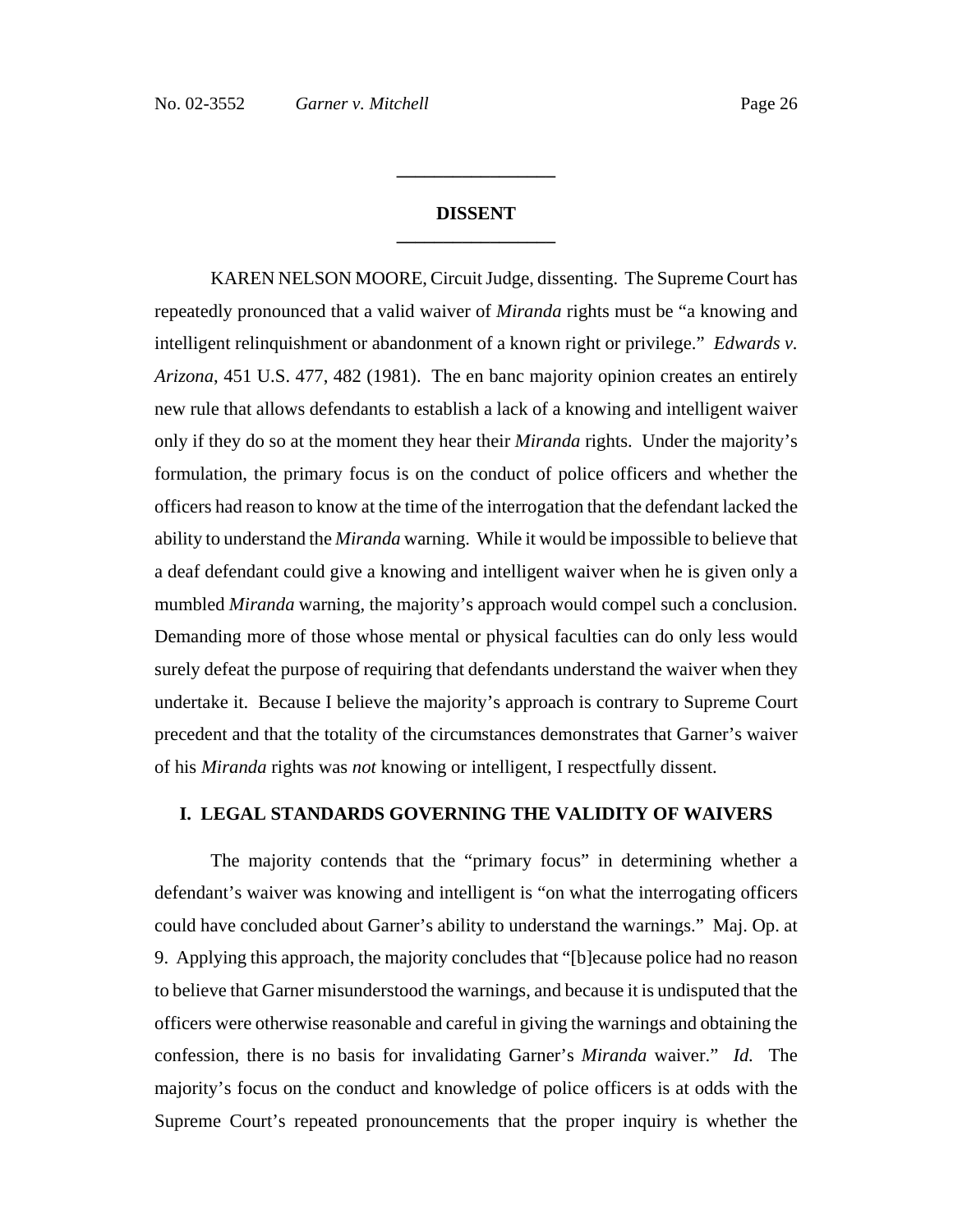defendant had the maturity, intelligence, and competency to make a knowing and intelligent waiver.

The Fifth Amendment states that "[n]o person . . . shall be compelled in any criminal case to be a witness against himself." U.S. CONST. amend. V. In *Miranda v. Arizona*, 384 U.S. 436 (1966), the Supreme Court determined that the right against selfincrimination "is fully applicable during a period of custodial interrogation." *Id.* at 461. The *Miranda* Court further determined that "the right to have counsel present at the interrogation is indispensable to the protection of the Fifth Amendment privilege." *Id.* at 469. Moreover, the Court held that, prior to custodial interrogation, a suspect must be informed of these rights, now commonly known as the *Miranda* rights. *Id.* at 444 ("Prior to any questioning, the person must be warned that he has a right to remain silent, that any statement he does make may be used as evidence against him, and that he has a right to the presence of an attorney, either retained or appointed."). Of special import here, the *Miranda* Court noted that "[t]he defendant may waive effectuation of these rights, provided the waiver is made *voluntarily*, *knowingly* and *intelligently*." *Id.* (emphasis added).

Subsequent decisions by the Supreme Court have further clarified that the validity of a waiver depends on it being made not only "voluntarily," but also "knowingly and intelligently." In *Moran v. Burbine*, for example, the Court stated:

The inquiry has two *distinct* dimensions. First, the relinquishment of the right must have been voluntary in the sense that it was the product of a free and deliberate choice rather than intimidation, coercion, or deception. Second, the waiver must have been made with a full awareness of both the nature of the right being abandoned and the consequences of the decision to abandon it. Only if the "totality of the circumstances surrounding the interrogation" reveal both an uncoerced choice and the requisite level of comprehension may a court properly conclude that the *Miranda* rights have been waived.

*Burbine*, 475 U.S. at 421 (quoting *Fare v. Michael C.*, 442 U.S. 707, 725 (1979)) (emphasis added) (citations omitted); *see alsoColorado v. Spring*, 479 U.S. 564, 573-75 (1987) (analyzing separately whether a suspect's waiver of his *Miranda* rights was voluntary and whether it was knowing and intelligent); *Edwards v. Arizona*, 451 U.S.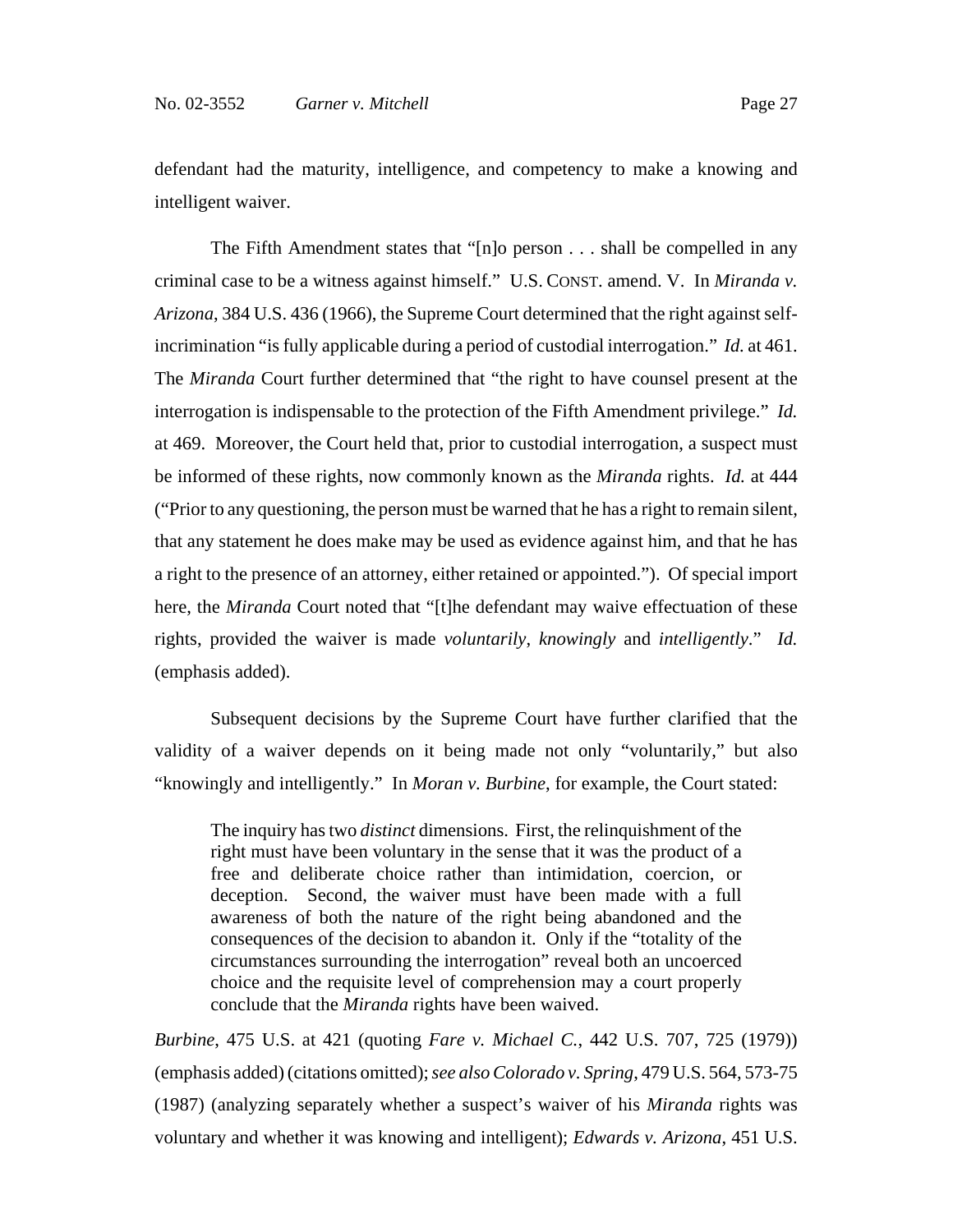477, 482 (1981) ("It is reasonably clear under our cases that waivers of counsel must not only be voluntary, but must also constitute a knowing and intelligent relinquishment or abandonment of a known right or privilege . . . ."). Garner does not argue that he waived his *Miranda* rights involuntarily, but he does argue that he waived his rights unknowingly and unintelligently.

Whether a suspect's waiver of *Miranda* rights is "a knowing and intelligent relinquishment or abandonment of a known right or privilege" is "a matter which depends in each case 'upon the particular facts and circumstances surrounding that case, including the background, experience, and conduct of the accused.'" *Edwards*, 451 U.S. at 482 (quoting *Johnson v. Zerbst*, 304 U.S. 458, 464 (1938)). A court must examine the "totality of the circumstances" to determine whether a suspect's waiver was knowing and intelligent, including inquiries into the suspect's "age, experience, education, background, and intelligence, and into whether he has the capacity to understand the warnings given him, the nature of his Fifth Amendment rights, and the consequences of waiving those rights." *Michael C.*, 442 U.S. at 725. "The Constitution does not require that a criminal suspect know and understand every possible consequence of a waiver of the Fifth Amendment privilege," but does require "that a suspect know[] that he may choose not to talk to law enforcement officers, to talk only with counsel present, or to discontinue talking at any time." *Spring*, 479 U.S. at 574; *see also Burbine*, 475 U.S. at 421 ("[T]he waiver must have been made with a full awareness of both the nature of the right being abandoned and the consequences of the decision to abandon it.").

The majority's approach conflicts with the Supreme Court's repeated pronouncements that the proper inquiry is whether the *defendant* actually had the capability to make a knowing and intelligent waiver, *see, e.g.*, *Edwards*, 451 U.S. at 482; *Michael C.*, 442 U.S. at 725; *Zerbst*, 304 U.S. at 464, without any reference to *police* conduct. To suggest, as the majority does, that the validity of a *Miranda* waiver depends only on the conduct of the police—or what the police knew or should have known at the time—is to read the requirement that a valid waiver be "a knowing and intelligent relinquishment or abandonment of a known right or privilege," *Edwards*, 451 U.S. at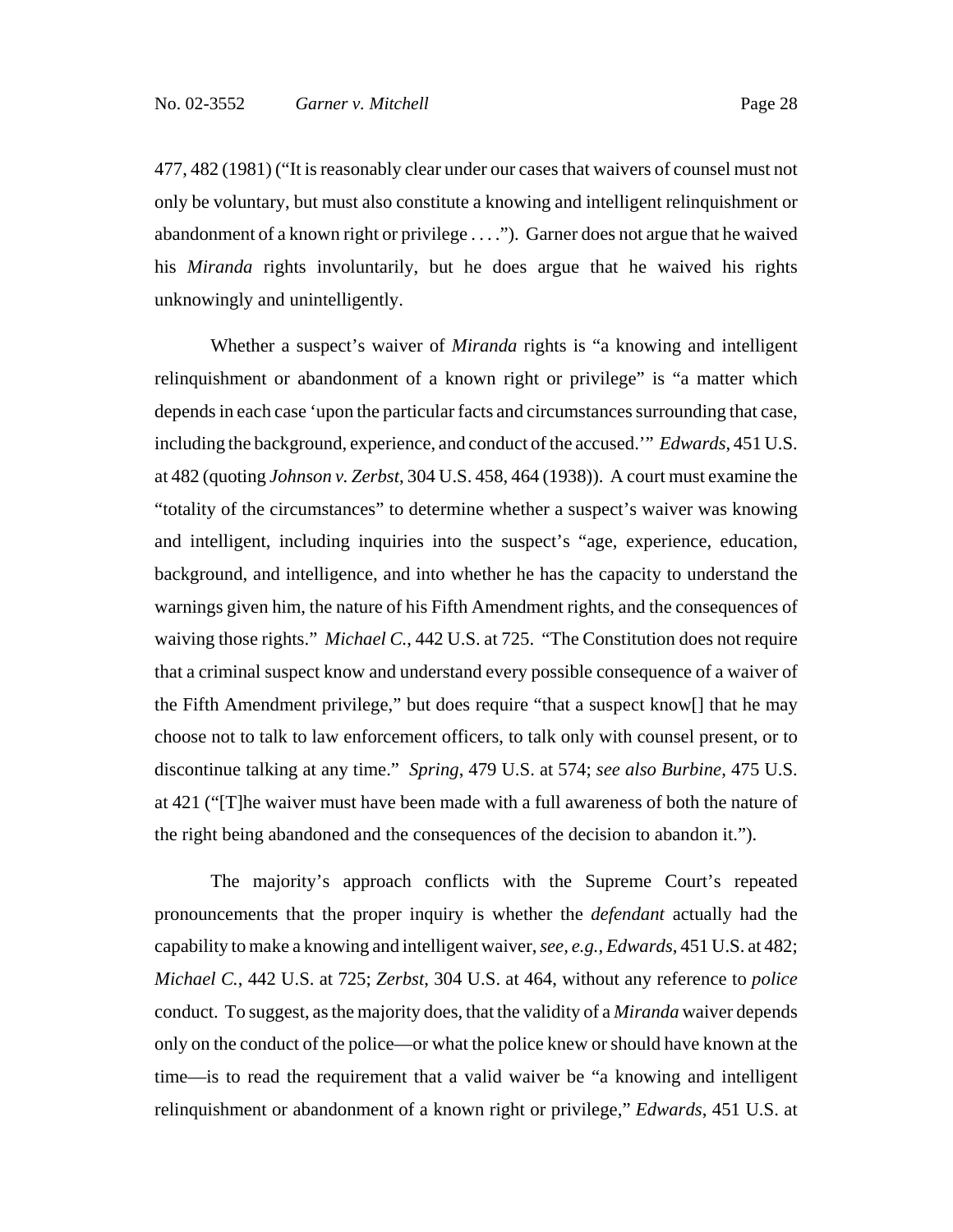482, out of the Supreme Court's *Miranda* jurisprudence. Indeed, under the majority's formulation, even a suspect who did not hear his *Miranda* rights being read somehow could give a knowing and intelligent waiver, so long as the police had no reason to believe that the suspect did not hear.

To support its focus on police conduct, the majority relies heavily upon *Rice v. Cooper*, 148 F.3d 747 (7th Cir. 1998), *cert. denied*, 526 U.S. 1160 (1999). In *Rice*, the Seventh Circuit held that, because there was no police abuse, a sixteen-year-old made a knowing and intelligent waiver of his *Miranda* rights despite the testimony of two psychologists that he had been mentally incompetent to make a valid waiver. *Id.* at 749- 51. The Seventh Circuit read the Supreme Court's decision in *Colorado v. Connelly*, 479 U.S. 157 (1986), for the proposition that a defendant's waiver of his *Miranda* rights cannot be unknowing or unintelligent unless there is coercive police activity or the police had some reason to believe that the defendant was incapable of making a rational waiver.

But although the Supreme Court in *Connelly* held "that coercive police activity is a necessary predicate to the finding that a confession is not 'voluntary,'" it did not suggest that coercive police activity is a necessary predicate to a conclusion that a waiver of *Miranda* rights was not knowing or intelligent. *Id.* at 167; *see also United States v. Turner*, 157 F.3d 552, 555 (8th Cir. 1998); *United States v. Bradshaw*, 935 F.2d 295, 299 (D.C. Cir. 1991) ("We read *Connelly* . . . as holding only that police coercion is a necessary prerequisite to a determination that a waiver was *involuntary* and not as bearing on the separate question whether the waiver was knowing and intelligent."); *Miller v. Dugger*, 838 F.2d 1530, 1539 (11th Cir.) ("We do not read the *Connelly* decision as demonstrating an intent to eliminate this distinction between voluntariness and knowing waivers."), *cert. denied*, 486 U.S. 1061 (1988). Indeed, the *Connelly* Court noted that an expert witness "testified that Connelly's illness did not significantly impair his cognitive abilities. Thus, respondent understood the rights he had when [the police] advised him that he need not speak." *Connelly*, 479 U.S. at 161-62. Further, the Seventh Circuit in *Rice* acknowledged that its focus on police conduct diverged from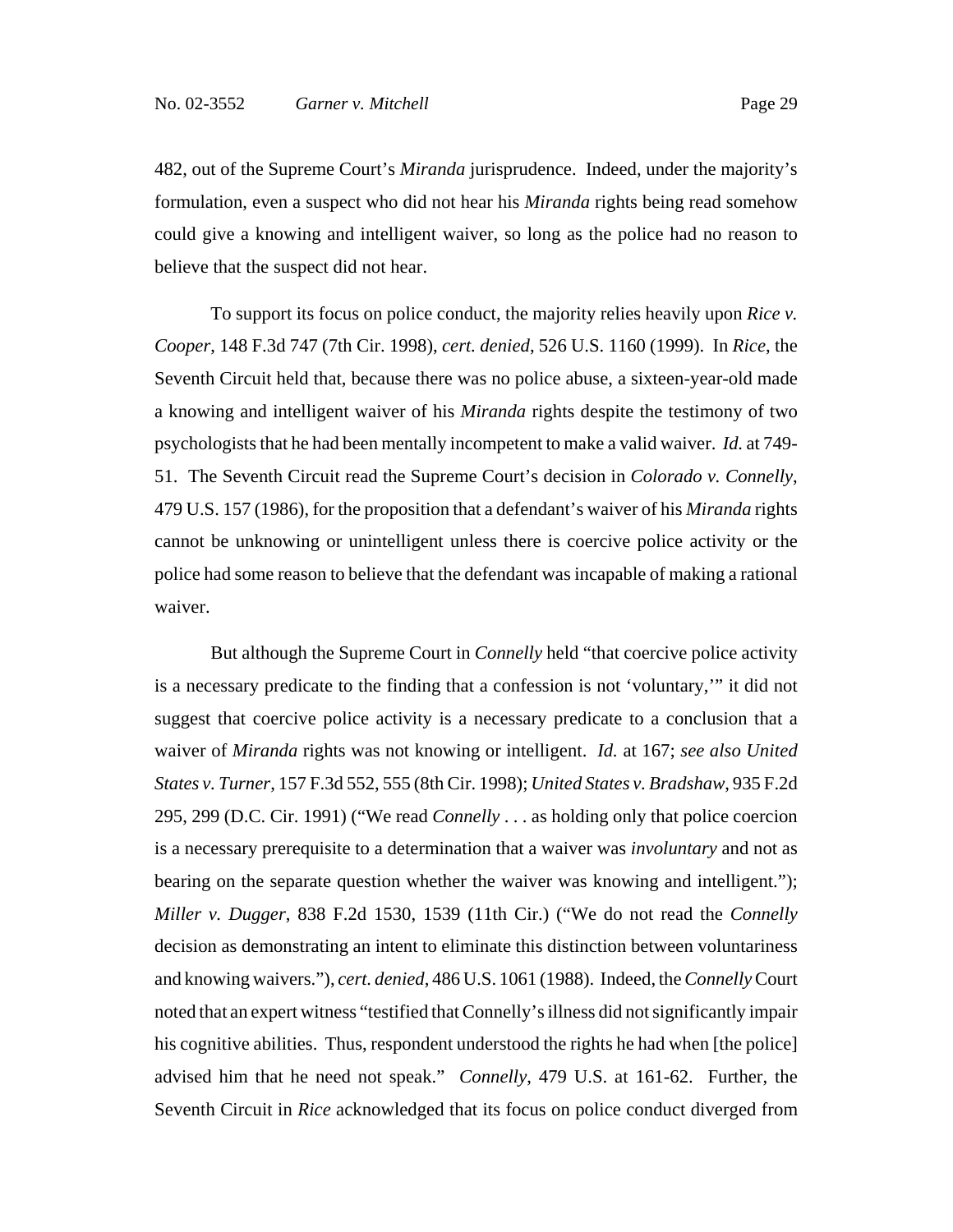pre-*Connelly* Supreme Court precedent, or what it called "the conventional approach to waivers of the *Miranda* rights—that of asking simply whether the defendant had the maturity, competence, etc. to make a knowing waiver of his rights, without reference to what the police knew or should have known." *Rice*, 148 F.3d at 751 (citations omitted).

Put simply, the majority completely fails to account for the clear directive of the Supreme Court's *Miranda* jurisprudence that the proper inquiry is whether the defendant had the maturity, intelligence, and mental capacity to make a knowing and intelligent waiver. I recognize that the Supreme Court's requirement that a *Miranda* waiver be made knowingly and intelligently may, on occasion, put the police in the difficult position of having to assess a suspect's understanding and intellectual capacities at the time of interrogation. This difficulty is not wholly unique, however, as courts face similar difficulties, for example, when assessing a defendant's competency and understanding during a plea colloquy or when a defendant waives the right to counsel. Suspicions that a suspect's initial *Miranda* waiver was not made knowingly and intelligently also do not preclude the police from interrogating the suspect later under different circumstances—for example, following evaluation by a mental-health professional, following treatment, or in the presence of a lawyer, *see, e.g.*, *In re B.M.B.*, 955 P.2d 1302, 1309-13 (Kan. 1998)—if the police desire greater assurances that the suspect's statement will be deemed admissible at trial.

#### **II. RELEVANT FACTS**

Having determined that the proper focus should be on Garner's "age, experience, education, background, and intelligence," *Michael C.*, 442 U.S. at 725, rather than on the conduct of the police, I now turn to analyzing these factors. Because I believe the majority fails to give adequate consideration to the factual record bearing on these factors, I briefly consider the relevant facts. Garner was nineteen years old at the time of the offense. He was "the product of a very abusive and disorganized family of origin." 2 Joint Appendix ("J.A.") at 513 (Schmidtgoessling Report at 3). Garner endured physical abuse at the hands of his mother and more than one of her boyfriends, suffered sexual abuse at the hands of an older brother, was left with his siblings to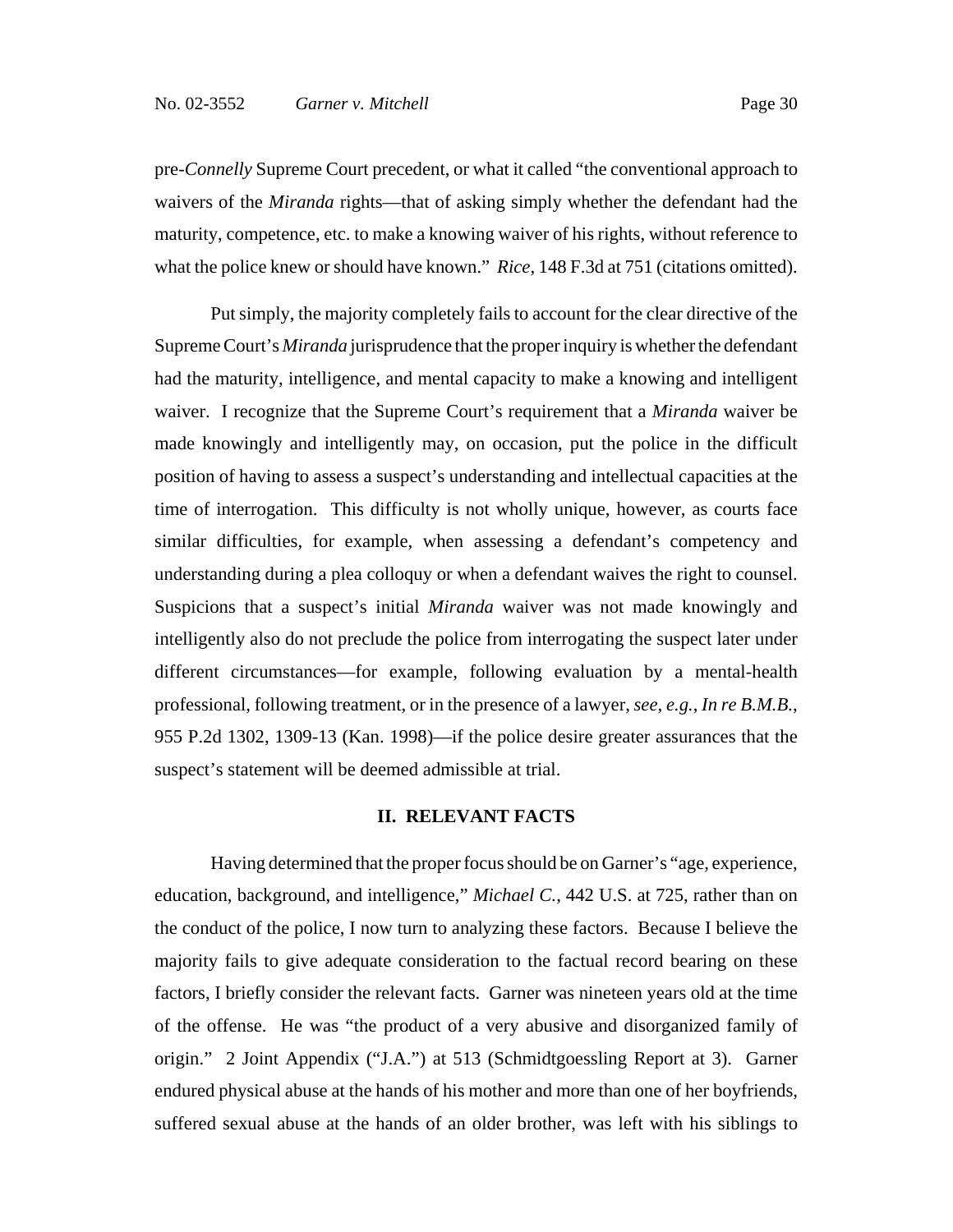provide food and clothing for himself, and was repeatedly kicked out of his home. Garner's mother testified that Garner and his twin brother attended the first few years of school together in the same class, but that they were thereafter separated because Garner's brother had been doing Garner's work for him. Thereafter, Garner "didn't do very well" in school. 3 J.A. at 1028 (Mitigation Hr'g 10/13/92 at 52 (Patricia Garner Test.)). Garner told the police that he could read and had completed the twelfth grade, but his mother testified that the last grade that he completed was the seventh grade, and both his mother and school records indicated that Garner's grades were always poor, that he was held back at least once, that he was frequently absent from school, and that he was placed in a variety of correctional or treatment-focused schools. According to his mother, Garner had at least one encounter with the juvenile court system. In 1992, the year of the offense, Garner had a full-scale Wechsler Adult Intelligence Scales-Revised IQ score of 76, placing him in the borderline range of intellectual functioning, as well as signs of a learning disability, attention deficit disorder, and organic brain impairment.**<sup>1</sup>**

The circumstances of Garner's interrogation are also relevant. On January 26, 1992, police executed a search warrant at 3250 Burnet Avenue and arrested Garner. Officer Harry C. Frisby, Jr. ("Frisby"), of the Cincinnati Police Department advised Garner of his *Miranda* rights, and Garner said that he understood his rights.**<sup>2</sup>** Officer Frisby asked Garner about several items that Officer Frisby believed had been stolen, but Garner said that the items were his. Garner was then taken to the police station.

**<sup>1</sup>** Dr. Everington's report, though not admitted by the district court for this purpose, confirmed that Garner had relatively consistent IQ scores between 76 and 81 as well as significant deficits in language abilities. 1 J.A. at 376-77 (Everington Report at 2-3).

**<sup>2</sup>** Officer Frisby testified as follows:

A: Before I said, Mr. Garner, let me advise you of your rights and I had a booklet that had his rights in it - - on the front of it. You have the right to remain silent, that anything you say can be used against you in court. You have the right to talk to a lawyer for advice before we ask you any questions and have him with you during questioning. If you decide to answer questions now without a lawyer present, you still have the right to stop answering at any time. You also have the right to talk to a lawyer before any questioning if you wish. And I asked him if he understood those rights and he said yes.

Suppression Hr'g at 68 (Frisby Test.).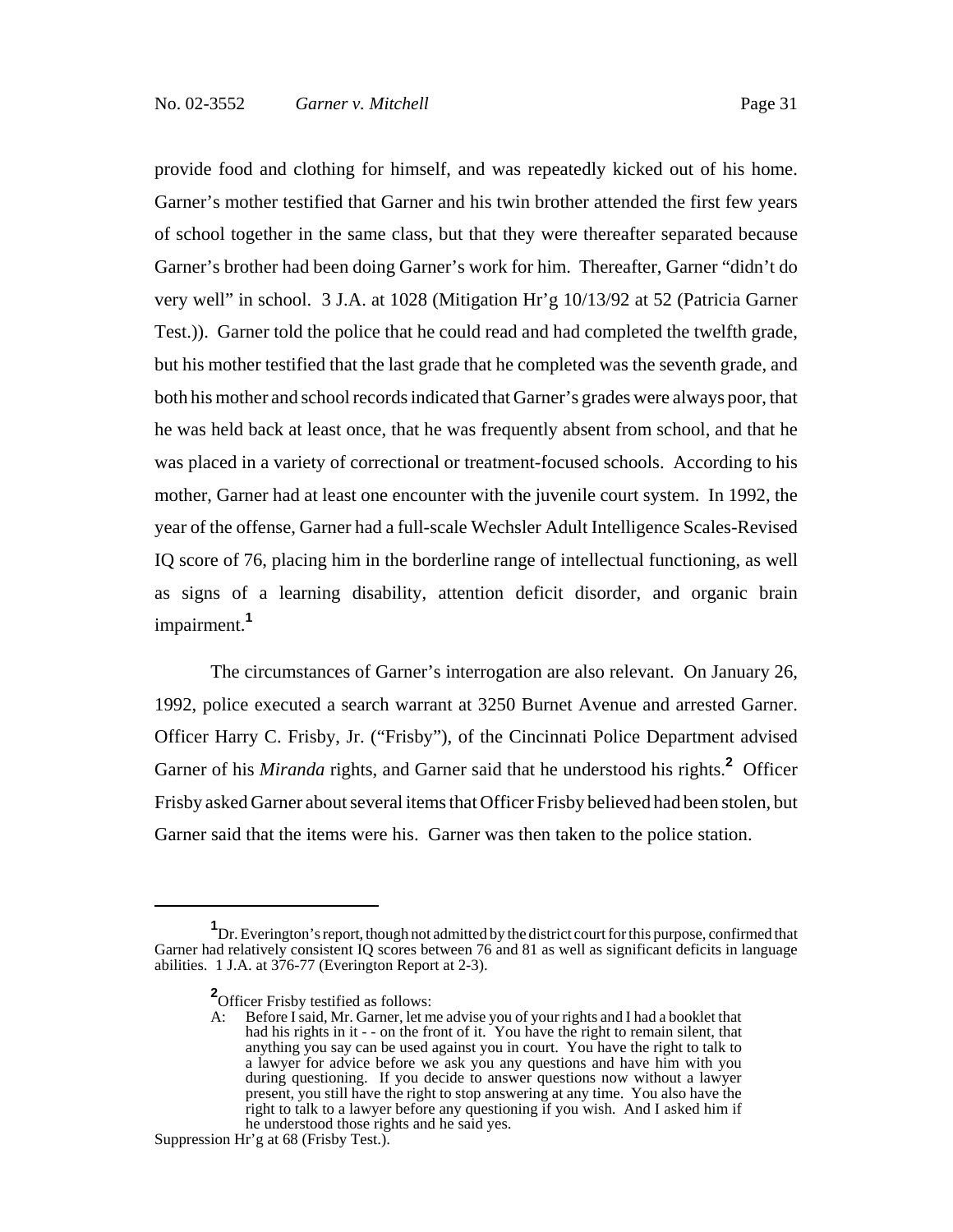At the police station, Officer Frisby and Officer David Feldhaus ("Feldhaus") interrogated Garner. Officer Feldhaus advised Garner of his *Miranda* rights again, read a waiver-of-rights form to Garner, and Garner, Officer Frisby, and Officer Feldhaus signed the form.**<sup>3</sup>** The two officers proceeded to interrogate Garner. Officer Feldhaus testified that Garner appeared "perfectly normal" and "very coherent" and that Garner answered when questioned that he was not under the influence of drugs or alcohol. 3 J.A. at 944 (Suppression Hr'g at 204 (Feldhaus Test.)). Officer Frisby testified that Garner initially denied any involvement with the crimes and that he, Officer Frisby, repeatedly told Garner that he thought Garner was lying. After approximately forty minutes, the two officer began tape recording the interrogation, and Garner confessed to stealing items from 3250 Burnet Avenue and setting a fire.

I now turn to considering "whether [Garner] ha[d] the capacity to understand the warnings given him, the nature of his Fifth Amendment rights, and the consequences of waiving those rights." *Michael C.*, 442 U.S. at 725. On collateral review in state court, Dr. Jeffrey Smalldon ("Smalldon"), a mental-health expert appointed by the state trial

**<sup>3</sup>** Officer Feldhaus testified as follows:

Q: Carry us through and see, you know, exactly what was said as best you can remember.

A: Each line?

Q: Yeah.<br>A: You h

You have a right to remain silent. He said he understood that. Anything you say can be used against you in court.

Q: Did he reply to that?

A: Yes. Do you understand that? Yes. You have the right to talk to a lawyer for advice before we ask you any questions and have him with you during questioning. You understand that? Yes. If you cannot afford a lawyer one will be appointed for you before any questioning if you wish. Understand that? Yes. If you decide to answer questions now without a lawyer present you will still have the right to stop answering at any time. You also have the right to stop answering at any time until you talk to a lawyer. You understand that? The reply was yes. I then said below that we have a waiver of rights. And I told him, I'll read this for you.

Q: Pardon me. Did you read the whole paragraph?

I said, I have read this statement on rights. I understand what my rights are. I am going to make a statement and answer questions. I do not want a lawyer at this time. I understand and know what I am doing. No promises or threats have been made to me and no pressure or coercion of any kind have been used again [sic] me. I asked him if he understood that. He said he did. I said, you have any questions about your rights? He replied, no. I said, well, if there's no questions and you understand it, I need you to sign your name and the time it is. At that time he signed his name. He said, what time is it? I held my wrist watch out and he looked at it, signed the time.

<sup>3</sup> J.A. at 955-57 (Suppression Hr'g at 215-17 (Feldhaus Test.)).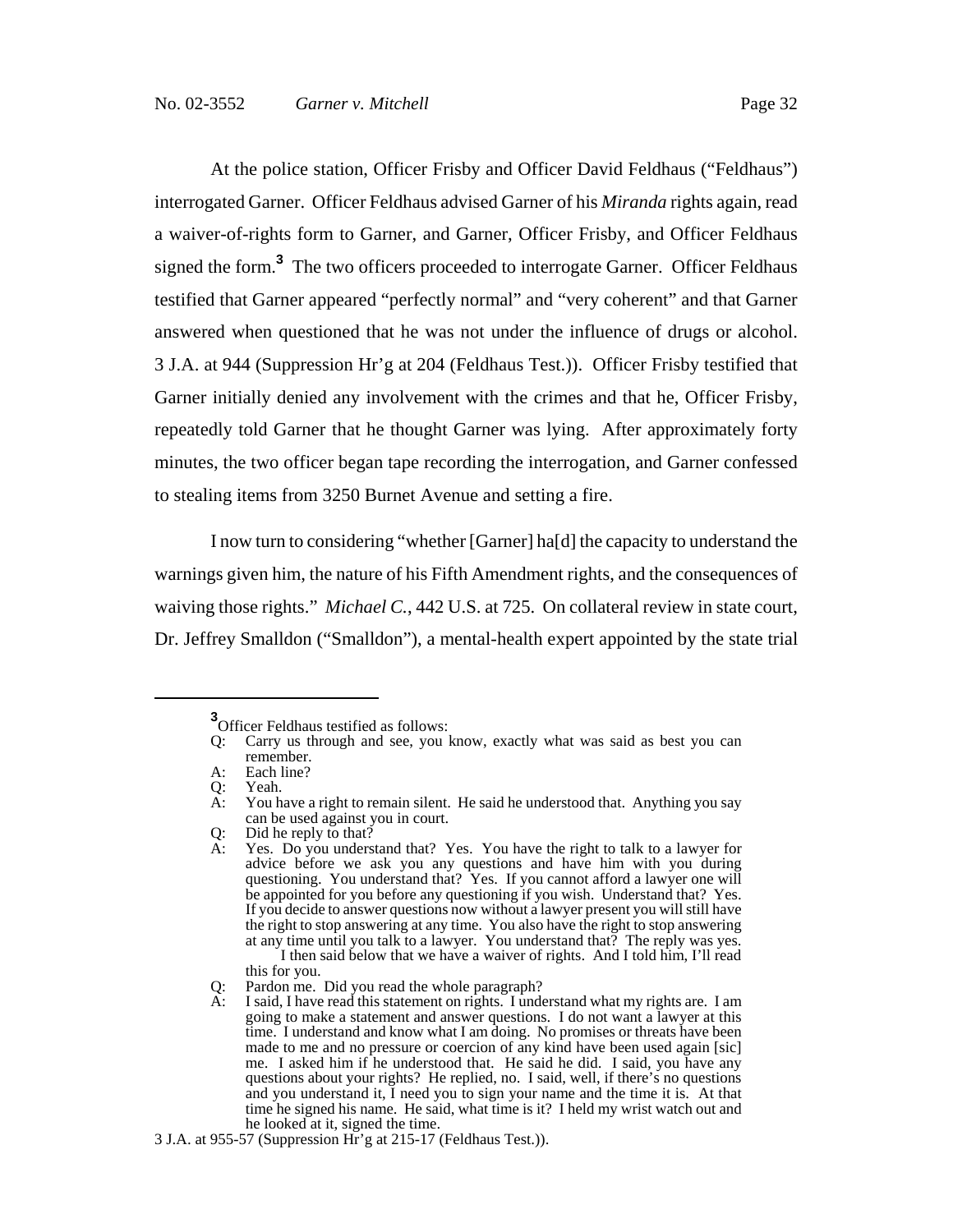court to assist with the defense, submitted an affidavit regarding a number of issues. Dr. Smalldon stated that he had personally interviewed, tested, and assessed Garner in addition to reviewing reports from Dr. Nancy Schmidtgoessling ("Schmidtgoessling"), who was appointed by the state trial court to assess Garner's competency to stand trial, and Dr. Joseph D. Schroeder ("Schroeder"), a clinical neuropsychologist who further assessed Garner because of concerns raised by Dr. Schmidtgoessling. Regarding the issue at hand, Dr. Smalldon concluded that "Mr. Garner's borderline intelligence, functional (i.e., organic) brain impairment, abusive and socially deprived background, and long history of impulsivity raise serious questions as to whether he could or did understand the consequences of signing the 'Waiver of Rights.'" 3 J.A. at 921 (Smalldon Aff. at ¶ 10). Dr. Smalldon further concluded that "[t]he same assessment findings alluded to above, as well as my own clinical impressions, also raise serious questions about whether he had the ability to understand and appreciate the implications of the language used in the 'Waiver of Rights' form that he signed." 3 J.A. at 921 (Smalldon Aff. at ¶ 11). Dr. Smalldon opined that "[m]ore focused assessment would provide better, and perhaps even conclusive, information on this issue." 3 J.A. at 922 (Smalldon Aff. at  $\P$  13).<sup>4</sup>

Dr. Everington provided this more focused assessment regarding Garner's understanding of his waiver of *Miranda* rights. Dr. Everington administered the Grisso test, specifically designed to "assess[] a defendant's comprehension of the Miranda warnings themselves" and "provid<sup>[e]</sup> a comparison of the defendant's performance to that of other defendants of various ages and levels of intelligence." THOMAS GRISSO, INSTRUMENTS FOR ASSESSING UNDERSTANDING & APPRECIATION OF MIRANDA RIGHTS 4 (1998). The Grisso test includes four separate testing instruments. The first instrument, Comprehension of *Miranda* Rights ("CMR"),

assesses the examinee's understanding of the Miranda warnings as measured by the examinee's paraphrased description of the warnings.

<sup>&</sup>lt;sup>4</sup>The majority discounts the value of Dr. Smalldon's statements based on this qualifying language. *See* Maj. Op. at 10, 14. But, as I explain, Dr. Everington answered this call for a more focused assessment by using the Grisso test to evaluate Garner's understanding of his *Miranda* rights.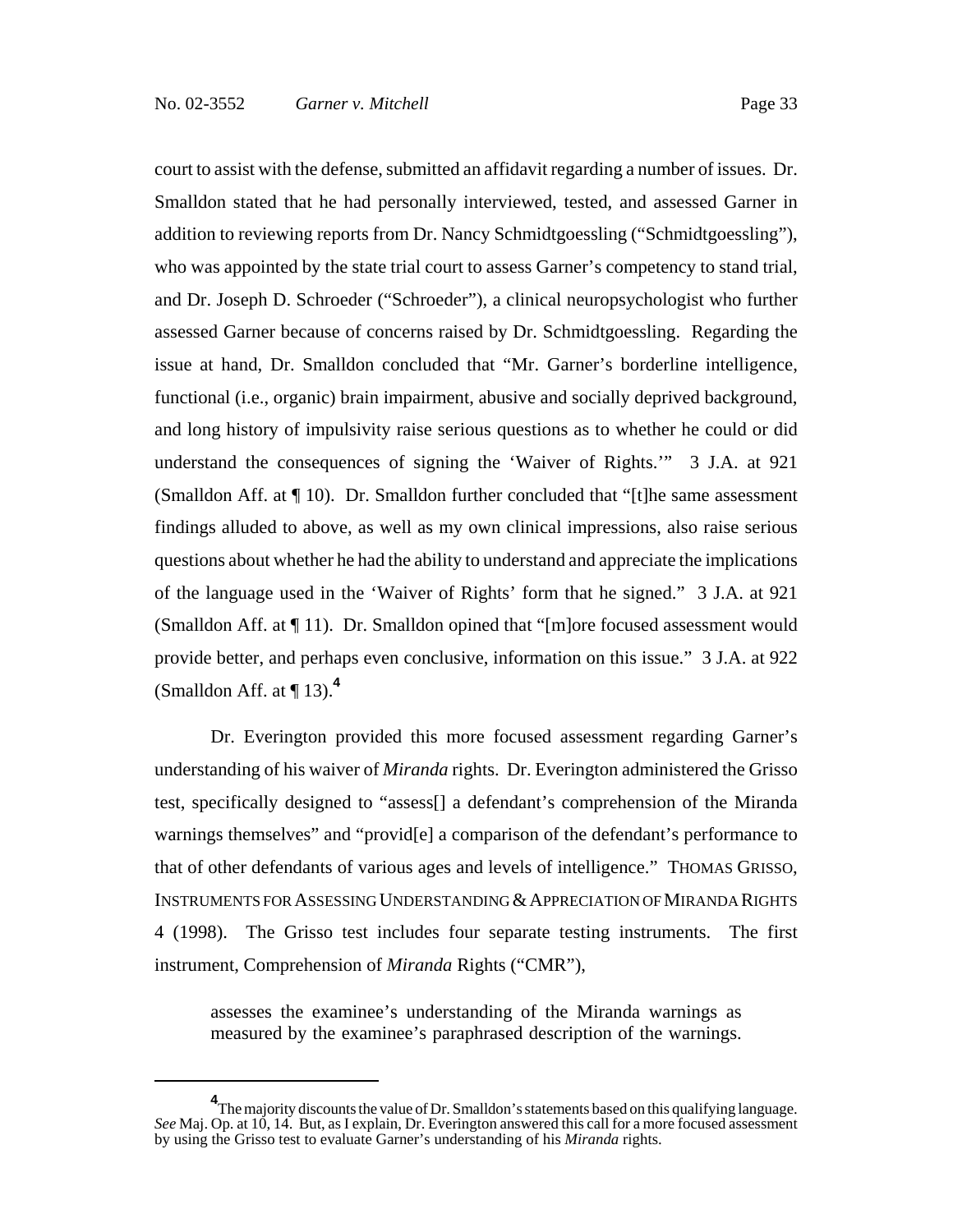. . .

The procedure involves presentation of each of the four Miranda warnings, one by one, to the examinee. After each warning is presented, the examinee is invited to tell the examiner "what that means in your own words."

*Id.* at 5. Answers are scored two points for "adequate" responses, one point for "questionable" responses, and zero points for "inadequate" responses, producing a total CMR score between zero and eight. *Id.*

The second instrument, Comprehension of Miranda Rights—Recognition ("CMR-R"),

assesses the examinee's understanding of the Miranda warnings as measured by the examinee's ability to identify whether various interpretations provided by the examiner are the same as or different from the warning that was presented.

As with the CMR, the CMR-R requires that each warning be presented to the examinee. After each warning statement, the examiner asks the examinee to listen to three other statements, some of which are the same as the warning and some of which are not the same. The examinee simply says "same" or "different" after each alternative statement.

*Id.* Answers are scored one point for each correct response, producing a total CMR-R score between zero and twelve. *Id.*

The third instrument, Comprehension of Miranda Vocabulary (CMV), "assesses the examinee's ability to define six words that appear in the version of the Miranda warnings on which the Miranda instruments are based. The examiner reads each word, uses it in a sentence, and then asks the examinee to define the word." *Id.* Answers are scored two points for "adequate" responses, one point for "questionable" responses, and zero points for "inadequate" responses, producing a total CMV score between zero and twelve. *Id.* at 5-6.

The fourth instrument, Function of Rights in Interrogation ("FRI"),

assesses the examinee's grasp of the significance of the Miranda rights in the context of interrogation. For example, some defendants may understand the warning that they have the "right to an attorney," yet they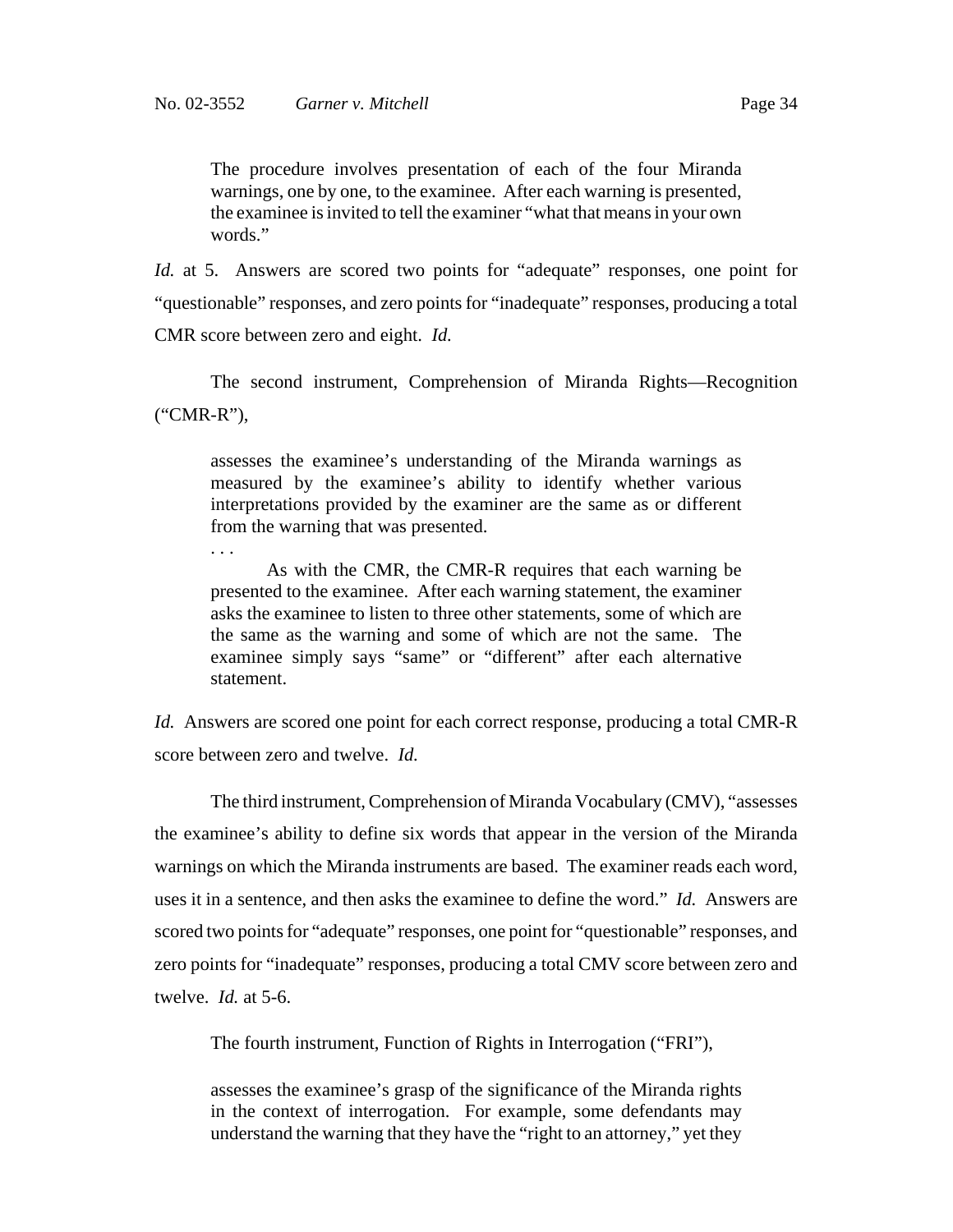may fail to appreciate its significance because they do not understand what an attorney does. The FRI, therefore, goes beyond understanding of the Miranda warning themselves to explore examinees' grasp of the significance of the warnings in three areas:

- *Nature of Interrogation:* jeopardy associated with interrogation
- *Right to Counsel:* the function of legal counsel
- *Right to Silence:* protections related to the right to silence, and the role of confessions

The FRI uses four picture stimuli, which are accompanied by brief vignettes (e.g., a story about a suspect who has been arrested, accompanied by a picture of a young man sitting at a table with two police officers). Each picture and vignette are followed by a set of standardized questions (15 in all) that assess the examinee's grasp of the significance of the three matters noted previously.

*Id.* at 6. Answers are scored two points for "adequate" responses, one point for "questionable" responses, and zero points for "inadequate" responses, producing a total FRI score between zero and thirty as well as subscale scores between zero and ten regarding recognition of the nature of interrogation, the significance of the right to counsel, and the significance of the right to silence. *Id*.

Dr. Everington administered the Grisso test in 1998 when Garner was 26 years old, approximately six years after Garner's interrogation. Garner received a CMR score of six, which "was below that of mentally typical adult subjects as well as below persons in his IQ range." 1 J.A. at 378 (Everington Report at 9). Garner's score was slightly below the mean score of thirteen-year-old juvenile delinquents of average intelligence but slightly above the mean score of twelve-year-old juvenile delinquents of average intelligence.**<sup>5</sup>** *See* GRISSO, *supra*, at 87 tbl.5. On the CMR-R, Garner received a perfect score of twelve, "indicating that he did not have difficulty in recognizing the meaning of the warning when presented in a true-false format." 1 J.A. at 378 (Everington Report at 9). On the CMV, Garner had difficulty defining five of the six vocabulary words:

**<sup>5</sup>** Grisso notes that CMR, CMR-R, and CMV scores "may be compared to norms for delinquent youths and adult offenders of various ages and levels of intelligence," as provided in a series of tables reporting results from earlier studies. GRISSO, *supra*, at 5-6; *see also id.* at 68. FRI and FRI subscale results form earlier studies are not delineated by age and IQ score, but still provide "norms for delinquent youths and adult offenders of various ages." *Id.* at 6.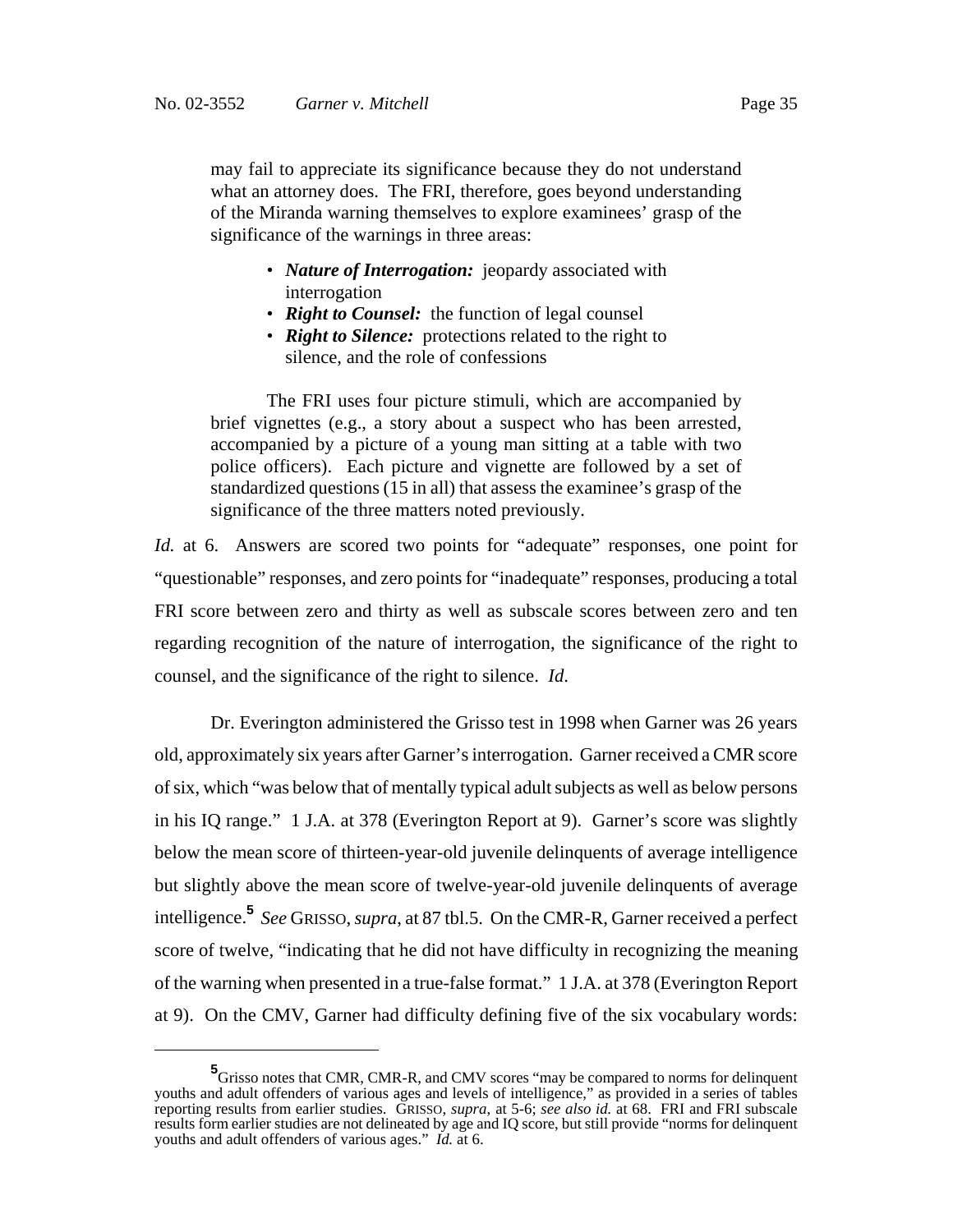consult, attorney, appoint, entitled, and right. Garner received a score of seven, which was "below mentally typical peers and persons in his IQ range," *id.*, and below the mean score of twelve-year-old juvenile delinquents of average intelligence, *see* GRISSO, *supra*, at 88 tbl.6. Finally, Garner received a FRI score of twenty-four, "below that of adult offenders and non offenders." 1 J.A. at 378 (Everington Report at 9). Dr. Everington further noted that "all the items that [Garner] missed [on the FRI] were in one are[a]—the function of the right to silence—indicating that he still does [not] have a full understanding of this right, even after six years." *Id.* Garner's right-to-silence FRI subscale score of four was below the mean scores of adult offenders (7.48), adult nonoffenders (6.84), and juvenile delinquents (5.52). *See* GRISSO, *supra*, at 93 tbl.11. Dr. Everington concluded that the test results "indicate[d] that [Garner] does not have full comprehension of *Miranda* warnings or his right to remain silent." 1 J.A. at 373 (Everington Aff. at ¶ 17).

#### **III. ANALYSIS**

Given Garner's low IQ scores and other mental disabilities, I now turn to considering carefully whether Garner knowingly and intelligently waived his *Miranda* rights. As the majority notes, along with other courts, we have rejected calls to establish a categorical rule that a low IQ or other significant limitations in intellectual functioning are dispositive and make a suspect with such characteristics categorically unable to give a valid waiver of *Miranda* rights. Maj. Op. at 12. However, we also have not established a categorical rule that an express waiver from a person with a low IQ or other significant limitations similar to Garner's is always knowing and intelligent. Moreover, other courts have concluded that suspects with similar limitations in intellectual functioning did not knowingly and intelligently waive their *Miranda* rights in particular circumstances. *See, e.g.*, *United States v. Garibay*, 143 F.3d 534, 538-39 (9th Cir. 1998) (concluding that a suspect with an IQ score that placed him in the borderline range of intellectual functioning did not knowingly and intelligently waive his *Miranda* rights); *Cooper v. Griffin*, 455 F.2d 1142, 1144-46 (5th Cir. 1972) (concluding that two teenage suspects with IQs between 61 and 67 did not knowingly and intelligently waive their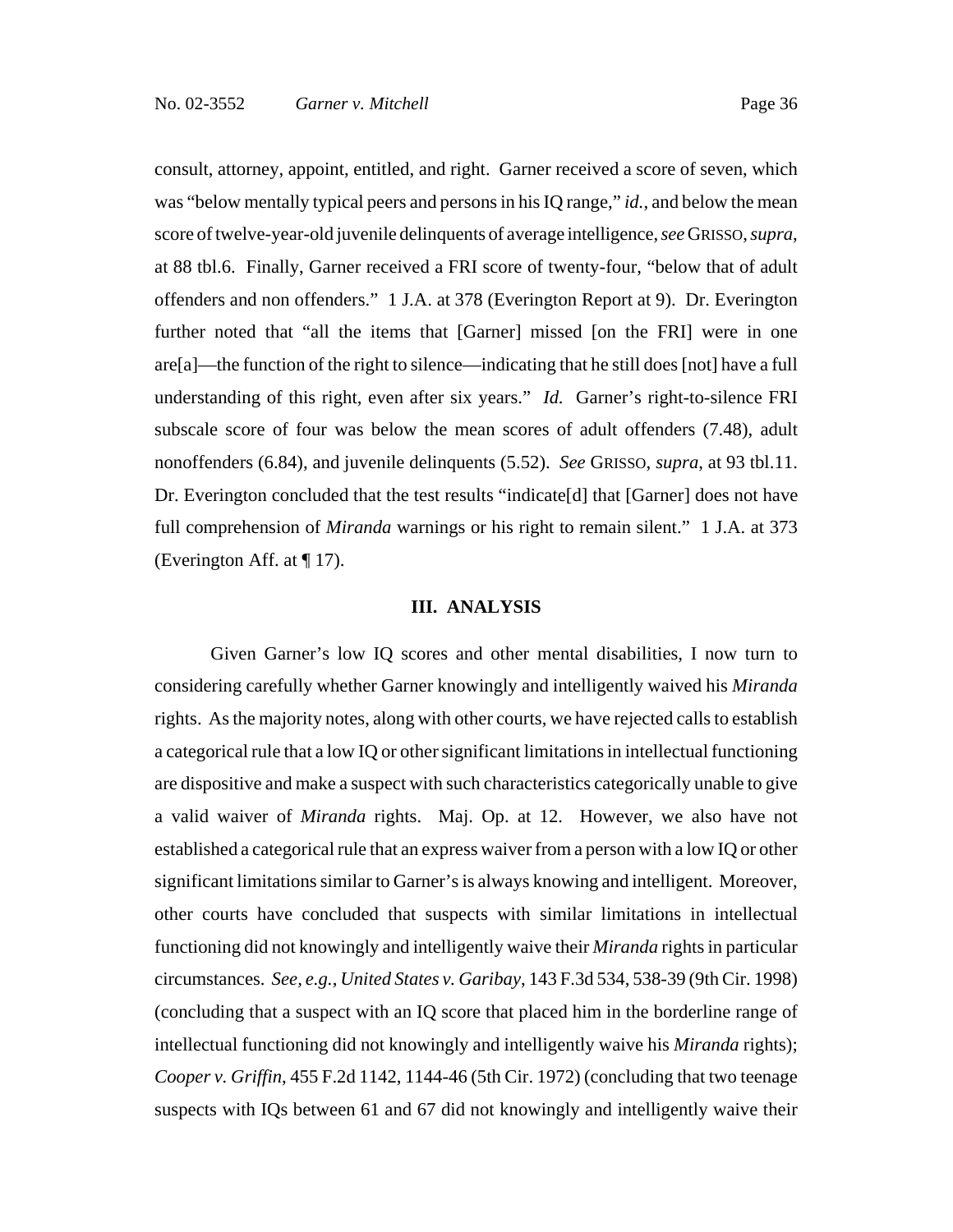*Miranda* rights); *United States v. Aikens*, 13 F. Supp. 2d 28, 34 (D.D.C. 1998) (concluding that a suspect with an IQ of 71 did not knowingly and intelligently waive his *Miranda* rights); *State v. Caldwell*, 611 So. 2d 1149, 1152 (Ala. Crim. App. 1992) (affirming the trial court's ruling that a suspect with an IQ of 71 did not knowingly and intelligently waive her *Miranda* rights), *cert. denied*, 510 U.S. 904 (1993); *People v. Bernasco*, 562 N.E.2d 958, 963-66 (Ill. 1990) (affirming the trial court's ruling that a 17 year-old suspect with an IQ of 80 did not knowingly and intelligently waive his *Miranda* rights), *cert. denied*, 500 U.S. 932 (1991), *abrogated on other grounds by People v. G.O. (In re G.O.)*, 727 N.E.2d 1003, 1010 (Ill. 2000).

Precedent also provides more specific guidance for our inquiry in this case. Those cases in which a court decided that a suspect with mental disabilities knowingly and intelligently waived his or her *Miranda* rights generally exhibit one or both of two important characteristics not found in this case. In a number of cases, the suspect produced expert evidence of mental disabilities, but did not produce any expert evidence that those disabilities made him or her incapable of knowingly and intelligently waiving *Miranda* rights or that he or she did not give a valid waiver in that particular instance. *See, e.g.*, *Finley v. Rogers*, 116 F. App'x 630, 636-38 (6th Cir. 2004) (unpublished opinion); *United States v. Turner*, 157 F.3d 552, 555 (8th Cir. 1998); *United States v. Male Juvenile*, 121 F.3d 34, 40 (2d Cir. 1997); *Correll v. Thompson*, 63 F.3d 1279, 1288 (4th Cir. 1995), *cert. denied*, 516 U.S. 1035 (1996); *Dunkins v. Thigpen*, 854 F.2d 394, 398-400 (11th Cir. 1988), *cert. denied*, 489 U.S. 1059 (1989).**<sup>6</sup>** In those cases in which the suspect did produce specific expert evidence, typically at least one expert, usually the state's but sometimes even the suspect's, countered the assertion that the suspect did not knowingly and intelligently waive his or her *Miranda* rights. *See, e.g.*, *Clark v. Mitchell*, 425 F.3d 270, 275 (6th Cir. 2005); *Taylor v. Rogers*, No. 95-3904, 1996 WL 515349, at \*3 (6th Cir. Sept. 10, 1996) (unpublished opinion); *Young v. Walls*, 311 F.3d

**<sup>6</sup>** For instance, in *Turner*, which the majority cites, Maj. Op. at 7, 12-13, the Eighth Circuit held that the defendant gave a valid waiver despite evidence of the defendant's low IQ and mental illness. 157 F.3d at 555. But the defendant in *Turner* did not produce expert evidence that these disabilities made him incapable of knowingly and intelligently making a waiver of *Miranda* rights.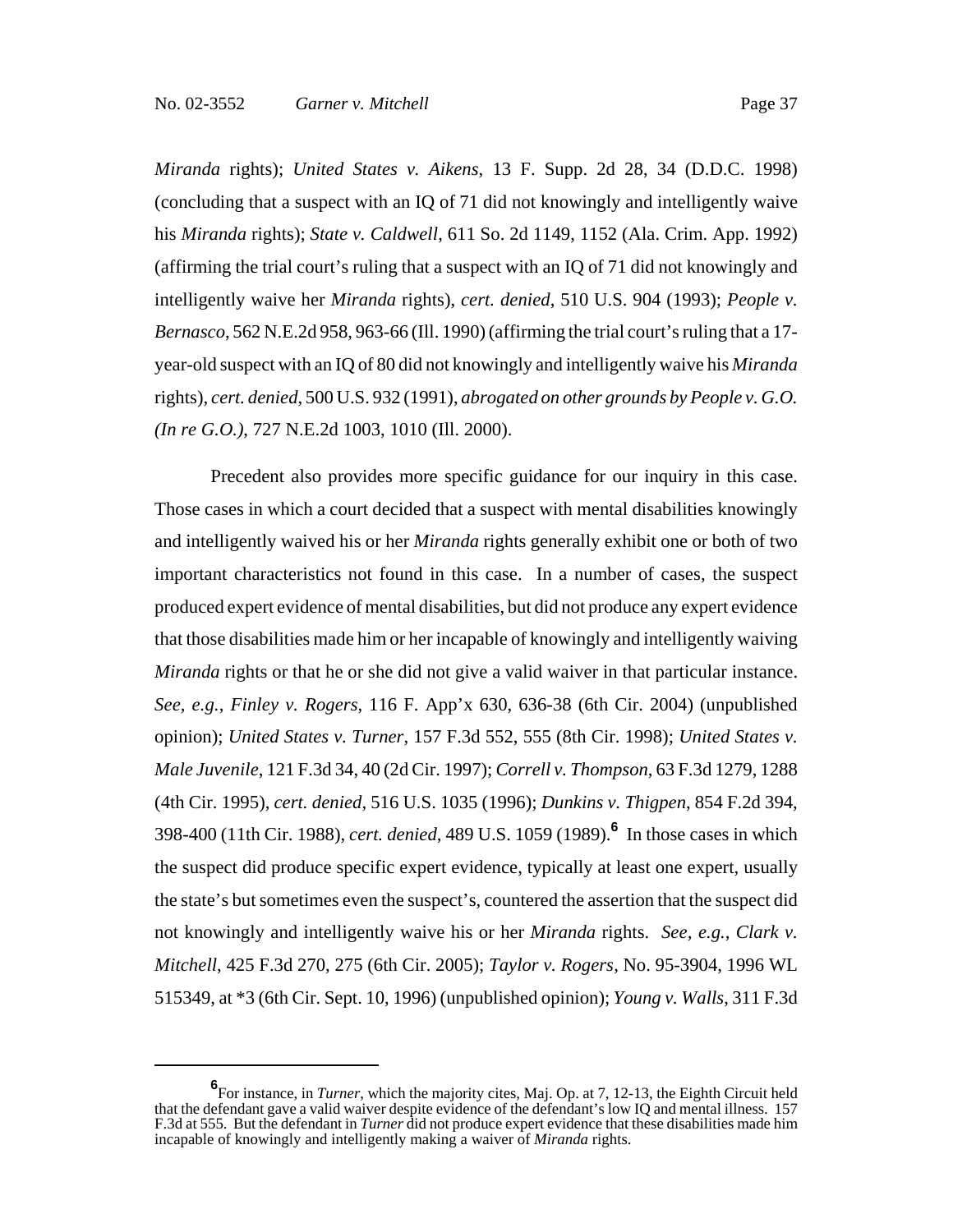# 846, 849 (7th Cir. 2002); *People v. Jenkins*, 19 Cal. Rptr. 3d 386, 395 (Cal. Ct. App. 2004). *But see Smith v. Mullin*, 379 F.3d 919, 932-34 (10th Cir. 2004).

In the case at hand, in contrast, Dr. Everington offered her unrebutted expert opinion that Garner "does not have full comprehension of *Miranda* warnings or his right to remain silent." 1 J.A. at 373 (Everington Aff. at ¶ 17). Although the state did not counter that evidence with expert evidence to the contrary, the majority concludes that because of the limitations of the Grisso test, Dr. Everington's affidavit and report "do not provide sufficient evidence that Garner's waiver was not knowing and intelligent." Maj. Op. at 20. First, the majority notes that the Grisso test measured Garner's understanding of the *Miranda* warnings at the time of the test, in 1998, and not at the time of his interrogation, in 1992. Maj. Op. at 19-20. However, the Grisso test manual does not indicate that it is reasonable to assume that Garner understood the *Miranda* warnings *better* at the time of his interrogation than he did at the time of the test. The manual lists a number of factors that Dr. Everington was to take into account in making a retrospective determination, *see* GRISSO, *supra*, at 71-72, and Dr. Everington concluded that "[i]n [her] professional opinion, it is reasonable to assume that he would not have comprehended the warnings any better under the highly stressful conditions present during the interrogation prior to trial." 1 J.A. at 373 (Everington Aff. at ¶ 17). Moreover, study results indicate that scores on the Grisso test are positively correlated with age—that is, one would generally expect Garner's Grisso test scores to be *higher* in 1998 than in 1992. *See* GRISSO, *supra*, at 83 tbl. 1, 87 tbl. 5, 88 tbl. 6.

Second, the majority makes much of the fact that the CMV subtest of the Grisso test administered to Garner contained different language than the *Miranda* warnings given to Garner. Maj. Op. at 17. Specifically, in addition to a number of slight differences in language, the Grisso test warnings used, for example, the word "attorney" instead of "lawyer" and "interrogation" instead of "questioning." GRISSO, *supra*, at 20. However, many of Dr. Everington's conclusions are unaffected by these differences. First, despite differences in language, "[n]evertheless, the comparison of the examinee's performance to the norms offered in the manual will provide an indication of the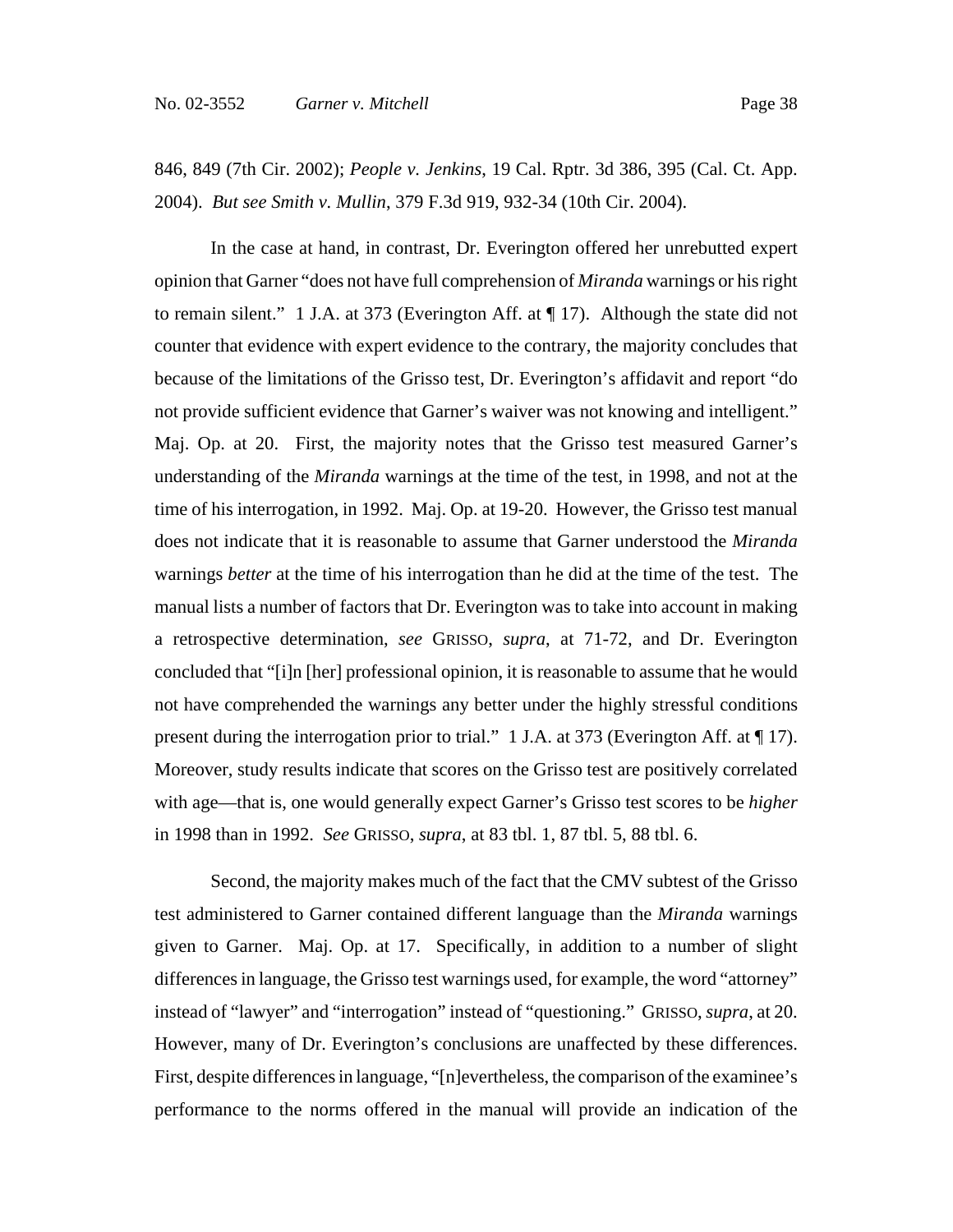examinee's capacities for understanding relative to other examinees in the research study for which the instruments were developed. Thus comparative interpretations regarding the examinee's performance relative to people of various ages and levels of intelligence can still be made." GRISSO, *supra*, at 7. Garner consistently scored below persons in his age and IQ ranges, indicating that his competence for waiving his *Miranda* rights as suggested by his general cognitive abilities did not accurately reflect whether he actually knowingly and intelligently did so. Second, although three of the words that Garner could not define as part of the CMV—consult, attorney, and entitled—were not used in the warnings actually given him, Garner could not give a satisfactory definition of two key words common to both the test and the warnings: appoint and right. Third, the Grisso test warnings regarding the right to remain silent were identical in all relevant respects to those given by Officers Frisby and Feldhaus, and Garner's Grisso test results indicated that Garner had significant difficulties understanding the right to remain silent.**<sup>7</sup>**

The majority also contends that Garner's results on the CMR and FRI subtests provide little support for Dr. Everington's conclusion that Garner did not adequately comprehend the *Miranda* warnings. Maj. Op. at 15-16, 18. First, the majority dismisses the results of the CMR subtest because Garner gave unsatisfactory responses to only two of the four questions. Dr. Everington, by contrast, credited the CMR results, noting that Garner's score put him "below that of mentally typical adult subjects as well as below persons in his IQ range." 1 J.A. at 378 (Everington Report at 9). The majority's rejection of Dr. Everington's reliance on the CMR results amounts to second-guessing the opinion of an expert in forensic psychology who personally administered the tests to Garner. With respect to the FRI subtest, the majority takes issue with the subtest's methodology, calling it "subjective and legally questionable." Maj. Op. at 18. Citing

**<sup>7</sup>** The majority also notes two other limitations of Grisso test, although these limitations need not concern us long. First, an individual may feign misunderstanding or otherwise attempt to give inaccurate responses. Maj. Op. at 20. However, the Grisso test includes internal mechanisms by which to determine whether a subject is feigning misunderstanding, *see* GRISSO, *supra*, at 70-71, and, as the district court determined, there is no indication that Garner's Grisso test results are in any way inauthentic. Second, the Grisso test does not measure the ultimate validity of a *Miranda* waiver. Maj. Op. at 19. That, of course, is a question for the court.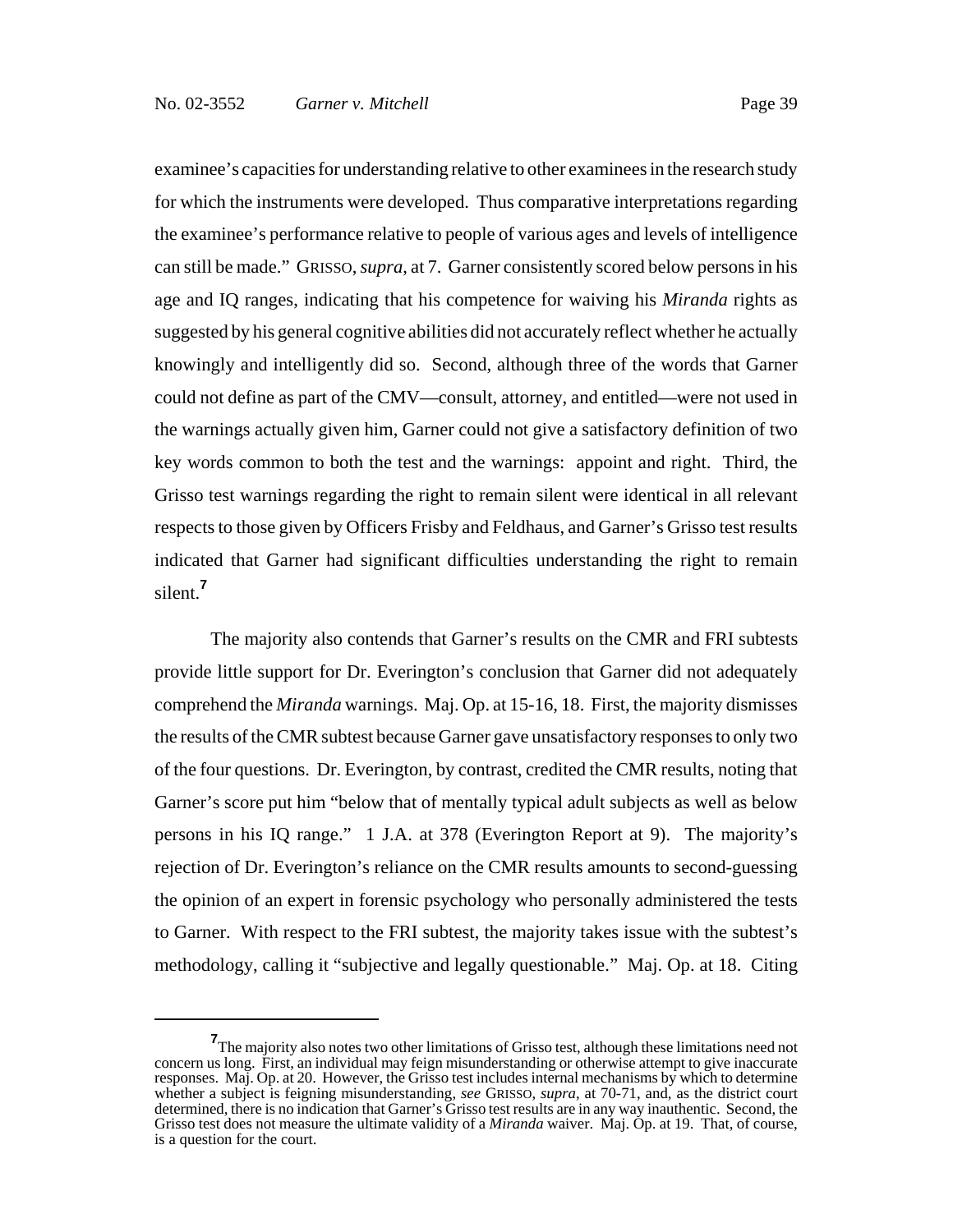no authority for this critique, the majority substitutes its own cursory analysis for expert opinion holding that the FRI subtest can be probative of a defendant's comprehension of the *Miranda* warnings. As the creator of the Grisso test has explained, the FRI subtest was developed in consultation with a panel of attorneys and psychologists. *See* GRISSO, *supra*, at 12, 45. Moreover, the Grisso test as a whole was subjected to extensive peer review during its development and has been widely accepted in the field of forensic psychology. *See id.* at 74-76.**<sup>8</sup>**

Additionally, the majority gives great weight to evidence tending to show that Garner did knowingly and intelligently waive his *Miranda* rights. However, this evidence is subject to significant limitations not recognized by the majority. First, the majority credits statements from Dr. Schmidtgoessling that Garner "appeared to be of near average intelligence" and "appeared to be able to understand all questions and material presented to him suggesting that his receptive language is intact." Maj. Op. at 10 (quoting Schmidtgoessling Report at 2). However, Dr. Schmidtgoessling's report must be read in context. The relevant portion of the report states: "[Garner] appeared to be of near average intelligence *by observation*. His memory appeared to be intact. He appeared to be able to understand all questions and material presented to him suggesting that his receptive language is intact." Schmidtgoessling Report at 2 (emphasis added). In this portion of her report, Dr. Schmidtgoessling was describing only her initial observations, observations later determined to be inaccurate by results from her own tests as well as by tests administered by Dr. Smalldon, Dr. Schroeder, and Dr. Everington, and the majority errs in relying on Dr. Schmidtgoessling's observations as substantive conclusions. The expert evidence that Garner's appearance did not accurately reflect his level of intelligence and understanding also undermines any substantial reliance on the police officers' testimony that Garner appeared to understand

**<sup>8</sup>**The majority also argues that Dr. Everington may have lacked the experience necessary to reliably administer the Grisso test to Garner in 1998. Maj. Op. at 20 n.9. In fact, Dr. Everington has coauthored two scholarly articles—one of which was published in 1995—that involved administering the Grisso test to dozens of criminal defendants. *See* Caroline Everington & Solomon M. Fulero, *Competence to Confess: Measuring Understanding and Suggestibility of Defendants with Mental Retardation*, 37 MENTAL RETARDATION 212 (1999); Solomon M. Fulero & Caroline Everington, *Assessing Competency to Waive* Miranda *Rights in Defendants with Mental Retardation*, 19 LAW & HUM. BEHAV. 533 (1995).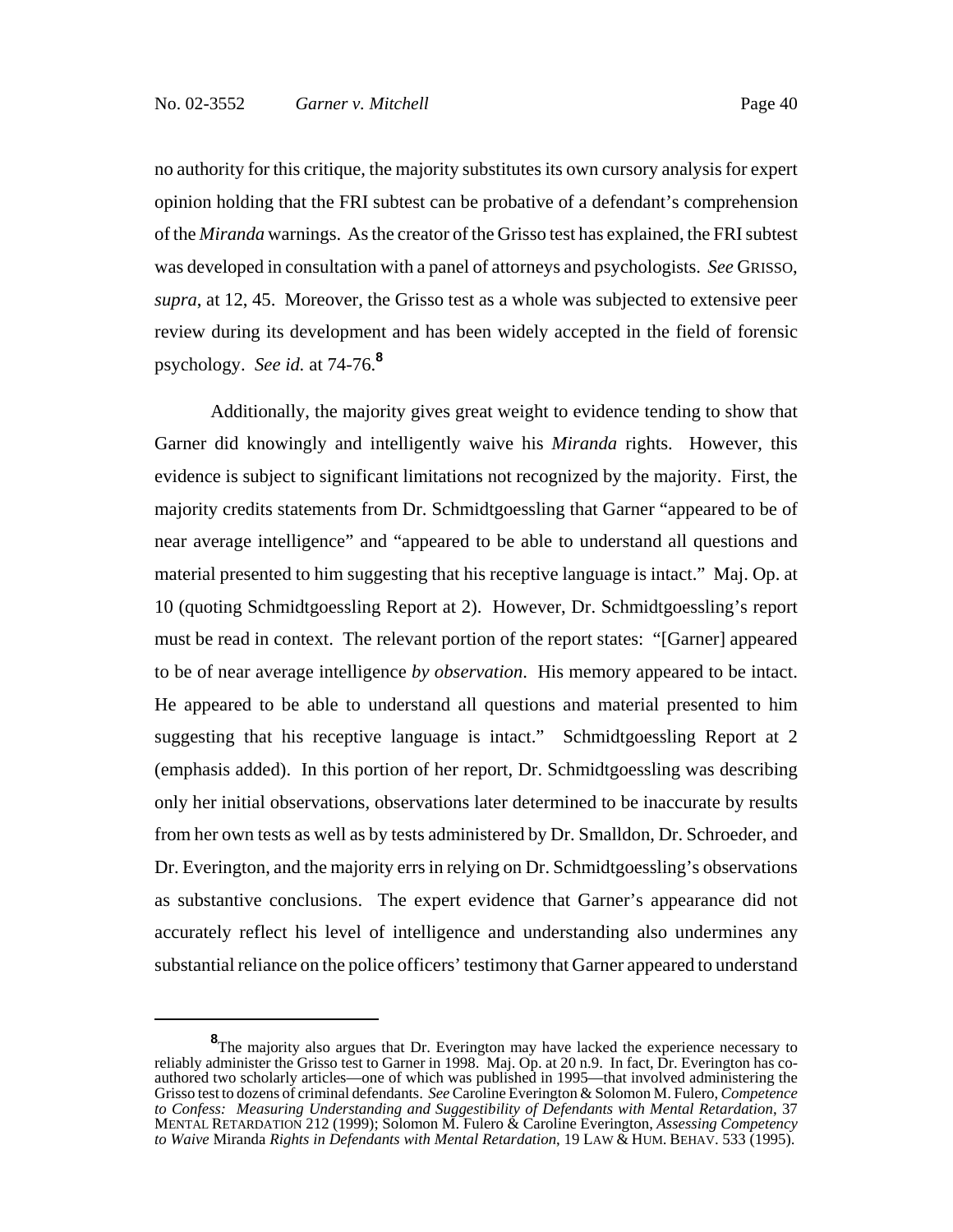the warnings. *Cf.* Morgan Cloud et al., *Words Without Meaning: The Constitution, Confessions, and Mentally Retarded Suspects*, 69 U. CHI. L. REV. 495, 511-14 (2002) (discussing the difficulty in estimating the level of understanding of those with mental disabilities).

Similarly, the majority gives great weight to the fact that the police had no reason to believe that Garner could not understand his *Miranda* rights and that Garner told the police officers that he understood his *Miranda* rights. Maj. Op. at 13-14. As I have explained, the majority's focus on whether the police had reason to believe Garner could not make a knowing and intelligent waiver is at odds with Supreme Court precedent. By focusing on whether Garner exhibited "any outwardly observable indications that he did not understand the warnings," Maj. Op. at 13, the majority's misguided analysis sidesteps the essential question of whether Garner actually had the intelligence, maturity, etc. to make an intelligent and knowing waiver. With respect to Garner's statements that he understood his rights and the waiver, Dr. Everington concluded in her report that Garner's "cognitive and linguistic limitations make the likelihood of misunderstanding and suggestibility to input from others greater than with mentally typical individuals." 1 J.A. at 379 (Everington Report at 10); *see also* Cloud et al., 69 U.CHI. L.REV. at 511- 12 & n.76 (describing how people with mental disabilities are "unusually susceptible to the perceived wishes of authority figures"). Thus, although Garner's statements of understanding are evidence that he knowingly and intelligently waived his *Miranda* rights, *see, e.g.*, *Turner*, 157 F.3d at 555, the probative value of this evidence is limited by Dr. Everington's expert evidence. Furthermore, although Garner was advised of his *Miranda* rights twice, repetition of the warnings was unlikely to be of any value if he did not understand them the first time, and warnings given after a suspect has already spoken once with police are often ineffective regardless of the suspect's cognitive abilities. *See Missouri v. Seibert*, 542 U.S. 600, 611-14 (2004) (plurality opinion).

In sum, the evidence shows that Garner was nineteen years old at the time of his interrogation and had a very poor education, an IQ of 76, and other significant limitations in intellectual functioning, including limitations directly related to the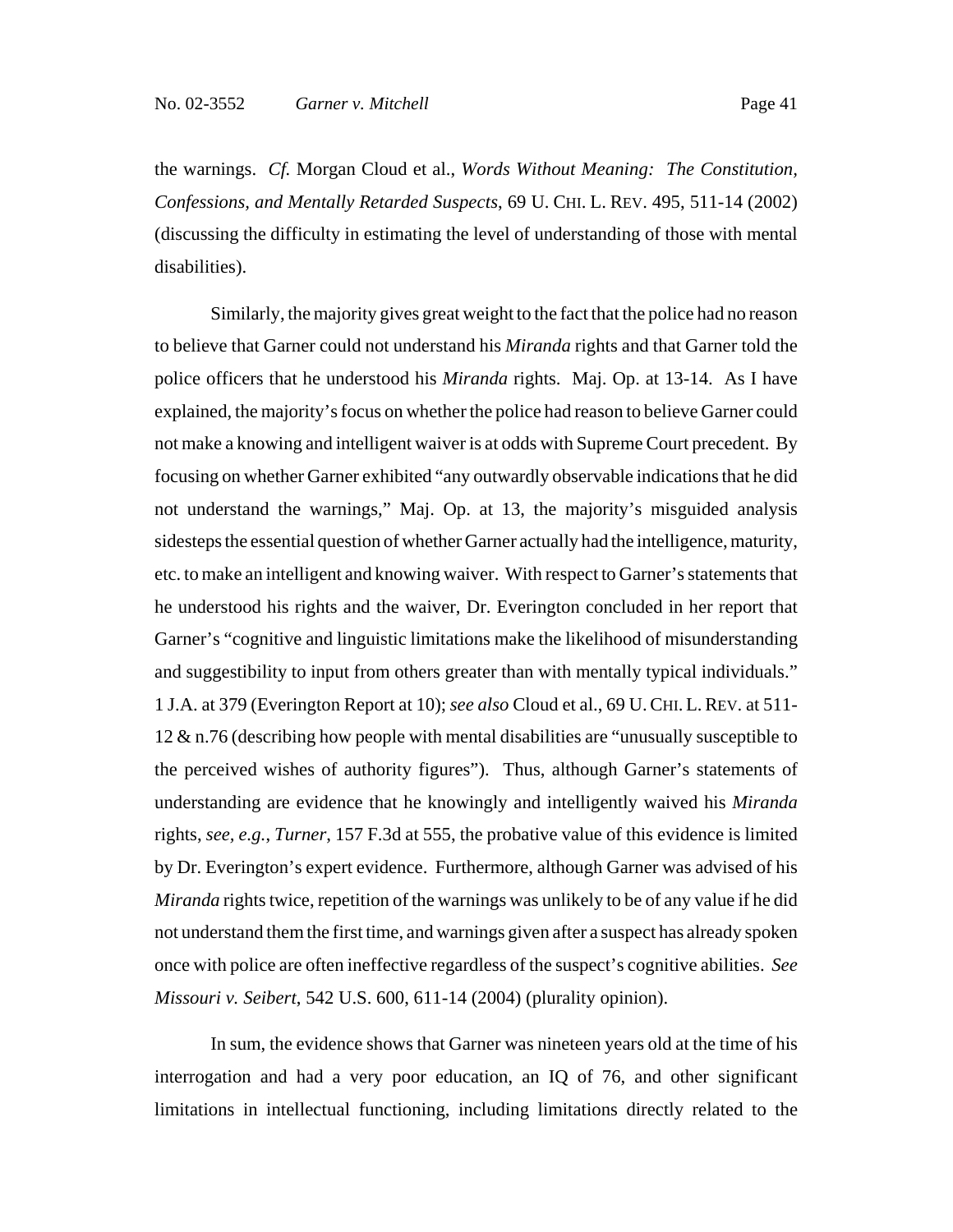understanding and comprehension of his *Miranda* rights. Specifically, Dr. Everington's unrebutted expert evidence indicated that Garner could not satisfactorily define the word "right" and did not understand the right to remain silent. Similar evidence has led other courts to conclude that suspects did not knowingly and intelligently waive their *Miranda* rights. *See Aikens*, 13 F. Supp. 2d at 32, 34 (suppressing a statement from a suspect with an IQ of 71 because he did not understand the right to remain silent or that he was entitled to have a lawyer present during questioning, despite the fact that police officers went over each warning with him one by one); *Bernasco*, 562 N.E.2d at 362-63 (affirming a trial court's ruling suppressing a statement from a suspect with an IQ of 80 because he did not understand the word "right" and other words contained in the *Miranda* warnings, although he did understand the right to remain silent). *But see Mullin*, 379 F.3d at 932-34 (concluding on habeas review under AEDPA that a suspect with "mild to borderline mental retardation" gave a knowing and intelligent waiver despite contrary results from a Grisso test administered years after the interrogation). Similarly here, Garner's young age, indeterminate prior experience with the legal system, poor education, significant limitations in intellectual functioning, and the unrebutted expert evidence all tend to show that Garner's *Miranda* waiver was not made knowingly and intelligently. *Cf. Michael C.*, 442 U.S. at 725 (listing factors to be considered). The only significant evidence to the contrary is the fact that Garner told police at the time of his interrogation that he understood his rights and the waiver, but he has introduced unrebutted expert evidence indicating that this evidence should not be given great weight. Accordingly, I believe that the preponderance of the evidence shows